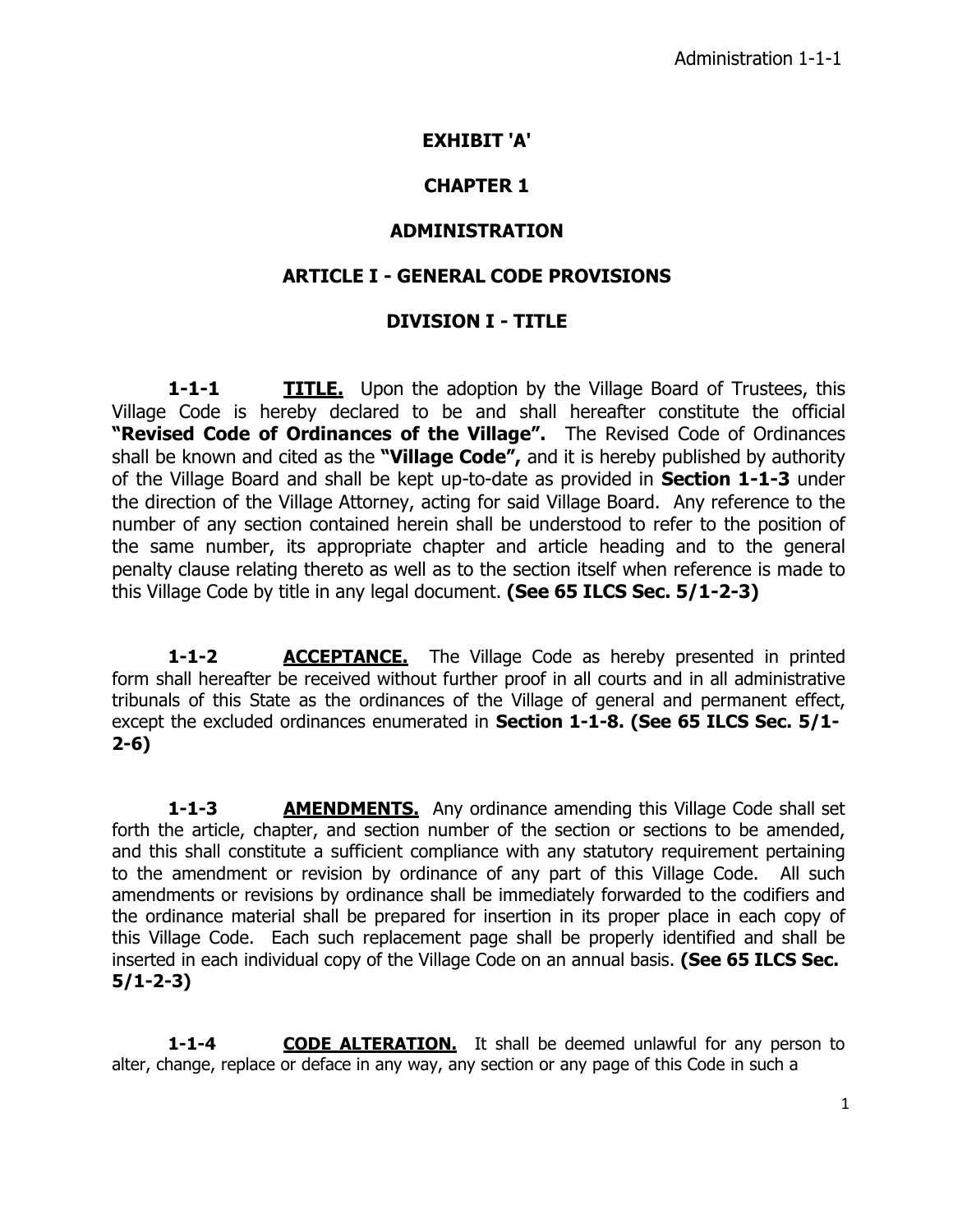manner that the meaning of any phrase or order may be changed or omitted. Replacement pages may be inserted according to the official instructions when so authorized by the Village Board. The Clerk shall see that the replacement pages are properly inserted in the official copies maintained in the office of the Clerk.

Any person having in his custody an official copy of this Code shall make every effort to maintain said Code in an up-to-date and efficient manner. He shall see to the immediate insertion of new or replacement pages when such are delivered to him or made available to him through the office of the Village Clerk. Said Code books, while in actual possession of officials and other interested persons shall be and remain the property of the Village and shall be returned to the office of the Clerk upon termination of office or separation of duties.

**1-1-5 JURISDICTION.** Unless otherwise provided herein, this Code applies to acts performed within the corporate limits of the Village. Provisions of this Code also apply to acts performed outside the corporate limits and up to the limits prescribed by law, where the law confers power on the Village to regulate such particular acts outside the corporate limits.

# **1-1-6 - 1-1-7 RESERVED.**

## **DIVISION II - SAVING CLAUSE**

**1-1-8 REPEAL OF GENERAL ORDINANCES.** All general ordinances of the Village passed prior to the adoption of this Code are hereby repealed, except such as are referred to herein as being still in force or are, by necessary implication, herein reserved from repeal **[subject to the saving clauses contained in the following sections]**, from which are excluded the following ordinances, which are not hereby repealed:

Tax Levy Ordinances; Appropriation Ordinances; Ordinances Relating to Boundaries and Annexations; Franchise Ordinances and other Ordinances Granting Special Rights to Persons or Corporations; Contract Ordinances and Ordinances Authorizing the Execution of a Contract or the Issuance of Warrants; Salary Ordinances; Ordinances Establishing, Naming, or Vacating Streets, Alleys, or Other Public Places; Improvement Ordinances; Bond Ordinances; Ordinances Relating to Elections; Ordinances Relating to the Transfer or Acceptance of Real Estate by or from the Village; and all Special Ordinances.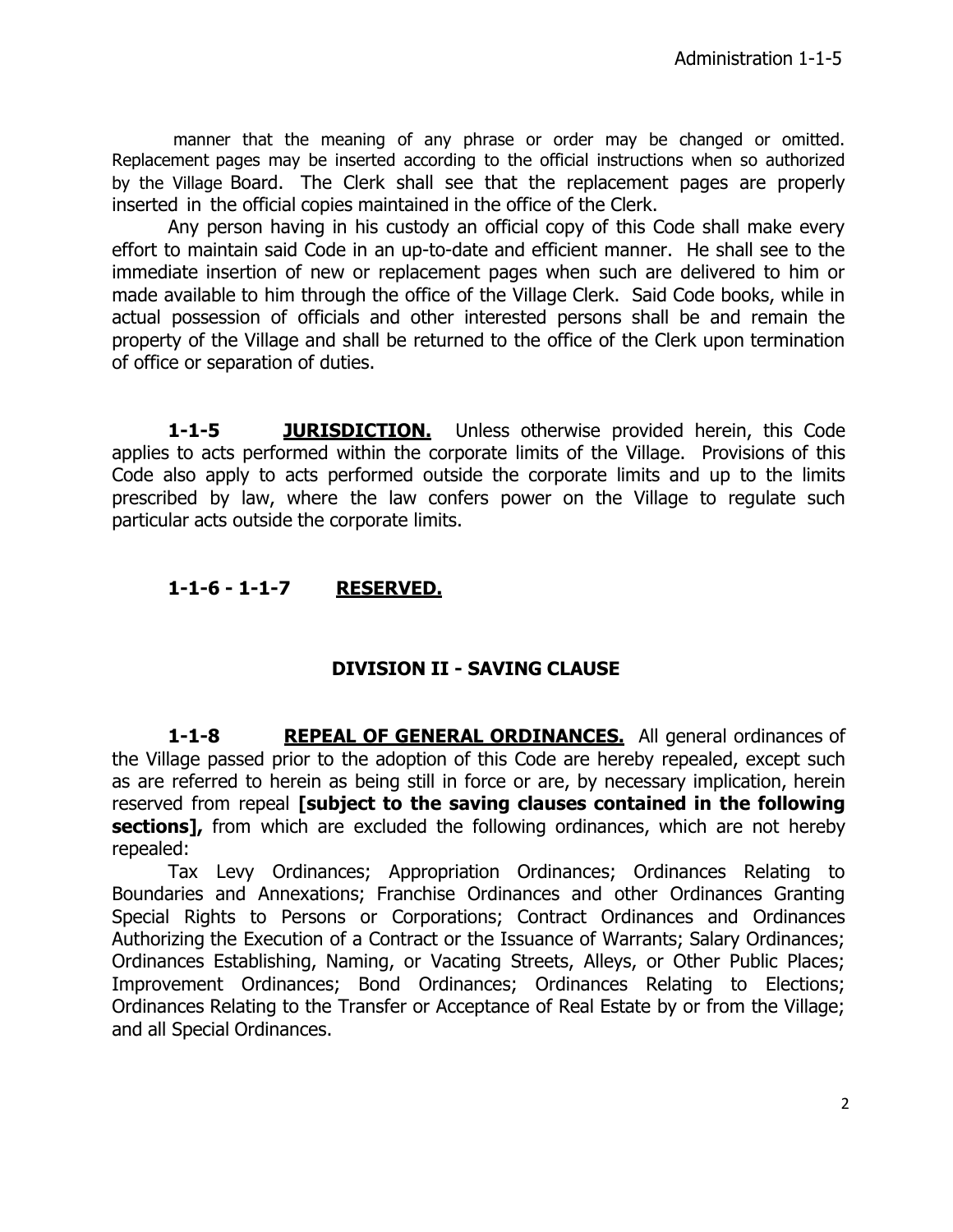1-1-9 **PUBLIC UTILITY ORDINANCES.** No ordinance relating to railroads or railroad crossings with streets and other public ways or relating to the conduct, duties, service or rates of public utilities shall be repealed by virtue of the adoption of this Code or by virtue of the preceding section, excepting as this Code shall be considered as amending such ordinance or ordinances in respect to such provisions only.

**1-1-10 COURT PROCEEDINGS.** No new ordinance shall be construed or held to repeal a former ordinance, whether such former ordinance is expressly repealed or not, as to any offense committed against such former ordinance or as to any act done, any penalty, forfeiture or punishment so incurred, or any right accrued or claim arising under the former ordinance, or in any way whatever to affect any claim arising under the former ordinance or in any way whatever to affect any such offense or act so committed or so done, or any penalty, forfeiture or punishment so incurred or any right accrued or claim arising before the new ordinance takes effect, save only that the proceedings thereafter shall conform to the ordinance in force at the time of such proceeding, so far as practicable. If any penalty, forfeiture or punishment be mitigated by any provision of a new ordinance, such provision may be, by the consent of the party affected, applied to any judgment announced after the new ordinance takes effect.

This section shall extend to all repeals, either by express words or implication, whether the repeal is in the ordinance making any new provisions upon the same subject or in any other ordinance.

Nothing contained in this Chapter shall be construed as abating any action now pending under or by virtue of any general ordinance of the Village herein repealed and the provisions of all general ordinances contained in this Code shall be deemed to be continuing provisions and not a new enactment of the same provision; nor shall this Chapter be deemed as discontinuing, abating, modifying or altering any penalty accrued or to accrue, or as affecting the liability of any person, firm or corporation, or as waiving any right of the Village under any ordinance or provision thereof in force at the time of the adoption of this Code.

**1-1-11 SEVERABILITY OF PROVISIONS.** Each section, paragraph, sentence, clause and provision of this Code is severable, and if any provision is held unconstitutional or invalid for any reason, such decision shall not affect the remainder of this Code, nor any part thereof, other than that part affected by such decision.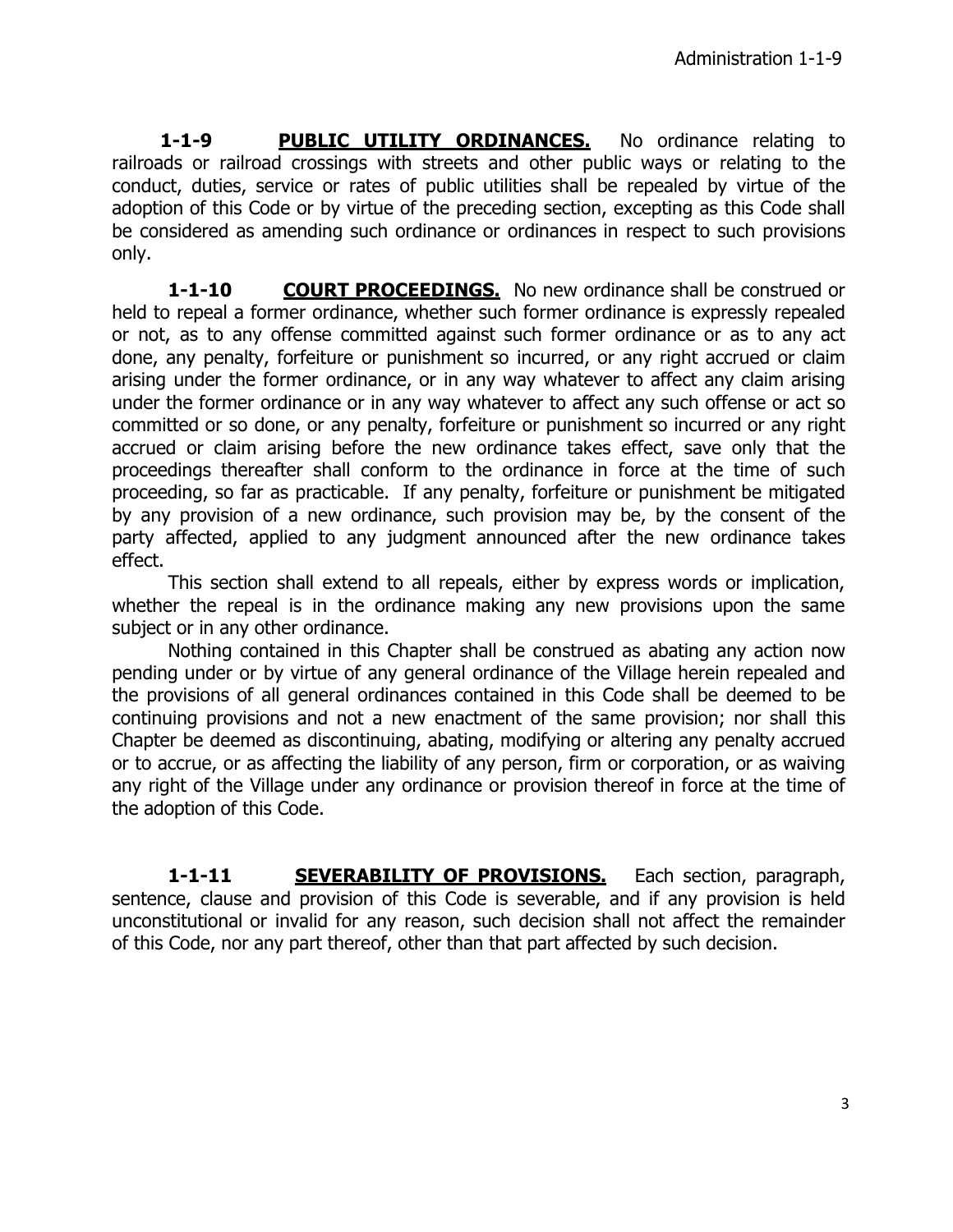**1-1-12 VILLAG E C LE R K ' S C E R TIFIC ATE .** The Village Clerk's Certificate shall be substantially in the following form:

## **VILLAGE CLERK'S CERTIFICATE**

| <b>STATE OF ILLINOIS</b>  |      |                               |
|---------------------------|------|-------------------------------|
| <b>COUNTY OF SANGAMON</b> | ISS. | <b>VILLAGE CLERK'S OFFICE</b> |
| <b>VILLAGE OF DAWSON</b>  |      |                               |

I, Gail Rexroad, Village Clerk of the **Village of Dawson, Illinois,** do hereby certify that the following **Revised Code of Ordinances of the Village of Dawson, Illinois of 20\_\_\_,** published by authority of the Village Board of Trustees were duly passed by the Village Board of Trustees of the **Village of Dawson, Illinois,** approved by the Mayor and published in book form according to law on this date, and that these ordinances are true and perfect copies of the ordinances, as passed, approved and now of record and on file in my office as provided by law.

In witness whereof, I have set my hand and affixed the corporate seal of the **Village of Dawson, Illinois,** this \_\_\_\_\_\_\_\_\_day of \_\_\_\_\_\_\_\_\_\_\_\_\_\_\_\_\_\_\_\_\_, 20\_\_\_\_.

> **GAIL REXROAD VILLAGE CLERK VILLAGE OF DAWSON**

**(SEAL)**

**1-1-13 - 1-1-14 RESERVED.**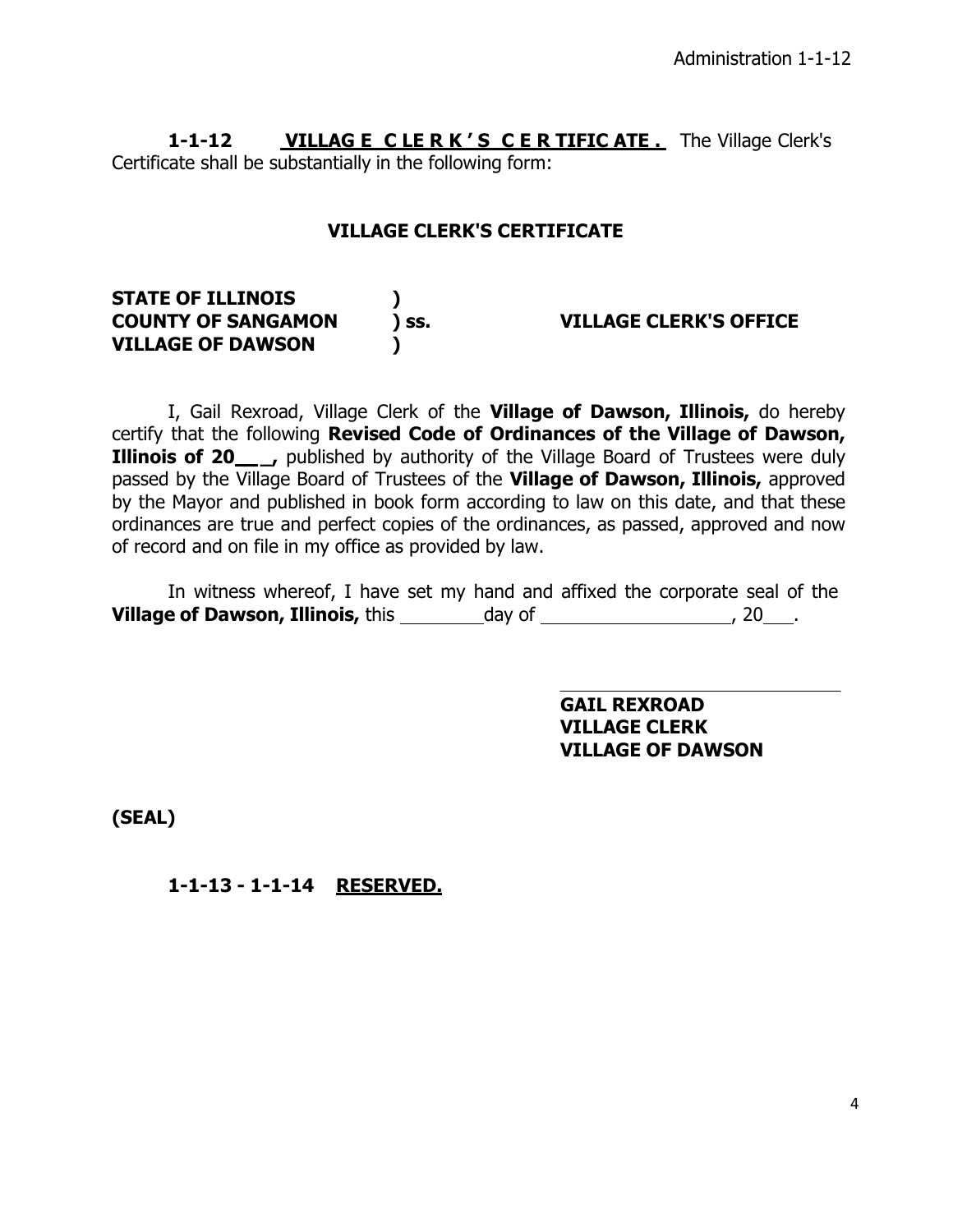## **DIVISION III - DEFINITIONS**

1-1-15 **CONSTRUCTION OF WORDS.** Whenever any word in any section of this Code, importing the plural number is used in describing or referring to any matters, parties or persons, any single matter, party or person shall be deemed to be included, although distributive words may not have been used.

When any subject matter, party or person is referred to in this Code by words importing the singular number only, or the masculine gender, several matters, parties or persons and females as well as males and bodies corporate shall be deemed to be included; provided that these rules of construction shall not be applied to any section of this Code which contains any express provision excluding such construction or where the subject matter or content may be repugnant thereto.

**1-1-16 DEFINITIONS.** Whenever the following words or terms are used in this Code, they shall have the meanings herein ascribed to them unless the context makes such meaning repugnant thereto:

**"AGENT",** as used in this Code shall mean a person acting on behalf of another.

**"BOARD OF TRUSTE E S",** unless otherwise indicated shall mean the Mayor and the Board of Trustees of the Village of Dawson.

**"COD E" OR "THIS COD E ",** shall mean the **"Revised Code of Ordinances of the Village of Dawson".**

**"COR POR ATE AUTHOR ITIES"** shall mean the Mayor and the Village Board of Trustees. **(See 65 ILCS Sec. 5/1-1-2(2))**

**"COUNTY"** shall mean the **County of Sangamon.**

**"EMPLOYEES"** shall mean the following: Whenever reference is made in this Code to a Village employee by title only, this shall be construed as though followed by the words **"of the Village".**

**"FEE" OR "FE E S"** as used in this Code shall mean a sum of money charged by the Village for carrying on of a business, profession or occupation.

**"FISCAL YE AR ".** The "fiscal year" for the Village shall begin on **May 1 st of each year and end on April 30 th of the following year. (See 65 ILCS Sec. 5/1-1-2[5])**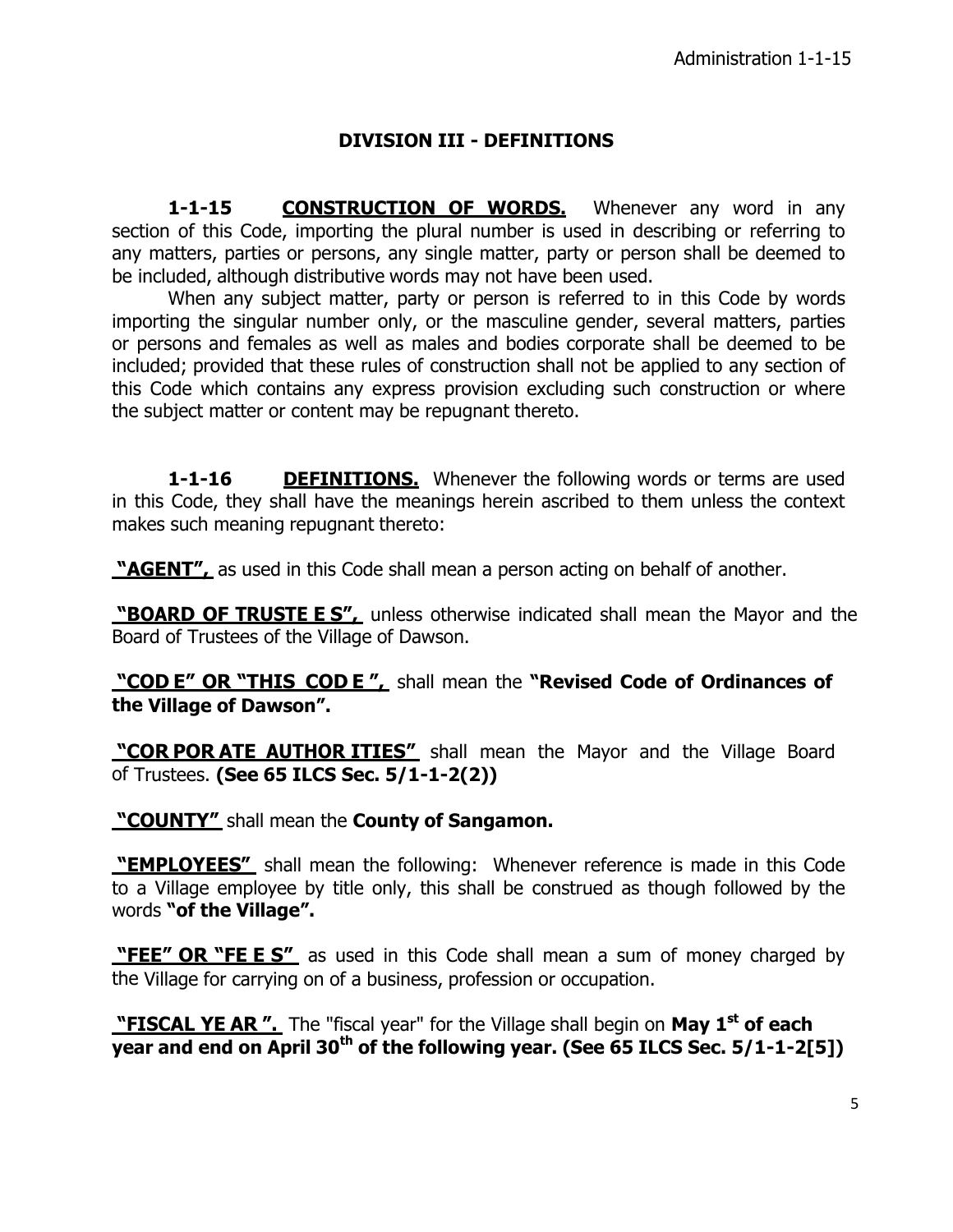**"KNOWINGLY"** imports only a knowledge that the facts exist which bring the act or mission within the provisions of this Code. It does not require any knowledge of the unlawfulness of such act or omission.

**"LEG AL HOLIDAY"** shall mean the holidays as authorized and recognized by the Village Board in the employee agreement.

**"LICENSE "** as used in this Code shall mean the permission granted for the carrying on of a business, profession or occupation.

**"MAYOR "** as used in this Code shall mean the Village President or President of the Village Board of Trustees**. (See 65 ILCS Sec. 5/1-1-2.1)**

**"MISDE MEANOR "** as used in this Code shall mean any offense deemed a violation of the provisions of this Code which is a lesser offense than a felony as defined by state law.

**"NEGLECT","NEGLIGENCE", "NEG LIG E NT" AND "NE GLIGE NTLY"** import a want of such attention to the nature of probable consequences of the act of omission as a prudent man ordinarily bestows in acting in his own concern.

**"NUISANCE "** shall mean anything offensive or obnoxious to the health and welfare of the inhabitants of the Village or any act or thing repugnant to or creating a hazard to or having a detrimental effect on the property of another person or to the community.

**"OCCUP ANT"** as applied to a building or land shall include any person who occupies the whole or any part of such building or land whether alone or with others.

**"OFFENSE "** shall mean any act forbidden by any provision of this Code or the omission of any act required by the provisions of this Code.

**"OFFICERS AND EMPLOYEES".** Whenever reference is made in this Code to a Village Officer or employee by title only, this shall be construed as though followed by the words **"of the Village"** and shall be taken to mean the officer or employee of this Village having the title mentioned or performing the duties indicated.

No provision of this Code designating the duties of any officer or employee shall be so construed as to make such officer or employee liable for any fine or penalty provided in this Code for a failure to perform such duty, unless the intention of the Village Board to impose such a fine or penalty on such officer or employee is specifically and clearly expressed in the section creating the duty.

**"OFFICIAL TIME".** Central Standard Time shall be the official time for the transaction of Village business, except during applicable Daylight Savings Time set by National or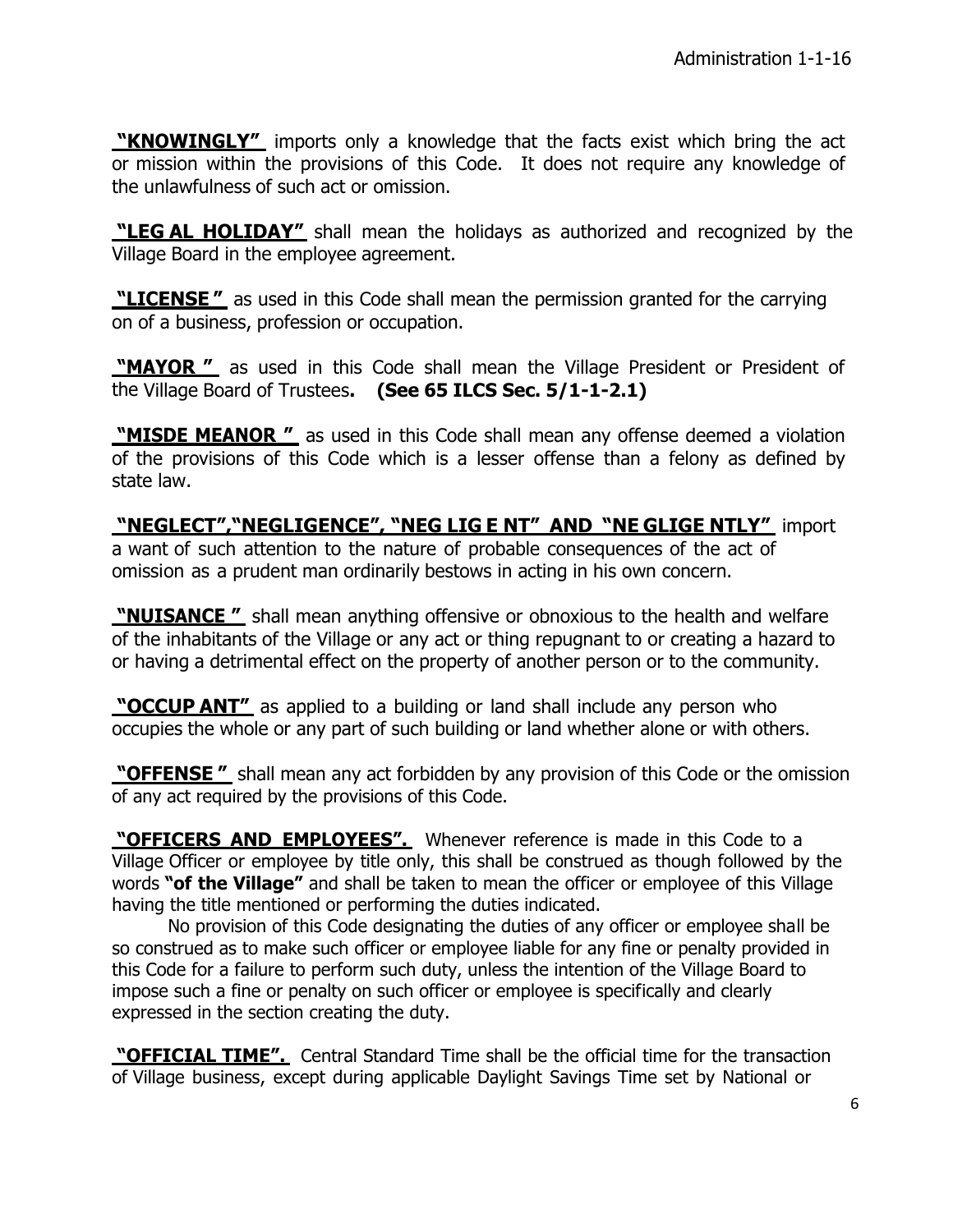State standards when the official time shall be advanced **one (1) hour**. All clocks and other timepieces in or upon public buildings or other premises maintained by or at the expense of the Village shall be set and run at the official time prescribed by this paragraph.

**"OPE R TOR"** as used in this Code shall mean the person who is in charge of any operation, business or profession.

**"OWNE R "** as applied to a building or land shall include any part-owner, jointowner, tenant-in-common, joint-tenant or lessee of the whole or of a part of such building or land.

**"PER SON"** shall mean any natural individual, firm, trust, partnership, association, or corporation in his or its own capacity as administrator, conservator, executor, trustee, receiver or other representative appointed by the Court. Whenever the word "person" is used in any section of this Code prescribing a penalty or fine as applied to partnerships or any such word as applied to corporations, it shall include the officers, agents, or employees thereof who are responsible for any violation of said section.

**"PERSONAL PROPE R TY"** shall include every description of money, goods, chattels, effects, evidence of rights in action and all written instruments by which any pecuniary obligation, right or title to property is created, acknowledged, transferred, increased, defeated, discharged or diminished and every right or interest therein.

**"R ETAILE R "** as used in this Code, unless otherwise specifically defined, shall be understood to relate to the sale of goods, merchandise, articles or things in small quantities direct to the consumer.

**"STATE " OR "THIS STATE "** unless otherwise indicated shall mean the **"State of Illinois".**

**"STR EE T"** shall include alleys, lanes, courts, boulevards, public squares, public places and sidewalks.

**"TE NANT"** as applied to a building or land shall include any person who occupies the whole or any part of such building or land, whether alone or with others.

**"WHOLESALER" AND "WHOLESALE DEALER "** as used in this Code unless otherwise specifically defined, shall be understood to relate to the sale of goods, merchandise, articles, or things in quantity to persons who purchase for the purpose of resale.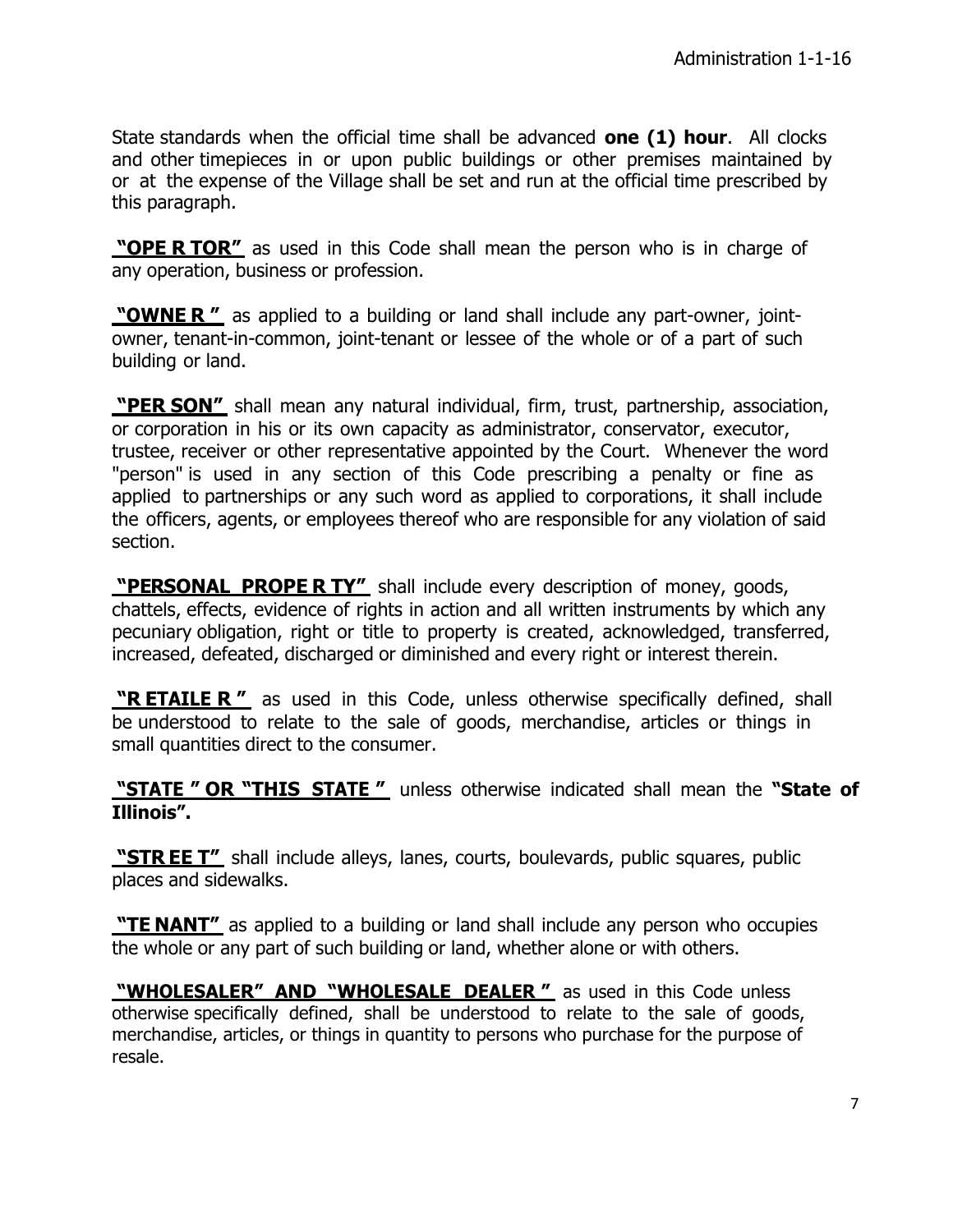**"WILLFULLY"** when applied to the intent with which an act is done or omitted implies simply a purpose or willingness to commit the act or make the omission referred to. It does not require any intent to violate law, or to injure another, or to acquire an advantage.

**"WRITTE N" AND "IN WR ITING "** may include printing and any other mode of representing words and letters, but when the written signature of any person is required by law to any official or public writing or bond required by law, it shall be in the proper handwriting of such person, or in case he is unable to write, by his proper mark.

# **(In Part 65 ILCS Sec. 5/1-1-2)**

**1-1-17 CATCHLINES.** The catchlines of the several sections of this Code are intended as mere catchwords to indicate the content of the section and shall not be deemed or taken to be titles of such sections, nor as any part of the section, nor, unless expressly so provided, shall they be so deemed when any of such sections, including the catchlines, are amended or reenacted.

# **1-1-18 - 1-1-19 RESERVED.**

# **DIVISION IV - GENERAL PENALTY**

# **1-1-20 PENALTY.**

(A) Except as otherwise provided, any person, firm or corporation convicted of a violation of any section, article, chapter, or provision of this Village Code shall be fined as follows:

- (1) For a Class One (1) Ordinance Violation, the sum of **Seven Hundred Fifty Dollars (\$750.00)**.
- (2) For a Class Two (2) Ordinance Violation, the sum of **Six Hundred Dollars (\$600.00)**.
- (3) For a Class Three (3) Ordinance Violation, the sum of **Four Hundred Fifty Dollars (\$450.00)**.
- (4) For a Class Four (4) Ordinance Violation, the sum of **Three Hundred Dollars (\$300.00)**.
- (5) For a Class Five (5) Ordinance Violation, any sum in excess of **One Hundred Dollars (\$100.00)**, and not exceeding **One Hundred Fifty Dollars (\$150.00)**. **(See 65 ILCS Sec. 5/1-2-7)**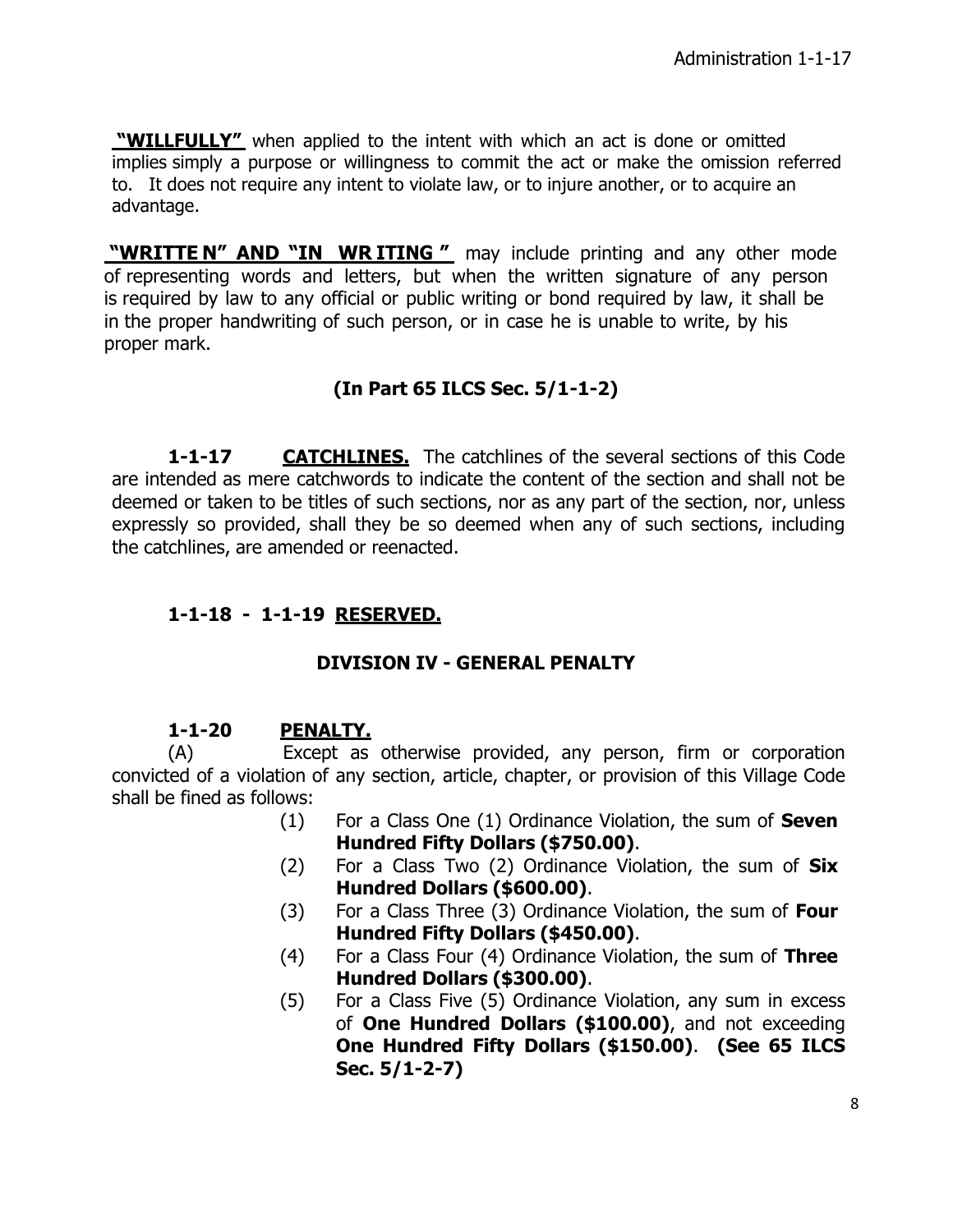(B) Any minor or person designated a juvenile by this State convicted of a violation of any section of this Code shall be fined as provided in paragraph (A).

(C) Whoever commits an offense against the Village or aids, abets, counsels, commands, induces or procures its commission is punishable as a principal.

(D) Whoever willfully causes an act to be done which, if directly performed by him or another would be an offense against the Village, is punishable as a principal.

(E) All municipal ordinance offenses may be satisfied without a court appearance by written plea of guilty and payment of the minimum fine, plus court costs, unless a court appearance is required by the ordinance violated. **(See 65 ILCS Sec. 5/1-2-7 and 5/1-2-8)**

(F) **Community Service.** A penalty imposed for the violation of any section of this Code may include, or consist of, a requirement that the defendant perform some reasonable public service work such as but not limited to the picking up of litter in public parks or along public highways or the maintenance of public facilities.

**1-1-21 SERVICE BY CERTIFIED MAIL.** In all actions for violation of any municipal ordinance where the fine would not be in excess of **Seven Hundred Fifty Dollars (\$750.00)** and no jail term could be imposed, service of summons may be made by the Municipal Clerk by certified mail, return receipt requested, whether service is to be within or without the State. **(See 65 ILCS Sec. 5/1-2-9.1)**

## **1-1-22 APPLICATION.**

(A) The penalty provided in this Chapter shall be applicable to every section of this Village Code, the same as though it were a part of each and every separate section. Unless otherwise indicated in a section or Chapter of this Code, any violation of this Code shall be a Class Five (5) Ordinance Violation for which a person convicted of violating any section, article, Chapter or provision of the Village Code shall be fined any sum in excess of **One Hundred Dollars (\$100.00)**, and not exceeding **One Hundred Fifty Dollars (\$150.00)**. Any person convicted of a violation of any section of this Village Code, where any duty is prescribed or obligation imposed, or where any act which is of a continuing nature or declared to be unlawful, shall be deemed guilty of a misdemeanor. A separate offense shall be deemed committed upon each day such duty or obligation remains unperformed or such act continues, unless otherwise specifically provided in this Village Code.

(B) In all cases where the same offense is made punishable or is created by different clauses or sections of this Village Code, the prosecuting officer may elect under which to proceed; but not more than one (1) recovery shall be had against the same person for the same offense; provided that the revocation of a license or permit shall not be considered a recovery or penalty so as to bar any other penalty being enforced.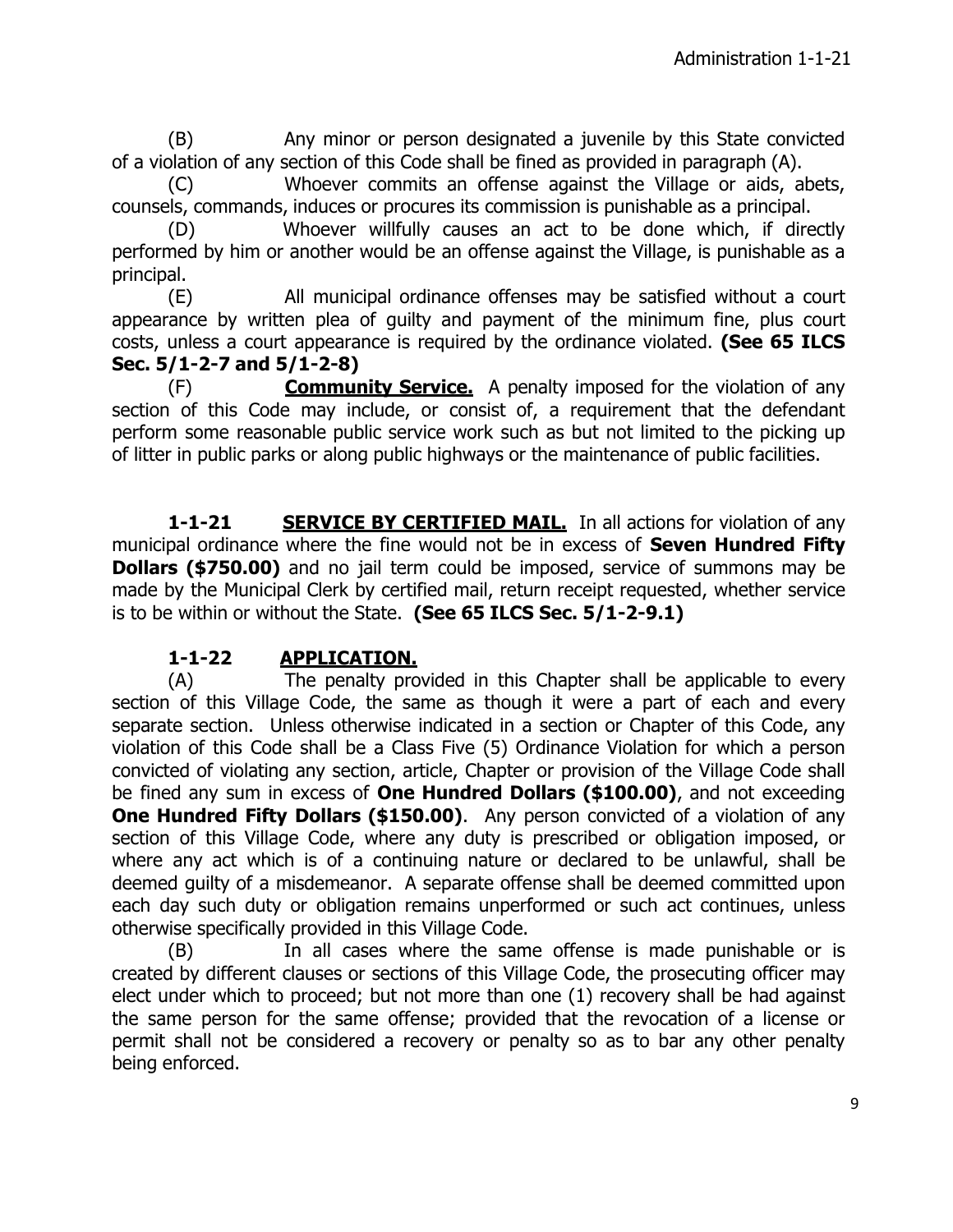(C) Whenever the doing of any act or the omission to do any act constitutes a breach of any section or provision of this Village Code, and there shall be no fine or penalty specifically declared for such breach, the provisions of this Code shall apply and a separate offense shall be deemed committed upon each day during or on which a breach or violation occurs or continues.

#### **(07-10-06)**

**1-1-23 LIABILITY OF OFFICERS.** The failure of any officer or employee to perform any official duty imposed by this Code shall not subject such officer or employee to the penalty imposed for violation of this Code, unless a penalty is specifically provided for.

**1-1-24 LICENSE.** When a person is convicted of a violation of any Section of this Code, any license previously issued to him by the Village may be revoked by the court or by the Village Board.

# **ARTICLE II - VILLAGE OFFICIALS DIVISION I**

## **- VILLAGE BOARD OF TRUSTEES**

**1-2-1 COMPOSITION AND GENERAL POWERS.** The Village Board shall consist of **six (6) Trustees**, elected in conformity with this Code and State laws governing elections in villages and shall have such powers as are granted by **Chapter 65, Illinois Compiled Statutes,** as amended. The term of office shall be for **four (4) years** or until their successors are elected and have qualified. **(See 65 ILCS Sec. 5/3.1-25-5 and 5/3.1-10-50(D))**

**1-2-2 REGULAR MEETINGS.** The regular stated meetings of the Village Board of Trustees shall be held in the Village Hall on the **first (1 st ) and third (3 rd) Monday** in each month at **7:00 P.M.** during Central Standard Time and Daylight Savings Time. When said meeting date falls upon a legal holiday, the meeting shall be held at a date and time designated by the Village Board at the same place and hour. **(See 65 ILCS Sec. 5/3.1-40-25 and 5 ILCS Sec. 120/1 et seq.)**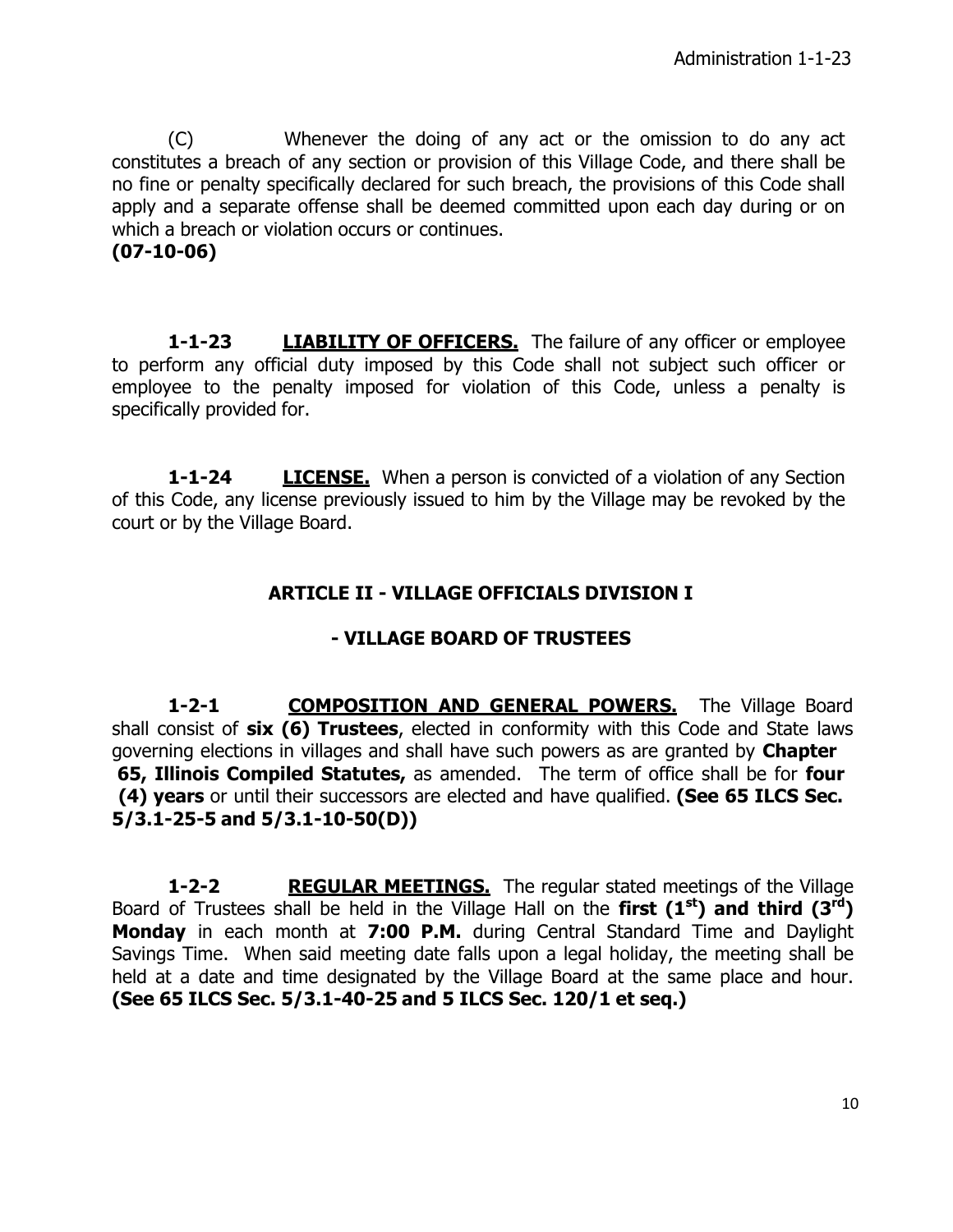# **1-2-3 MEETINGS.**

(A) **Public Meetings.** All meetings of the President and Board of Trustees shall be public meetings except for:

- (1) collective negotiating matters between public employers and their employees or representatives;
- (2) deliberations for decisions of the Illinois Commerce Commission and the Prisoner Review Board;
- (3) meetings where the acquisition of real property is being considered;
- (4) where the Constitution provides that a governmental unit can hold secret meetings;
- (5) meetings at public institutions of higher education relating to campus security or to the safety of staff and students;
- (6) that portion of State Investment Board meetings where the sale and/or purchase of securities and/or investment contracts is to be considered;
- (7) that portion of meetings of law enforcement agencies, committees or commissions involved in the investigation of criminal activities which are concerned with or are to discuss informant sources, the hiring or assignment of undercover personnel, the purchase and assignment of undercover autos, or actual ongoing, prior or

future investigations, or any budgetary consideration specifically concerning any of the foregoing; and

(8) meetings held to discuss litigation where an action against or on behalf of the Village of Dawson, Illinois, has been filed and is pending in a Court or administrative tribunal, or when the Village Board finds that such an action is probable or imminent, in which case, the basis for such a finding shall be recorded and entered into the minutes of the closed meeting.

(B) **Closed Meetings.** The President and Board of Trustees may hold a meeting closed to the public, or close a portion of a meeting to the public, upon a majority vote of a quorum present, taken at a meeting open to the public for which notice has been given as required. A single vote may be taken with respect to a series of meetings, a portion or portions of which are proposed to be closed to the public, provided each meeting in such series involves the same particular matters and is scheduled to be held within no more than **three (3) months** of the vote. The vote of each Trustee and Board member on the question of holding a meeting closed to the public and a citation to the specific exception contained in the Revised Code which authorizes the closing of the meeting to the public shall be recorded and entered into the minutes of the meeting.

At any open meeting of the Village Board, for which proper notice under this Act has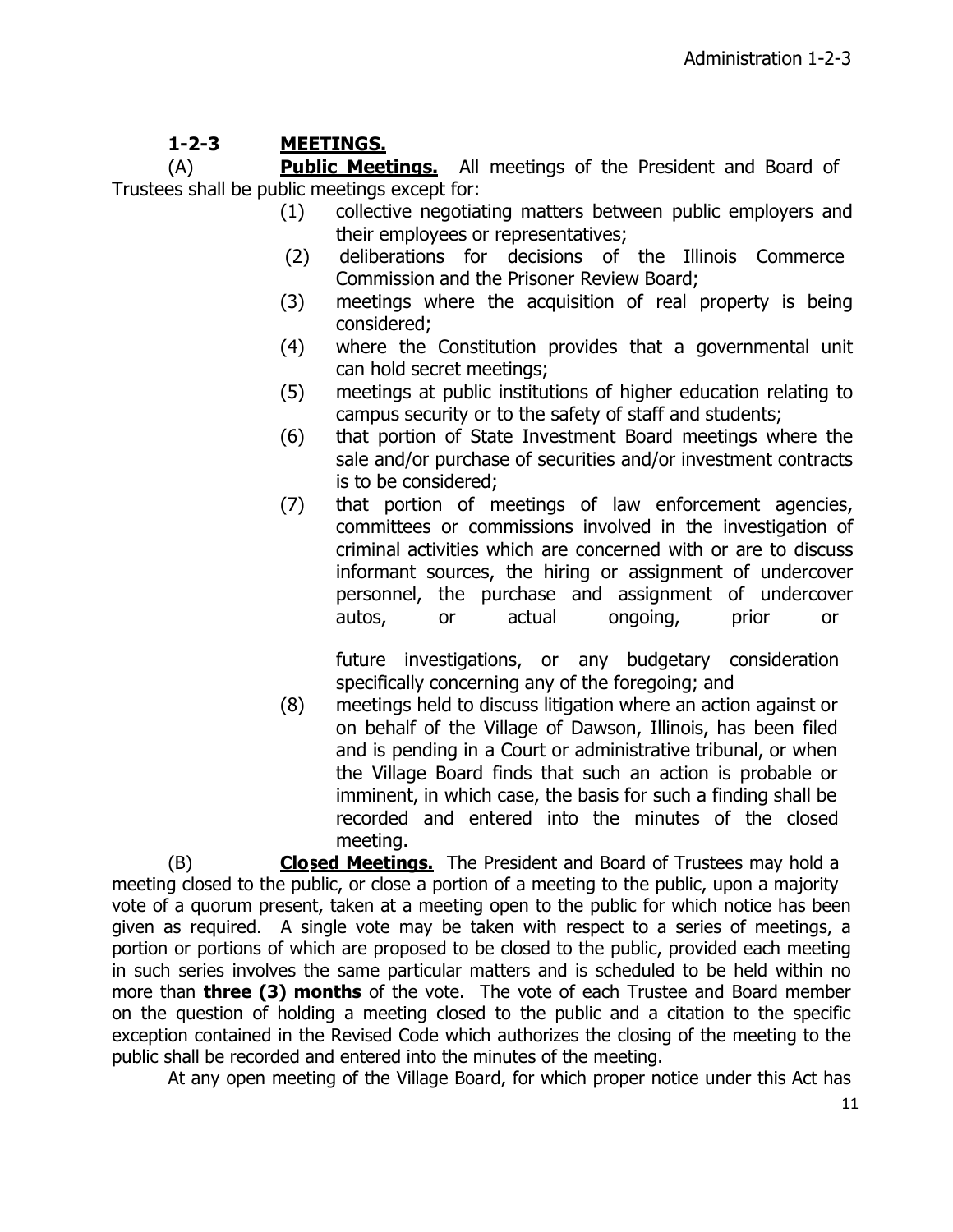been given, the Board may, without additional notice, hold a closed session, the purpose for which is allowed hereunder, but only topics specified in the vote to close under this Section may be considered during the closed meeting. **(See 5 ILCS Sec. 120/2a)**

(C) **Purposes of Closed Meetings.** The Village Board may hold a closed session, meeting or portion thereof, only for the following purposes:

- (1) to consider information regarding appointment, employment or dismissal of an employee or officer or to hear testimony on a complaint lodged against an employee or officer to determine its validity;
- (2) to consider the appointment of a member to fill a vacancy on the Village Board until the next election of Trustees;
- (3) to establish reserves or settle claims as provided in the Local Governmental and Governmental Employees' Tort Immunity Act; and
- (4) for the purposes set forth as exceptions under **Section 1-2- 3(A)** above. **(See 5 ILCS Sec. 120/2)**

(D) **Public Notice.** Public notice of the schedule of regular meetings shall be given at the beginning of each calendar year and shall state the regular dates, times, and places of such meetings. Public notice of any special meeting or of any rescheduled regular meeting, or of any reconvened meeting, shall be given at least **twenty-four (24) hours** before such meeting, which notice shall also include the agenda for the special, rescheduled or reconvened meeting, but the validity of any action taken by the Village Board which is germane to a subject on the agenda shall not be effected by other errors or omissions in the agenda.

The requirement of public notice of reconvened meetings does not apply to any case where the meeting was open to the public and (1) it is to be reconvened within **forty-eight (48) hours**; or (2) an announcement of the time and place of the reconvened meeting was made at the original meeting and there is no change in the agenda.

Notice of an emergency meeting shall be given as soon as practicable, but in any event prior to the holding of such meeting, to any news media which has filed an annual request for notice hereunder.

(E) **Method of Public Notice.** Public notice shall be given by posting a copy of the notice at the building in which the Village Board meeting is to be held. The Village Board shall supply copies of the notice of its regular meetings, and of the notice of any special, emergency, rescheduled or reconvened meeting, to any news media that has filed an annual request for such notice. Any such news medium shall also be given the same notice of all special, emergency, rescheduled or reconvened meetings in the same manner as is given to members of the Village Board provided such news medium has given the public body an address or telephone number within the territorial jurisdiction of the Village of Dawson, Illinois, at which such notice may be given.

(F) **Special Meetings.** Special meetings of the Village Board may be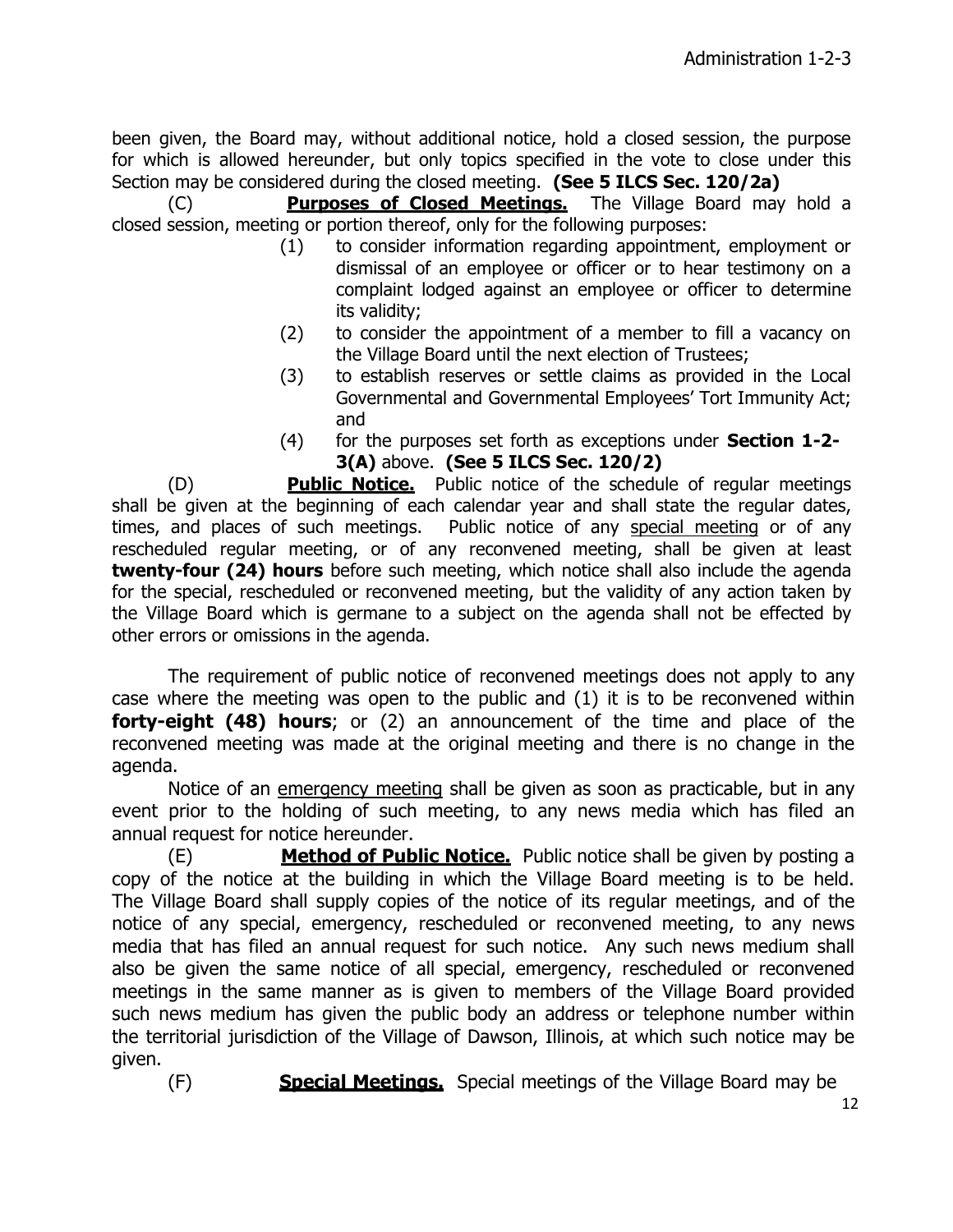called by the Mayor or any **three (3) Trustees** by giving at least **forty-eight (48) hours** notice by delivering to them personally written or printed notices of the time of such meeting at the residences of the Trustees. Such notices shall be served by mail, by the Chief of Police or his designated representative. Said notice shall specify the purpose of said special meeting and the business to be taken up at that time and place. Such notice shall be posted at the Village Hall and shall be provided to any local newspaper of general circulation or any local radio or television station that has filed an annual request for such notice. Said notice shall be provided to such news media in the same manner as said notice is given to the Mayor and members of the Village Board, provided such news media has given the Village an address within the Village at which such notice may be given. **(See 65 ILCS Sec. 5/3.1-40-25 and 5 ILCS Sec. 120/2.02 and 120/2.03)**

**1-2-4 COMMITTEES.** The following standing committees of the Village Board are hereby established, to-wit:

- (A) (1) Streets and Alleys
	- (2) Water System
	- (3) Finance
	- (4) Parks
	- (5) Fire Department
	- (6) Health, Safety and Drainage

(B) The committees shall be appointed annually by the Mayor. In addition the Mayor shall appoint the Chairman of each committee.

(C) The Mayor shall be ex-officio Chairman of each and every standing committee.

(D) So far as is practicable, reports of committees shall be in writing.

(E) As provided by law, any report of a committee of the Board shall be deferred for final action thereon to the next regular meeting of the same after the report is made, upon the request of any **two (2) Trustees** present. **(See 65 ILCS Sec. 5/3.1-40-35)**

(F) Each standing committee of the Village Board shall exercise a general supervision over the affairs of the department of municipal government with which it is connected; shall ascertain the condition and needs of said department; shall, from time to time, report the same to the Mayor and Village Board so that a full understanding thereof may be had, and generally, shall do all acts necessary to promote the efficiency of the Department.

(G) All committee meetings are subject to the Open Meeting Act requirements and minutes shall be taken. **(See 5 ILCS Sec. 120/1 and 120/2.06)**

**1-2-5 SPECIAL COMMITTEES.** Special Committees may be appointed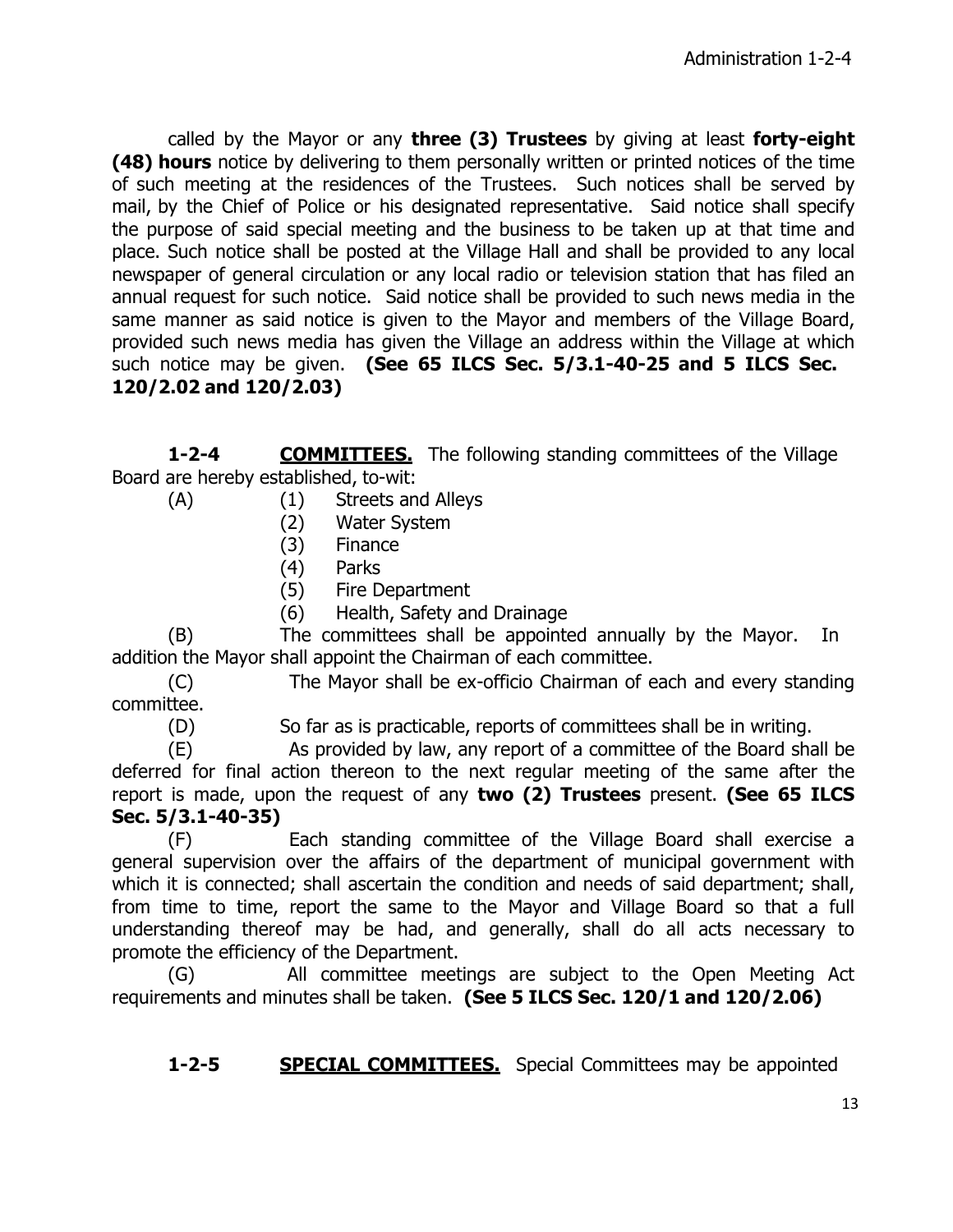by the Mayor, subject to the advice and consent of the Board of Trustees, as may be needed from time to time.

**1-2-6 QUORUM.** At all meetings of the Village Board, a majority of the corporate authorities shall constitute a quorum for the transaction of business, and if no such quorum attends such meeting of the Board, the Trustees may adjourn from day to day until a quorum is present; and shall have power to compel the attendance of absent members, except when such members are physically unable to attend such meetings. **(See 65 ILCS Sec. 5/3.1-40-20)**

**EDITOR' S NOTE: When the Board has a Mayor and six (6) Trustees, a quorum is four (4), which may consist of the Mayor and three (3) Trustees, or four (4) Trustees.**

**1-2-7 MEMBERS: NON-ATTENDANCE AT MEETING.** Any member of the Village Board who shall neglect or refuse to attend at least **two (2)** regular and/or special Village Board meetings per month without good and sufficient reason to be passed upon by the Board shall not receive compensation for that meeting. All members shall be allowed **two (2)** absences in each fiscal year for which compensation shall be paid. **(See Section 1-3-1 for salaries.) (See 65 ILCS Sec. 5/3.1-40-20)**

# **1-2-8 - 1-2-10 RESERVED.**

# **DIVISION II - RULES OF THE VILLAGE BOARD**

**1-2-11 RULES OF THE BOARD.** The following rules of order and procedure shall govern the deliberations and meetings of the Village Board.

- (A) **Order of Business.** The order of business shall be as follows:
	- (1) Call to order by presiding officer.
	- (2) Roll Call.
	- (3) The reading of the journal of the proceedings of the last preceding meeting or meetings, and correction and approval of the same, unless dispensed with by the Board of Trustees and correction of the journal of the proceedings of previous meetings.
	- (4) Reports and communications from the Mayor and other Village Officers.
	- (5) Visitors.
	- (6) Reports of Standing Committees.
	- (7) Reports of Special Committees.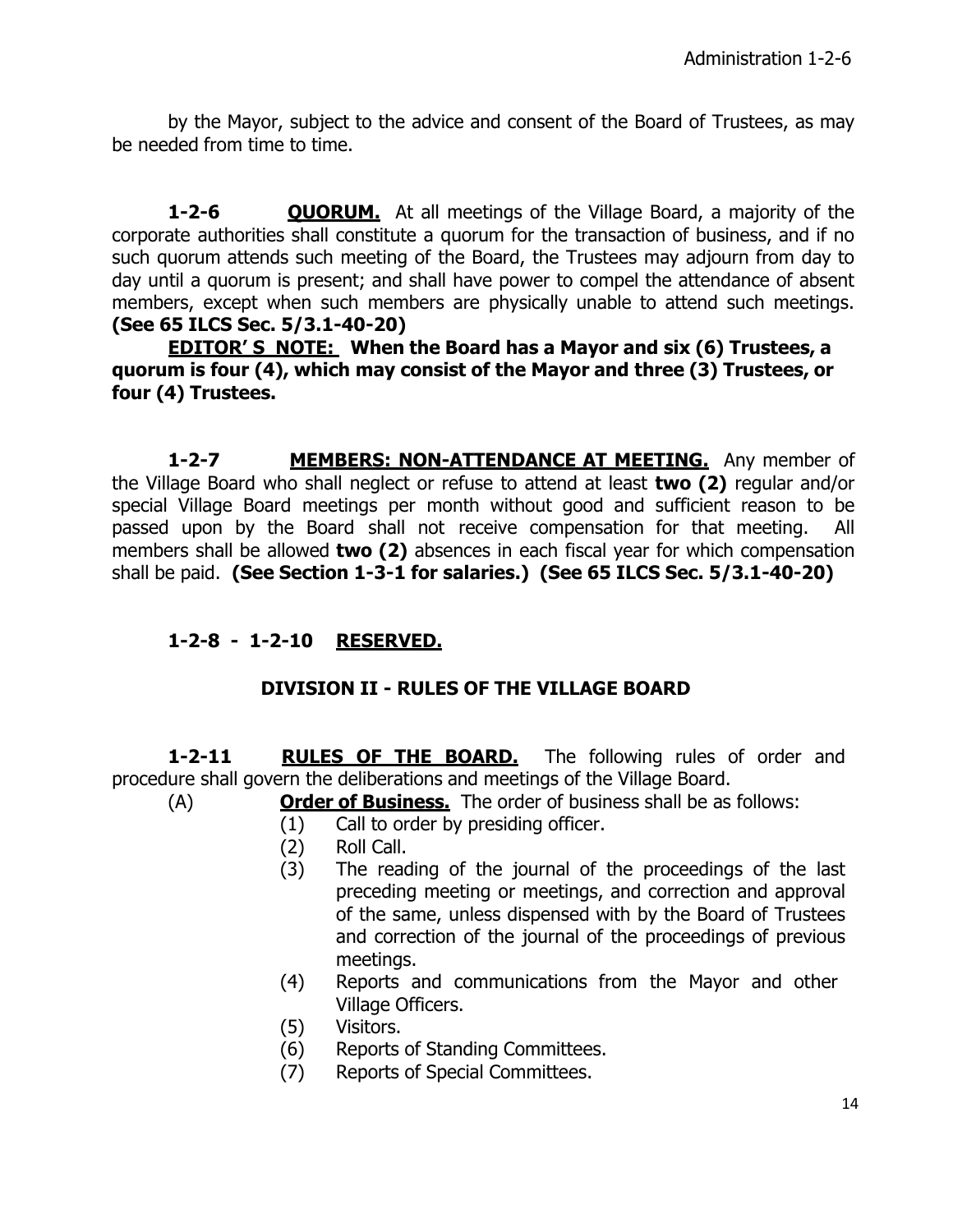- (8) Presentation of communications, petitions, resolutions, orders, and ordinances by the Board of Trustees.
- (9) Unfinished business.
- (10) Miscellaneous business.

All questions relating to the priority of business shall be decided by the Chair without debate, subject to appeal.

(B) **Duties of Presiding Officer.** The presiding officer shall preserve order and decorum and may speak to points of order in preference to other Trustees, and shall decide all question of order, subject to appeal.

(C) **Duties of Members.** While the presiding officer is putting the question, no member shall walk across or out of the Board Chamber.

Every member, prior to his speaking, making a motion or seconding the same shall not proceed with his remarks until recognized and named by the Chair. He shall confine himself to the question under debate, avoiding personalities and refraining from impugning the motives of any other Trustee's argument or vote.

(D) **Visitors.** No person other than a member of the Board of Trustees shall address that body on the same question unless such person has been recognized by the presiding officer.

(E) **Presentation of New Business.** When a Trustee wishes to present a communication, petition, order, resolution, ordinance or other original matter, the member shall read such matter when reached in its proper order.

(F) **Debate.** No Trustee shall speak more than once on the same question, except by consent of the presiding officer or unless **three-fourths (3/4)** of the corporate authorities agree that one's right to debate should be limited to speak only once and then not until every other Trustee desiring to speak shall have had an opportunity to do so; provided, however, that the proponent of the matter under consideration, as the case may be, shall have the right to open and close debate.

**[No Trustee shall speak longer than ten (10) minutes at any one (1) time, except by consent of the Village Board; and in closing debate on any question as above provided, the speaker shall be limited to five (5) minutes, except by special consent of the Board.]**

The Village Board, by motion, may limit debate. The presiding officer shall have the right to participate in debate.

While a member is speaking, no Trustee shall hold any private discussion, nor pass between the speaker and the Chair.

(G) **Call of Trustees to Order.** A Trustee, when called to order by the Chair, shall thereupon discontinue speaking and take his seat and the order or ruling of the Chair shall be binding and conclusive, subject only to the right to appeal.

(H) **Appeals from Decision of the Chair.** Any Trustee may appeal to the Board from a ruling of the Chair, and if the appeal is seconded, the Trustee making the appeal may briefly state his reason for the same, and the Chair may briefly explain his ruling; but there shall be no debate on the appeal and no other person shall participate in the discussion. The presiding officer shall have the right to participate in debate.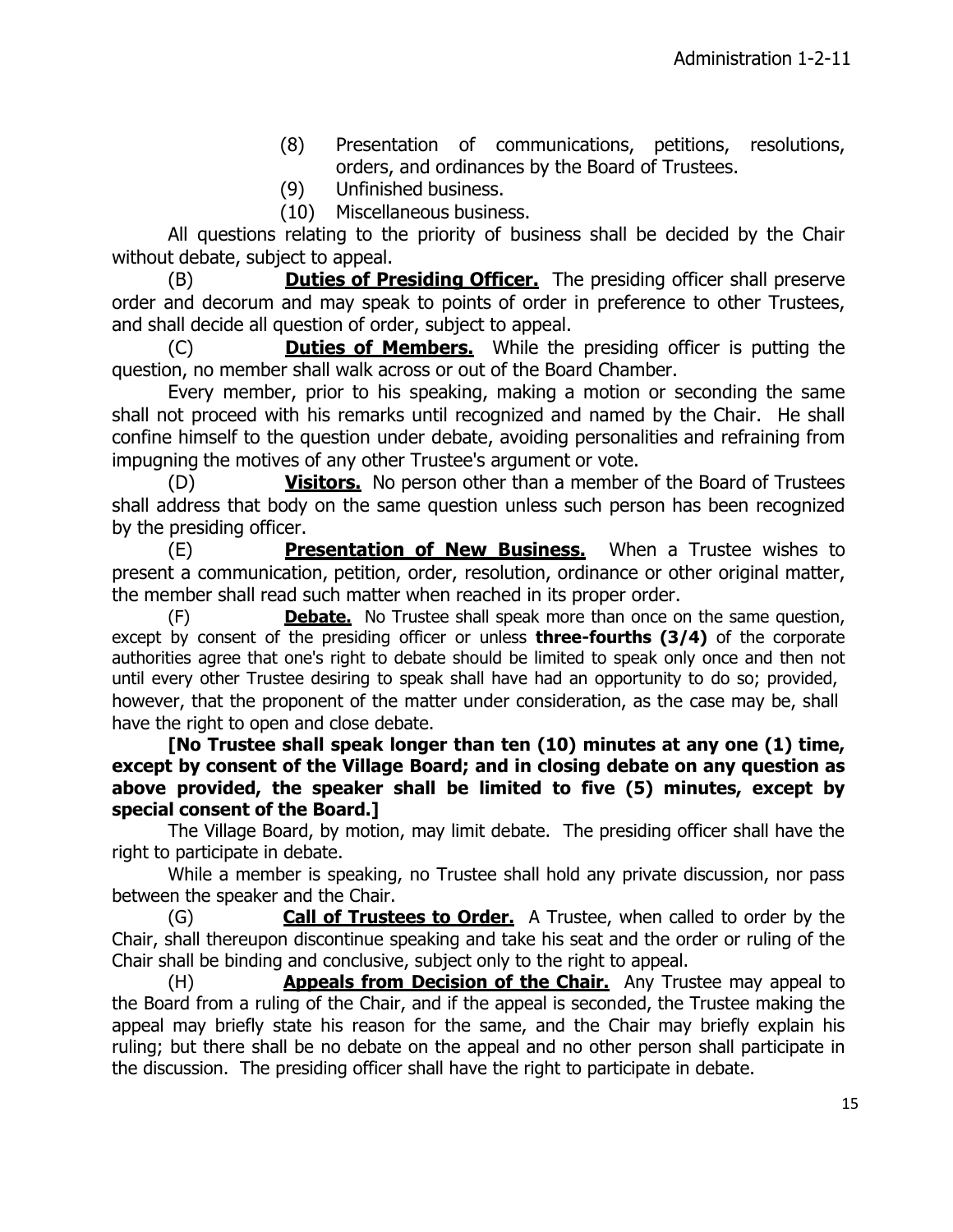The Chair shall then put the question, **"Shall the decision of the Chair be sustained?".** If a majority of the Trustees present vote **"No",** the decision of the Chair shall be overruled; otherwise, it shall be sustained.

(I) **Question of Personal Privilege.** The right of a member to address the Board on a question of personal privilege shall be limited to cases in which his integrity, character, or motives are assailed, questioned or impugned.

(J) **Voting.** Every other member who shall be present when a question is stated from the Chair shall vote thereon, unless he is personally interested in the question, in which case, he shall take whatever steps are necessary to insure that his vote is not taken.

(K) **Special Order of Business.** Any matter before the Village Board may be set down as a special order of business at a time certain if **two-thirds (2/3)** of the Trustees present vote in the affirmative, but not otherwise.

(L) **Seconding of Motions Required; Written Motions.** No motion shall be put or debated in the meeting or in committee unless it be seconded. When a motion is seconded, it shall be stated by the presiding officer before debate, and every motion in the Board, except motions of procedure, shall be reduced to writing if required by a member, and the proposer of the motion shall be entitled to the floor.

(M) **Division of Questions.** If any question under consideration contains several distinct propositions, the Trustees, by a majority vote of the Trustees present may divide such question.

(N) **Record of Motions.** In all cases where a resolution or motion is entered in the journal, the name of the Trustee moving the same shall be entered also.

(O) **Announcement and Changes of Vote.** The result of all votes by yeas and nays shall not be announced by the Clerk, but shall be handed by him to the Chairman for announcement, and no vote shall be changed after the tally list has passed from the hands of the Clerk.

(P) **Precedence of Motions.** When a question is under debate, the following motions shall be in order and shall have precedence over each other in order, as listed:

- (1) To adjourn to a day certain.
- (2) To adjourn.
- (3) To take a recess.
- (4) To lay on the table.
- (5) The previous question.
- (6) To refer.
- (7) To amend.
- (8) To defer or postpone to a time certain.
- (9) To defer or postpone (without reference to time.)
- (10) To defer or postpone indefinitely.

Numbers  $(2)$ ,  $(4)$ , and  $(5)$  to be decided without debate.

(Q) **Motions to Adjourn.** A motion to adjourn the Village Board shall always be in order, except:

- (1) When a Trustee is in possession of the floor.
- (2) While the yeas and nays are being called.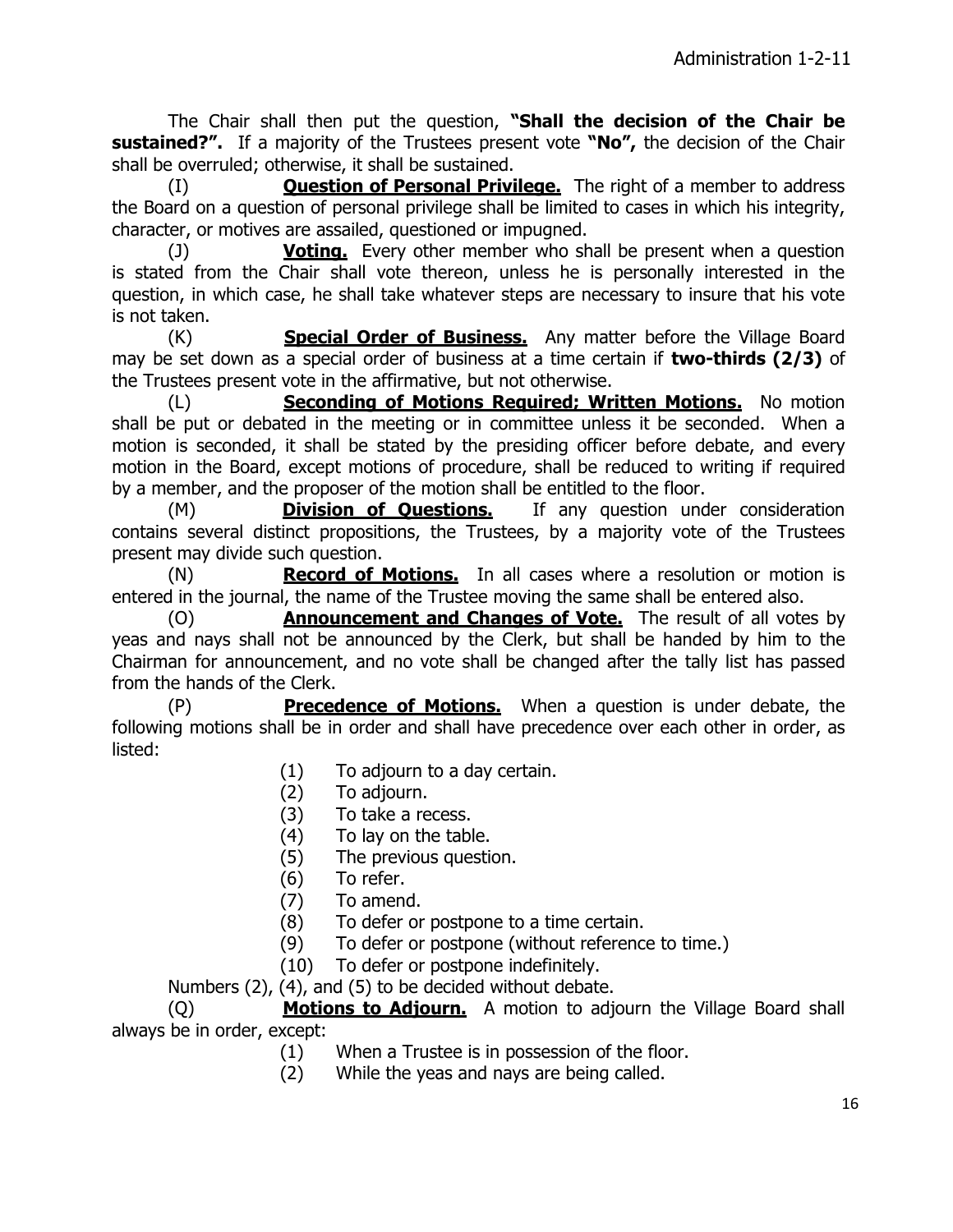- (3) When the members are voting.
- (4) When adjournment was the last preceding motion.
- (5) When it has been decided that the previous question shall be taken.

A motion simply to adjourn shall not be subject to amendment or debate, but a motion to adjourn to a time certain shall be.

The Village Board may, at any time, adjourn over **one (1)** or more regular meetings on a vote of a majority of all the Trustees authorized by law to be elected.

(R) **Previous Question.** When the previous question is moved on the main question and seconded, it shall be put on this form: **"Shall the main question now be put?".** If such motion be carried, all further amendments and all further motions and debate shall be excluded, and the question put without delay upon the pending amendment in proper order and then upon the main question.

(S) **Motions to Lay on the Table and to Take From the Table.** A motion simply to lay the question on the table shall not be debatable, but a motion to lay on the table and publish, or with any other condition shall be subject to amendment and debate.

A motion to take any motion or other proposition from the table may be proposed at the same meeting at which such motion or proposition was laid upon the table, provided **two-thirds (2/3)** of the Trustees vote therefor.

A motion to lay any particular motion or proposition on the table shall apply to that motion or proposition only. An amendment to the main question or other pending question may be laid on the table and neither the main question nor such other pending question shall be affected thereby.

(T) **Indefinite Postponement; Motion to Defer or Postpone Without Any Reference to Time.** When consideration of a motion or other proposition is postponed indefinitely, it shall not be again taken up at the same meeting.

A motion to postpone indefinitely shall not open the main question to debate.

A motion to defer or postpone without any reference to time shall not be construed as a motion to postpone indefinitely, but shall be considered to be of the same general nature and to possess the same general attributes so far as applicable under these rules, as a motion to postpone indefinitely or to a time certain.

(U) **Motion to Refer.** A motion to refer to a standing committee shall take precedence over a similar motion to refer to a special committee.

(V) **Motion to Amend.** A motion to amend an amendment shall be in order, but one to amend an amendment to an amendment shall not be entertained.

An amendment modifying the intention of a motion shall be in order; but an amendment relating to a different subject shall not be in order.

On an amendment to **"Strike Out and Insert",** the paragraph to be amended shall first be read as it stands, then the words proposed to be stricken out, then those to be inserted, and finally, the paragraph as it will stand if so amended shall be read.

An amendment to the main question or other pending questions may be referred to a committee and neither the main question nor such other pending question shall be affected thereby.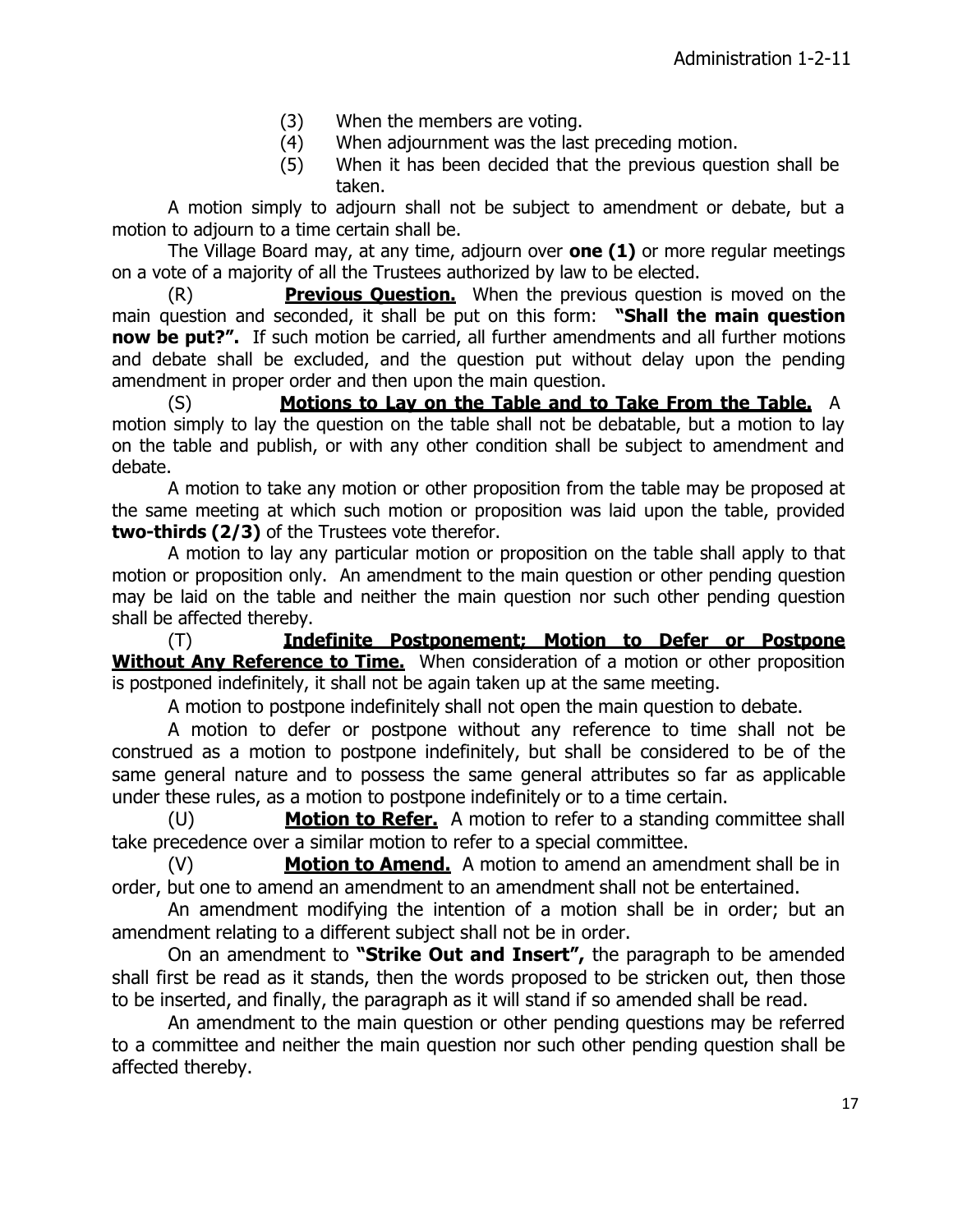(W) **Filling of Blanks.** When a blank is to be filled and different sums or times proposed, the question shall be taken first on the least sum or the longest time.

(X) **Motion to Substitute.** A substitute for any original proposition under debate or for any pending amendment or such proposition may be entertained notwithstanding that at such time, further amendment is admissible; and if accepted by the Trustees by a vote shall entirely supersede such original proposition or amendment, as the case may be, and cut off all amendments appertaining thereto.

(Y) **Reconsideration.** A vote or question may be reconsidered at any time during the same meeting, or at the first regular meeting held thereafter. A motion for reconsideration having been once made and decided in the negative shall not be renewed, nor shall a motion to reconsider be reconsidered.

A motion to reconsider must be made and seconded by Trustees who voted on the prevailing side of the question to be reconsidered, unless otherwise provided by law; provided, however, that where a motion has received a majority vote in the affirmative, but is declared lost solely on the ground that a greater number of affirmative votes is required by statute for the passage or adoption of such motion, then in such case, a motion to reconsider may be made and seconded only by those who voted in the affirmative on such question to be reconsidered.

(Z) **Adoption of Robert's "Rules of Order Revised".** The rules of parliamentary practice comprised in the latest published edition of **Robert's "Rules of Order Revised"** shall govern the Board in all cases to which they are applicable and in which they are not inconsistent with the special rules of the Board.

(AA) **Temporary Suspension of Rules - Amendment of Rules.** These rules may be temporarily suspended by a vote of **two-thirds (2/3)** of the corporate authorities entitled by law to be elected and shall not be repealed, altered or amended, unless by concurrence of **two-thirds (2/3)** of all the corporate authorities entitled by law to be elected.

(BB) **Censure of Trustees - Expulsion of Trustees.** Any Trustee acting or appearing in a lewd or disgraceful manner, or who uses opprobrious, obscene and insulting language to or about any member of the Board, or who does not obey the order of the Chair, shall be, on motion, censured by a majority vote of the members present, or expelled by a **two-thirds (2/3) vote** of all Trustees elected. **(See 65 ILCS Sec. 5/3.1-40-15)**

**1-2-12 AGENDA.** An itemized agenda, along with all necessary supporting documentation shall be furnished to each member of the Village Board no later than the close of business on the day preceding the regular Village Board meeting. In the case of matters of emergency which could not have been reasonably foreseen in sufficient time to comply with this section, a revised agenda shall be furnished to each member of the Village Board prior to the opening of the Board meeting. **(See 5 ILCS Sec. 120/2.02)**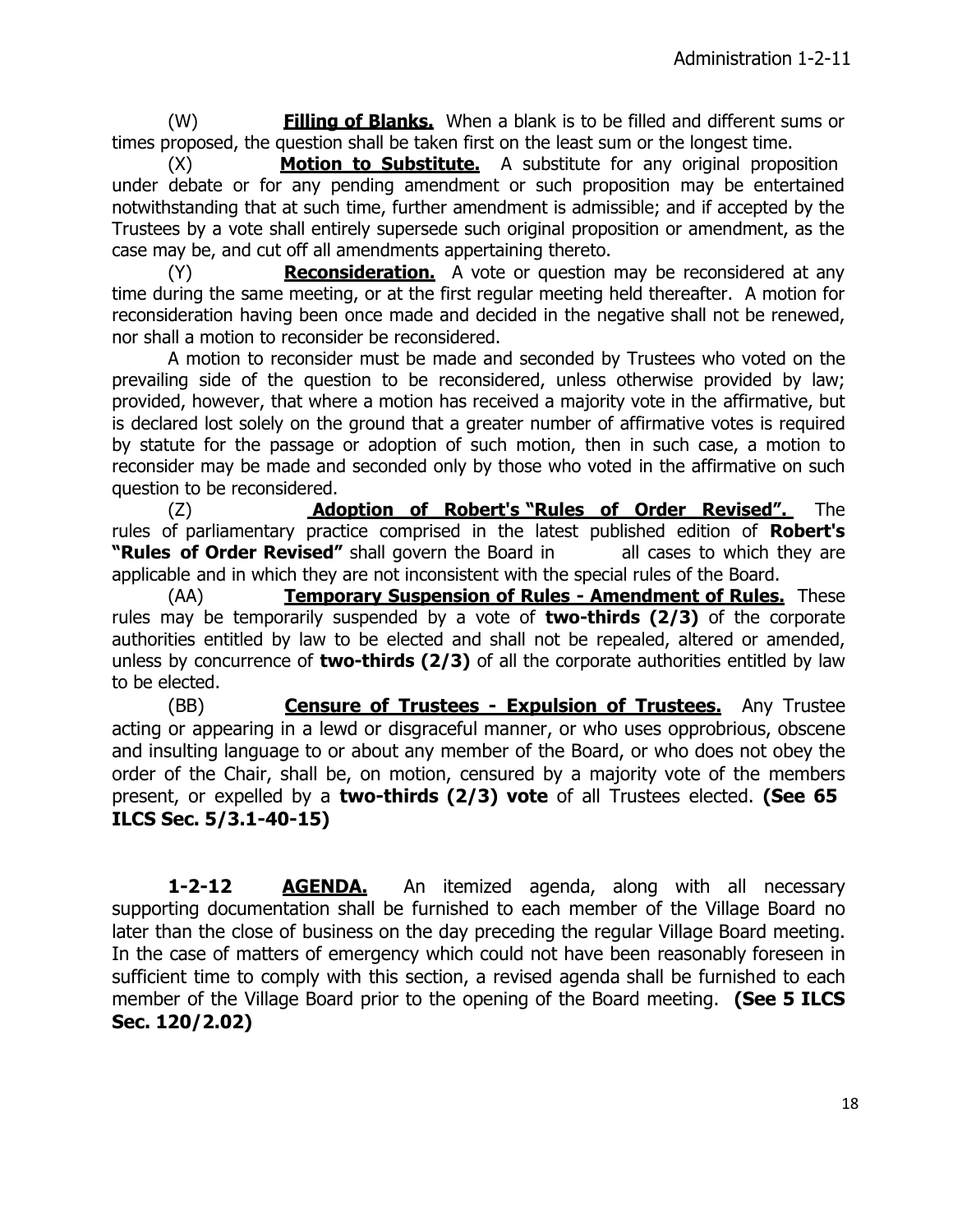# **1-2-13 RESERVED.**

### **DIVISION III - ORDINANCES**

## **1-2-14 ORDINANCES.**

(A) **Attorney.** It shall be the duty of the Village Attorney to prepare such ordinances as may be required by the Village Board.

(B) **Introduced.** When a proposed ordinance is introduced, it shall be read one time by title only and referred to the proper committee unless the Board of Trustees shall otherwise specifically direct.

(C) **Vote Required - Yeas and Nays Record.** The passage of all ordinances for whatever purpose, and of any resolution or motion (1) to create any liability against a Village or (2) for the expenditure or appropriation of its money, shall require the concurrence of a majority of all members then holding office on the Village Board, including the Mayor, unless otherwise expressly provided by the Code or any other act governing the passage of any ordinance, resolution, or motion; provided that, where the Board consists of an odd number of Trustees, the vote of the majority of the trustees shall be sufficient to pass an ordinance. The yeas and nays shall be taken upon the question of the passage of the designated ordinances, resolutions, or motions and recorded in the journal of the Village Board. In addition, the corporate authorities at any meeting may by unanimous consent to take a single vote by yeas or nays on the several questions of the passage on any two (2) or more of the designated ordinances, orders, resolutions or motions placed together for voting purposes in a single group. The single vote shall be entered separately in the journal under the designation "omnibus vote", and in such event the Clerk may enter the words "omnibus vote" or "consent agenda" in the journal in each case in lieu of entering names of the members of Village Board voting "yea" and of those voting "nay" on the passage of each of the designated ordinances, orders, resolutions and motions included in such omnibus group or consent agenda. The taking of such single or omnibus vote and such entries of the words "omnibus vote" or "consent agenda" in the journal shall be a sufficient compliance with the requirements of this Section to all intents and purposes and with like effect as if the vote in each case had been separately by yeas and nays on the question of the passage of each ordinance, order, resolution and motion included in such omnibus group, and separately recorded in the journal. Likewise, the yeas and nays shall be taken upon the question of the passage of any other resolution or motion at the request of any trustee and shall be recorded in the journal. **(See 65 ILCS Sec. 5/3.1-40-40)**

(D) **Ordinances - Approval-Veto.** All resolutions and motions (1) which create any liability against the Village, or (2) that provide for the expenditure or appropriation of its money, or (3) to sell any Village property, and all ordinances, passed by the Village Board shall be deposited with the Village Clerk. If the Mayor approves an ordinance or resolution, the Mayor shall sign it. Those ordinances, resolutions and motions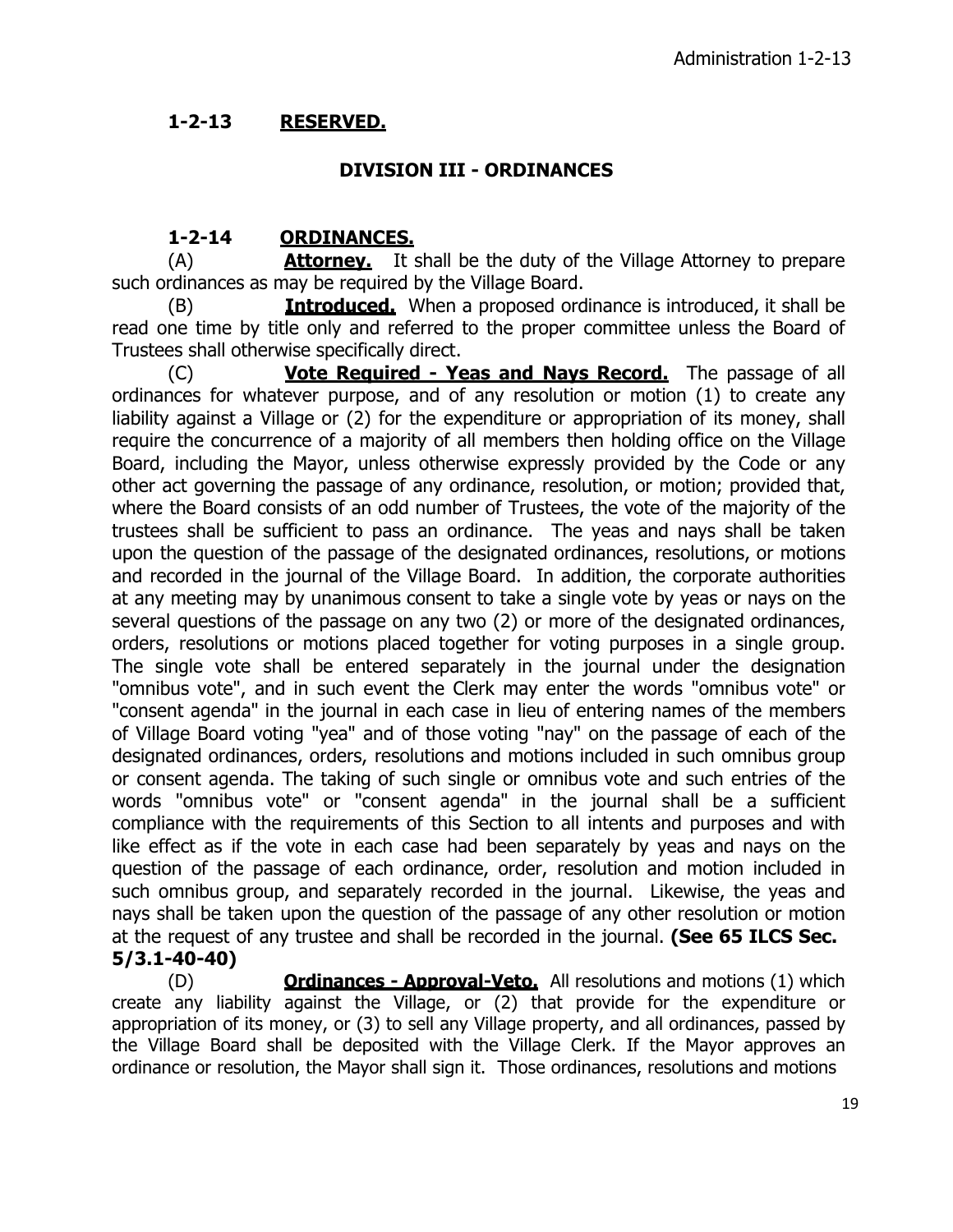which the Mayor disapproves shall be returned to the Village Board, with the Mayor's written objections, at the next regular meeting of the Village Board occurring not less than **five (5) days** after their passage. The Mayor may disapprove of any **one (1)** or more sums appropriated in any ordinance, resolution, or motion making an appropriation, and, if so, the remainder shall be effective. However, the Mayor may disapprove entirely of an ordinance, resolution, or motion making an appropriation. If the Mayor fails to return any ordinance or any specified resolution or motion with his written objections, within the designated time, it shall become effective despite the absence of the Mayor's signature. **(See 65 ILCS Sec. 5/3.1-40-45)**

**1-2-15 RECONSIDERATION--PASSING OVER VETO.** Every resolution and motion, specified in **Section 1-2-14** and every ordinance, that is returned to the Village Board by the Mayor shall be reconsidered by the Village Board at the next regular meeting following the regular meeting at which the Village Board receives the Mayor's written objection. If, after reconsideration, **two-thirds (2/3)** of all the Trustees then holding office on the Village Board agree at that regular meeting to pass an ordinance, resolution, or motion, notwithstanding the Mayor's refusal to approve it, then it shall be effective. The vote on the question of passage over the Mayor's veto shall be by yeas and nays, and shall be recorded in the journal. **(See 65 ILCS Sec. 5/3.1-40-50)**

**1-2-16 NO VOTE TO BE RECONSIDERED AT SPECIAL MEETING.** No vote of the Village Board shall be reconsidered or rescinded at a special meeting unless there are present at the special meeting at least as many Village Trustees as were present when the vote was taken. **(See 65 ILCS Sec. 5/3.1-40-55)**

**1-2-17 DISCONNECTION OF CORPORATE LANDS; RULES OF PROCEDURE.** The following rules of procedure shall be followed by the Mayor and Board of Trustees of the Village when considering or voting upon an Ordinance to disconnect any property from the Village of Dawson, Illinois.

(A) No disconnection ordinance shall be passed by the corporate authorities unless a public hearing is first held wherein all interested persons are given an opportunity to appear and be heard.

(B) At least **ten (10) days** prior to such a public hearing, notice of its time, place and subject matter shall be published in a newspaper of general circulation within the Village.

(C) Before an Ordinance is passed to disconnect any property from the Village, the corporate authorities shall pass a motion to have a draft thereof prepared by the corporate attorney, which motion shall only be made at a special meeting called and publicized pursuant to the Revised Code of Ordinances, and which meeting may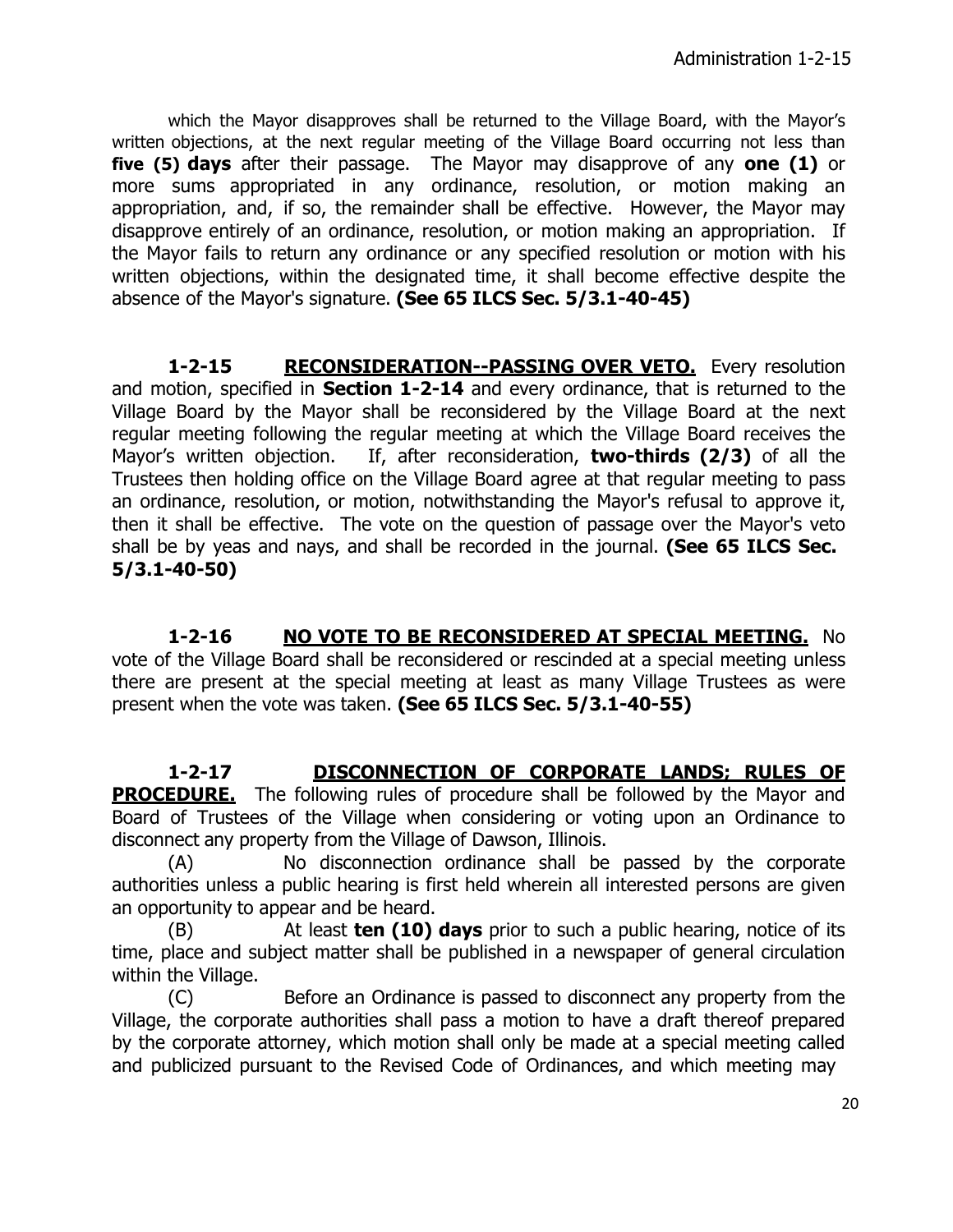also be held following the public hearing wherein such disconnection is considered.

(D) The draft of the ordinance disconnecting the subject real estate from the Village of Dawson, Illinois, shall be submitted at the next regular meeting of the President and Board of Trustees following the said special meeting, and thereafter an Ordinance disconnecting the subject property from the Village may be properly considered.

(E) Any Trustee or appointed Village officer, who is a petitioner on a petition to disconnect any real estate from the Village of Dawson, Illinois, or is otherwise personally interested in the disconnection of any part of the subject real estate from the Village of Dawson, Illinois, shall not engage in any discussion, make any motion not vote on any motion concerning the Petition for Disconnection, the drafting of an ordinance disconnecting the subject real estate from the Village of Dawson, or in any way considering an ordinance disconnecting the subject real estate from the Village.

(F) Petitions for disconnection of real estate from the Village of Dawson, Illinois, shall otherwise conform to the requirements of the Illinois Municipal Code. **(See 65 ILCS Sec. 5/1, et seq.)**

# **DIVISION IV - GENERAL PROVISIONS**

# **1-2-18 CORPORATE SEAL.**

(A) The Corporate Seal of the Village shall be the same as that heretofore provided and used by the Village. It shall be circular in form with the words, **"Village of Dawson, Illinois" "Illinois Municipal Corporation"** in the exterior circle, and the word **"Seal"** in the interior circle. **(See 65 ILCS Sec. 5/2-2-12)**

(B) The Corporate Seal shall be used as such seal in all cases provided for by law or by the ordinances of the Village and in all other cases in which, by law and custom, it is usual and necessary for the corporation to use a seal. The seal shall be and remain with the Village Clerk who shall be the legal custodian. **(See 65 ILCS Sec. 5/3.1-35-90)**

# **1-2-19 ELECTIONS.**

(A) **Election Procedure.** The provisions of the **Illinois Compiled Statutes, Chapter 10** concerning municipal elections shall govern the conduct of the Village elections. **(See 65 ILCS Sec. 5/3.1-10-10)**

(B) **Inauguration.** The inauguration of newly elected Village officials shall occur at the first regular or special meeting of the Village Board in the month of May following the general municipal election in April. **(See 65 ILCS Sec. 5/3.1-10- 15)**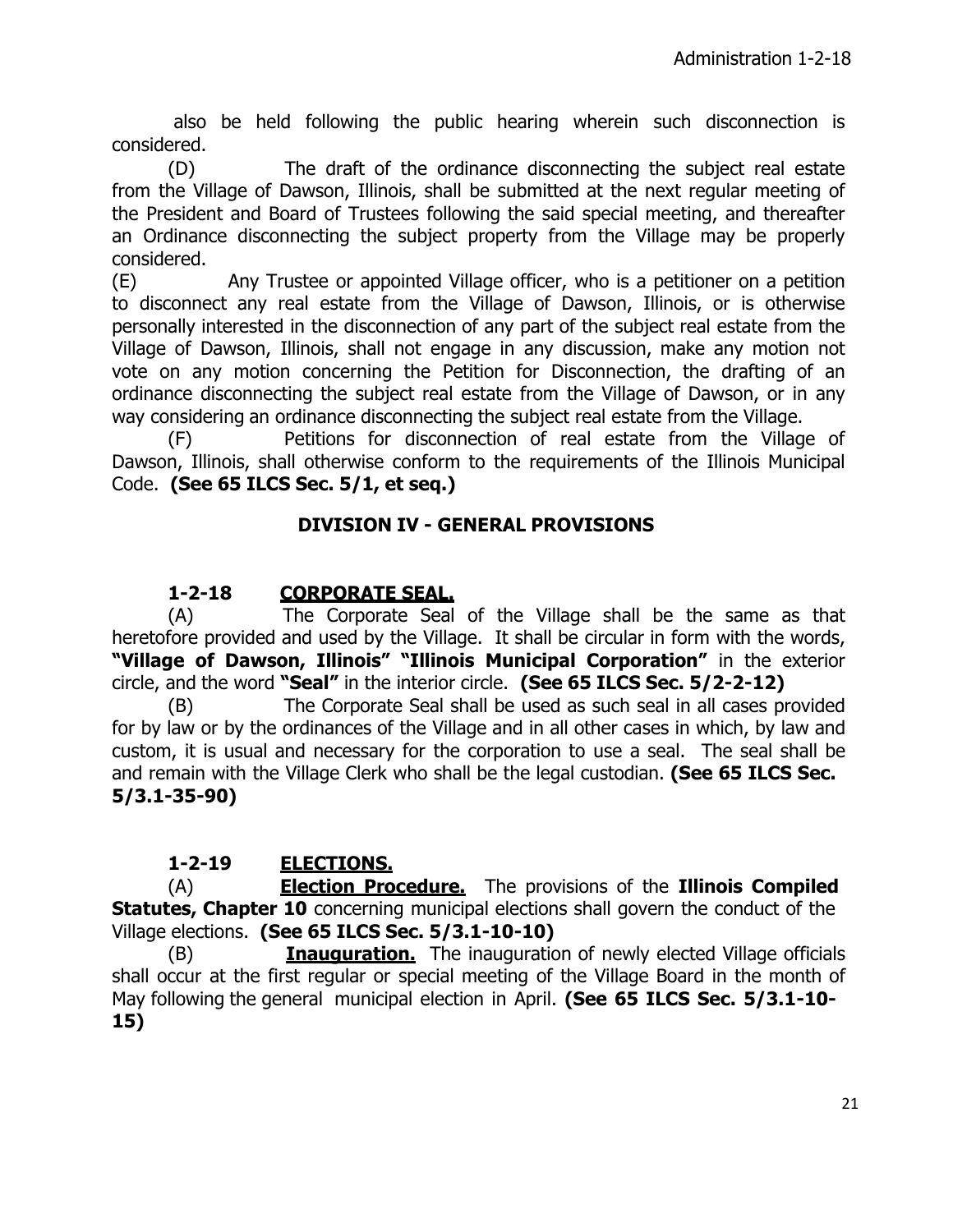**1-2-20 APPOINTMENT OF ELECTED OFFICIALS.** No Trustee of this Village, during the term of office for which he is elected, may accept or be appointed to or hold any office appointed by the Mayor except if such Trustee is granted a leave of absence from such office. However, such Trustee may serve as a volunteer fireman and receive compensation for such service. Any appointment in violation of this section is void. **(See 65 ILCS Sec. 5/3.1-15-15)**

# **NOTE: One (1) member may serve on the Library Board. (See 75 ILCS Sec. 5/4-1 and 50 ILCS Sec. 105/2)**

# **1-2-21 MUNICIPAL OFFICERS - REGULATIONS.**

(A) **Effect.** The provisions of this Division shall apply alike to all officers and employees of the Village regardless of the time of creation of the office or position or the time of the appointment of the officer or employee.

## (B) **Qualifications; Appointive Office.**

- (1) No person shall be eligible for any appointive municipal office unless that person is a qualified elector of the Municipality or otherwise provided by law.
- (2) The residency requirements do not apply, however, to municipal engineers, health officers, attorneys, or other officers who require technical training or knowledge, to appointed village treasurers, or to appointed village collectors (unless the Village has designated by ordinance that the Village Clerk shall also hold the office of collector). **(See 65 ILCS Sec. 5/3.1-10-6)**

(C) **Bond.** Every officer and employee shall, if required by the Village Board upon entering upon the duties of his office, give a bond in such amount and with such sureties as may be determined by the Board, conditioned upon the faithful performance of the duties of his office or position. **(See 65 ILCS Sec. 5/3.1-10-30)**

(D) **Books Delivered to Successor.** Every officer shall, upon going out of office, deliver to his successor, all books, papers, furniture, and other things appertaining to such office, and which are the property of the Village. Within **five (5) days** after notification and request, any person who has been an officer of a municipality is required to deliver to his successor in office, all property, books and effects in his possession belonging to the Municipality, or pertaining to the office he has held. Upon his refusal to do so, he shall be liable for all damages caused thereby, and shall, upon conviction, be penalized according to the provisions of **Section 1-1-20** of this Code. He shall not receive his final check until his Village Code Book and keys are turned over to the Village Clerk. **(See 65 ILCS Sec. 5/3.1-10-35)**

(E) **Books Open to Inspection.** Every officer shall, at all times when required, submit the books and papers of his office to the inspection of the Mayor or any committee or member of the Board of Trustees.

(F) **Fees; Report of Fees.** No officer of the Municipality shall be entitled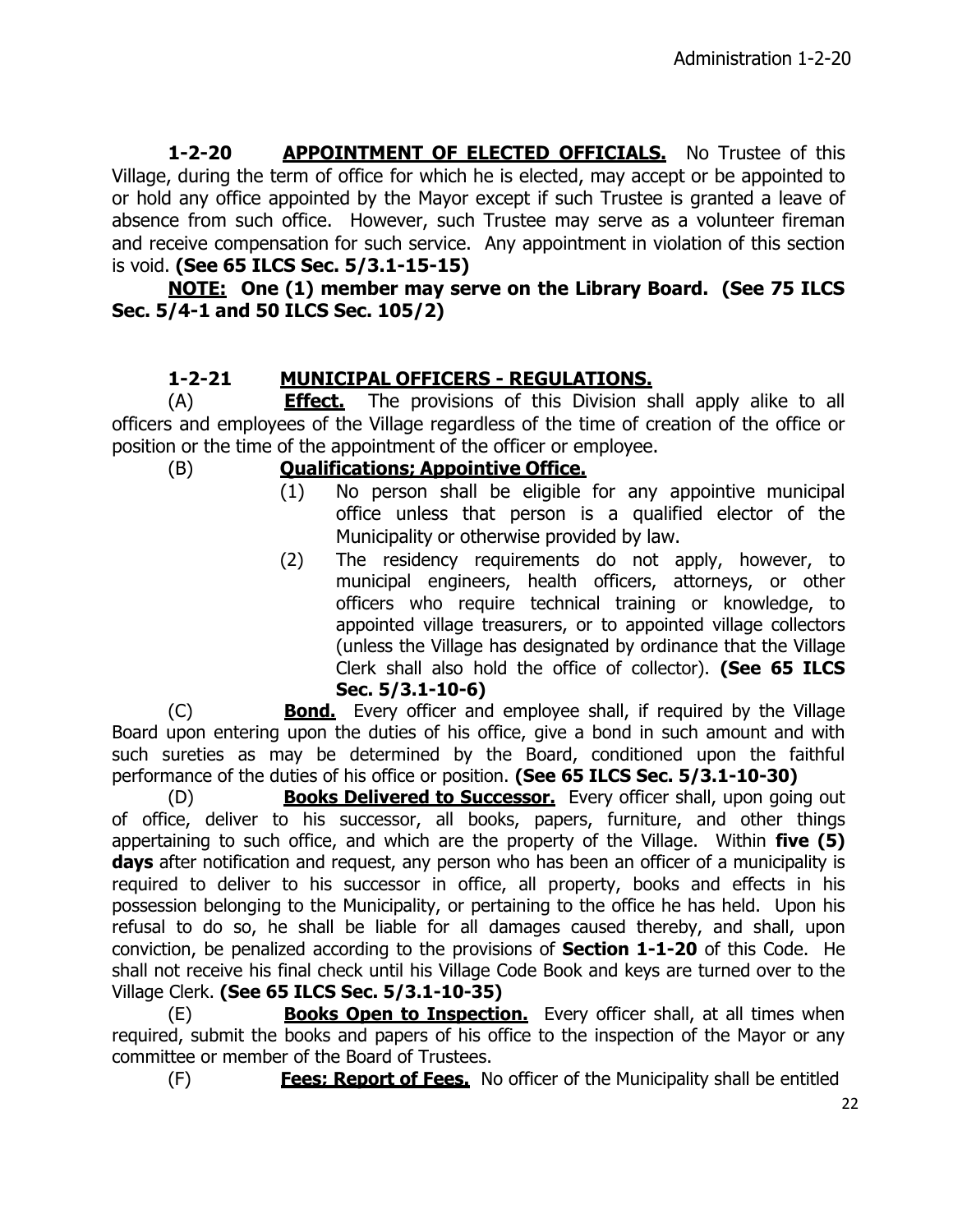to charge or receive any fees as against the Village. All officers of the Village entitled to receive fees shall keep a correct account thereof, and make a report thereof under oath to the Village Board prior to the regular meeting of each month. In the report, they shall specify from whom such fees were received, for what service, and when received. All fees received shall be paid over into the Village Treasury.

(G) **Other Rules and Regulations.** Every officer of the Village shall perform such other duties and be subject to such other rules and regulations as the Village Board may provide by law. **(See 65 ILCS Sec. 5/3.1-10-40)**

(H) **Oath.** Before entering upon the duties of their respective offices, all municipal officers, whether elected or appointed shall take and subscribe to the following oath:

**"I, , do solemnly swear that I will support the Constitution of the United States and the Constitution of the State of Illinois, and that I will faithfully discharge the duties of the office of 1201 1201 1202 1202 1202 1202 1203 1203 1203 best of my ability."**

The Mayor and the Clerk shall have the power to administer this oath or affirmation upon all lawful occasions.

# **(See 65 ILCS Sec. 5/3.1-15-20)**

#### **(See "Administration of Oaths", Section 1-2-63)**

**1-2-22 RESIGNATION OF APPOINTED OFFICIALS.** Any officer of the Village may resign from office. If such officer resigns he shall continue in office until his successor has been chosen and has qualified. If there is a failure to appoint a Village officer, or the person appointed fails to qualify, the person filling the office shall continue in office until his successor has been chosen and has qualified. **(See 65 ILCS Sec. 5/3.1-10-50)**

#### **1-2-23 QUALIFICATIONS; ELECTIVE OFFICE.**

(A) A person is not eligible for an elective municipal office unless that person is a qualified elector of the municipality and has resided in the municipality at least **one (1) year** next preceding the election or appointment except as provided by statute.

(B) A person is not eligible for an elective municipal office if that person is in arrears in the payment of a tax or other indebtedness due to the municipality or has been convicted in any court located in the United States of any infamous crime, bribery, perjury, or other felony until completion of his or her sentence.

(C) If a person (i) is a resident of a municipality immediately prior to the active duty military service of that person or that person's spouse, (ii) resides anywhere outside of the municipality during that active duty military service, and (iii) immediately upon completion of that active duty military service is again a resident of the municipality, then the time during which the person resides outside the municipality during the active duty military service is deemed to be time during which the person is a resident of the municipality for purposes of determining the residency requirement under subsection (A). **(65 ILCS 5/3.1- 25-75b and 5/3.1-10-5)**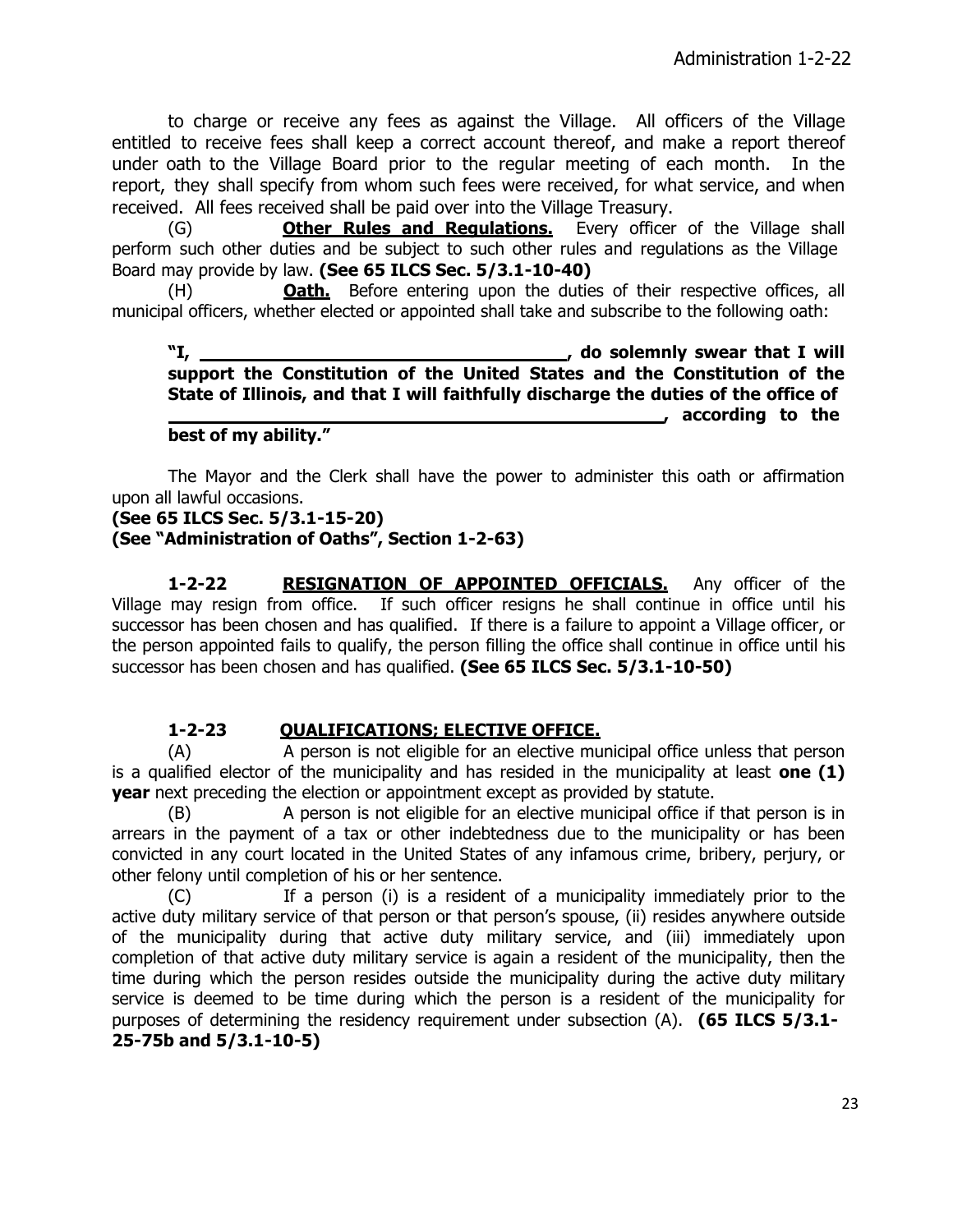### **1-2-24 BONDS OF VILLAGE OFFICERS.**

(A) **Amount.** Bonds of Village officers required under **Illinois Compiled Statutes, Chapter 65, Section 5/3.1-10-30** shall be executed in the following penal sums:

- (1) Mayor \$ 50,000.00
- (2) Village Treasurer 50,000.00
- (3) Village Clerk 50,000.00
- -
- (4) Water System Clerk 50,000.00

(B) **Premium Payment by Village.** The surety bonds required by law shall be paid by the Village. **(See 5 ILCS Sec. 270/1)**

(C) **Surety.** The Village Board shall not receive or approve any bond or security whereon the name of the Village Board, any one of the Board of Trustees or any elected or appointed officer of the Village appear as bondsman or security. If, by mistake, a bond containing the name of any such officer is approved by the Village Board or if any bondsman, after becoming such is elected or appointed to any Village office, this Section shall not act as a release of any such obligation incurred.

# **1-2-25 LIABILITY INSURANCE.**

(A) **Purchase Of.** The Village Board shall have the power to purchase liability insurance covering and insuring all municipal officers, employees and elected officials; said insurance to cover incidents occurring while in the performance of their duties, which insurance may insure, cover and protect any liability which the municipal corporation, officer, employee or elected official may incur. When the insurance has been purchased, the Village shall be responsible for all premiums and deductible charges called for by any valid liability insurance policy covering the municipal corporation, officer, employee or elected official.

(B) **Indemnification.** If the Village Board elects not to purchase liability insurance covering and insuring municipal officers, elected officials and employees as provided in this Section, then the Village shall indemnify and cause to defend municipal officers, elected officials and employees from any claim filed by an individual, partnership or corporation when the claim is founded on any act or omission of the municipal officers, elected officials or employees while in the performance of their official duties, except the Village shall not indemnify, but shall defend any municipal officer, elected official or employee from any claim made by an individual, partnership or corporation wherein the claim alleges that the municipal officer, elected official or employee acted intentionally, maliciously or wantonly and further, shall not indemnify or cause to defend the officials or employees where the claim is directly or indirectly related to the negligent care or use of a vehicle as defined by the **Illinois Compiled Statutes**, and the Village shall not indemnify any municipal officer, elected official or employee from any claim made by a municipal officer, elected official or employee.

Notwithstanding any other provisions of this Code, the Village shall not indemnify or cause to defend any municipal officers, elected officials or employees if the municipal officers, elected officials or employees have liability insurance insuring the municipal officers, elected officials or employees from the alleged claim; however, the Village shall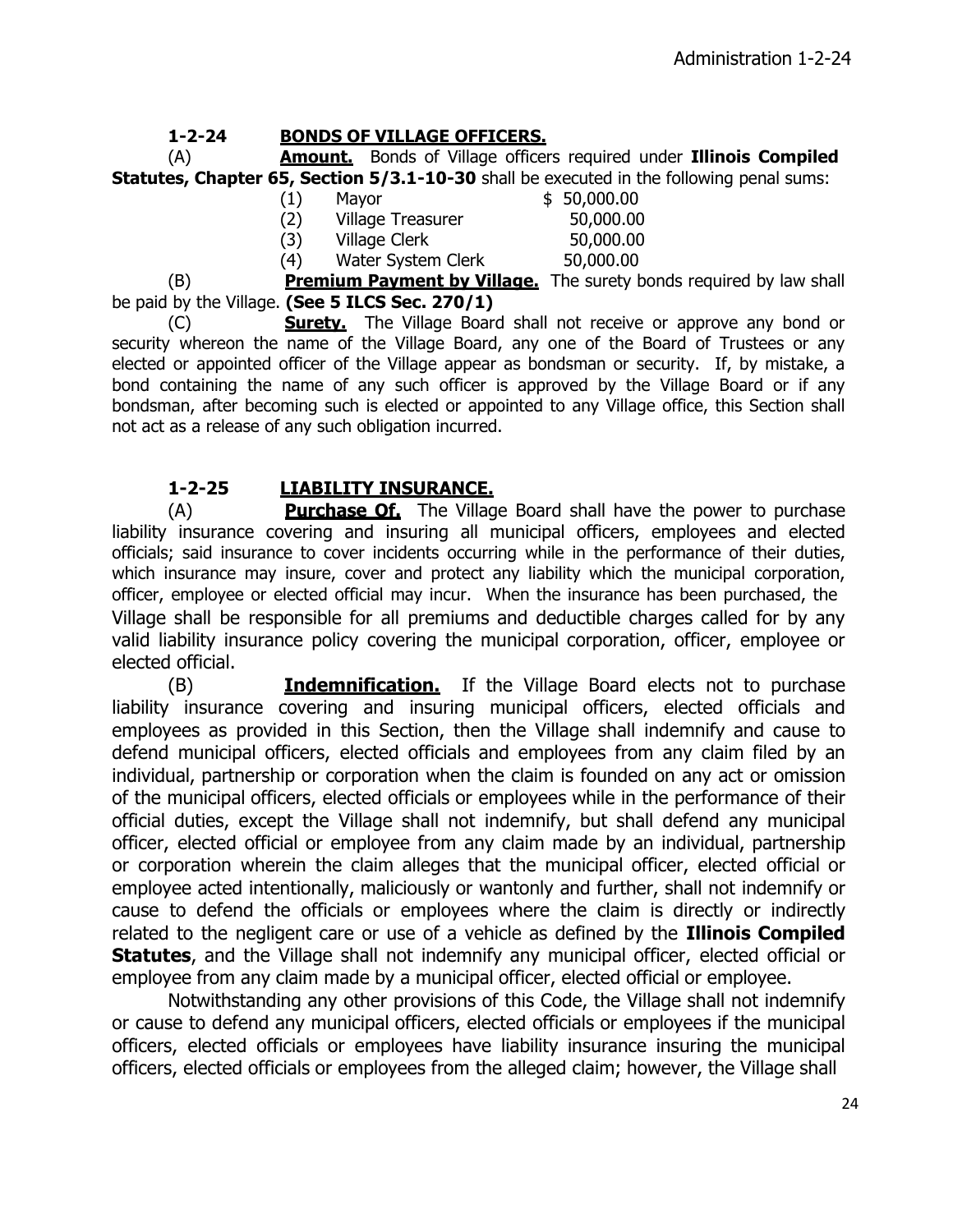indemnify the municipal officer, elected official or employee the personal deductible limits of his personal policy. **(See 745 ILCS Sec. 10/2-201 et seq.)**

# **1-2-26 BIDDING AND CONTRACT PROCEDURES.**

(A) **Competitive Bidding Required.** Any work or other public improvement which is not to be paid for in whole or in part by special assessment or special taxation, and all purchases of and contracts for supplies, materials, and services shall, except as specifically provided herein, be based whenever possible on competitive bids.

(B) **Formal Contract Procedure.** All work or other public improvement which is not to be paid for in whole or in part by special assessment or special taxation, and all purchases, orders or contracts for supplies, materials, equipment or contractual services except as otherwise provided herein, when the estimated cost thereof shall exceed **Twenty Thousand Dollars (\$20,000.00),** shall be purchased from the lowest responsible bidder, after due notice inviting bids, unless competitive bidding is waived by a vote of **two-thirds (2/3)** of the Trustees then holding office.

(C) **Notice Inviting Bids.** Notice inviting bids shall be published at least once in a newspaper with general circulation within the Village. The Village shall also advertise all pending work or purchases by posting a notice on the public bulletin board in the Village Hall.

(D) **Scope of Notice.** The newspaper notice required herein shall include a general description of the work to be performed or the articles to be purchased, shall state where specifications may be secured, and the time and place for opening bids.

**Bid Deposits.** When deemed necessary by the Board of Trustees, bid deposits shall be prescribed in the public notices inviting bids. Unsuccessful bidders shall be entitled to the return of their bid deposits upon the award of the contract by the Board of Trustees. A successful bidder shall forfeit any bid deposit required by the Board of Trustees upon failure on his part to enter into a contract within **ten (10) days** after the award.

#### (F) **Bid Opening Procedure.**

- (1) **Sealed.** Bids shall be submitted sealed to the Village and shall be identified as bids on the envelope.
- (2) **Opening.** Bids shall be opened in public at the time and place stated in the public notice.
- (3) **Tabulation.** A tabulation of all bids received shall be made by the Board of Trustees or by a Village employee, in which event, a tabulation of the bids shall be furnished to the Board of Trustees at its next regular meeting.

(G) **Rejection of Bids.** The Village shall have the authority to reject all bids or parts of all bids when the public interest will be served thereby.

(H) **Bidders in Default to Village.** The Village shall not accept the bid of a contractor who is in default on the payment of taxes, licenses or other monies due the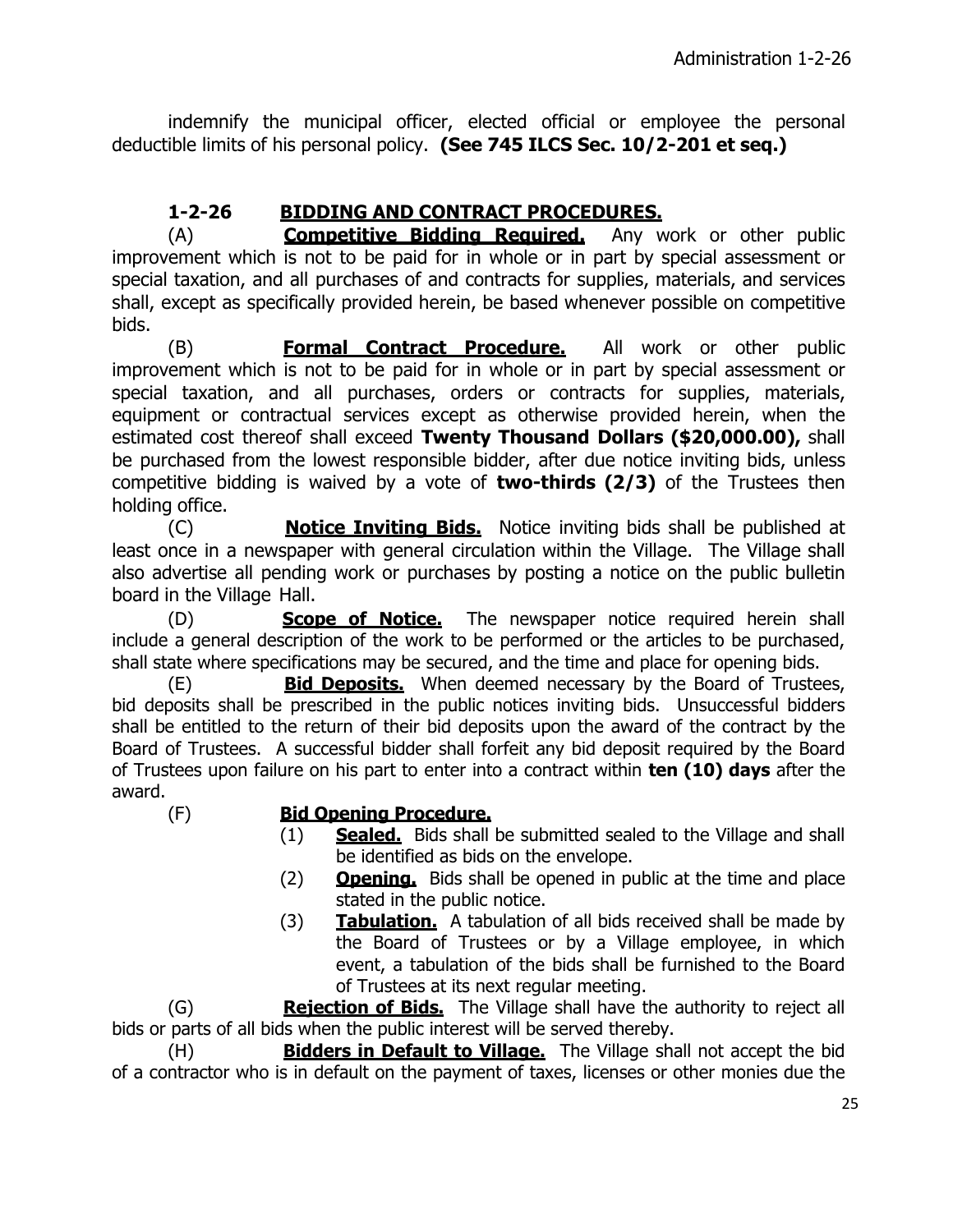Village.

# (I) **Award of Contract.**

- (1) **Authority in Village.** The Board of Trustees shall have the authority to award contracts within the purview of this Section.
- (2) **Lowest Responsible Bidder.** Contracts shall be awarded to the lowest responsible bidder on the basis of the bid that is in the best interest of the Village to accept. In awarding the contract, in addition to price, the Board of Trustees shall consider:
	- (a) The ability, capacity and skill of the bidder to perform the contract to provide the service required;
	- (b) Whether the bidder can perform the contract or provide the service promptly, or within the time specified, without delay or interference;
	- (c) The character, integrity, reputation, judgment, experience and efficiency of the bidder;
	- (d) The quality of the performance of previous contracts or services;
	- (e) The previous and existing compliance by the bidder with laws and ordinances relating to the contract or service;
	- (f) The sufficiency of the financial resources and ability of the bidder to perform the contract or provide the service;
	- (g) The quality, availability and adaptability of the supplies or contractual services to the particular use required;
	- (h) The ability of the bidder to provide future maintenance and service for the use of the subject of the contract;
	- (i) The number and scope of conditions attached to the bid.
	- (j) Whether the bidder has furnished a Certificate of Insurance indicating Worker's Compensation and Employers' Liability coverage and the policy limits for such coverage.
- (3) **Performance Bonds.** The Board of Trustees shall have the authority to require a performance bond, before entering into a contract, in such amounts as it shall find reasonably necessary to protect the best interests of the Village.

(J) **Open Market Procedure.** All work and purchases of supplies, materials and services of less than the estimated value of **Twenty Thousand Dollars (\$20,000.00)** shall be made in the open market, without newspaper advertisement and without observing the procedure prescribed by this Section for the award of formal contracts.

(K) **Professional Services Exempt From Bidding Requirements.** All contracts for professional services, including, but not limited to, attorneys, engineers, real estate appraisers and architects and any other profession whose ethical code involved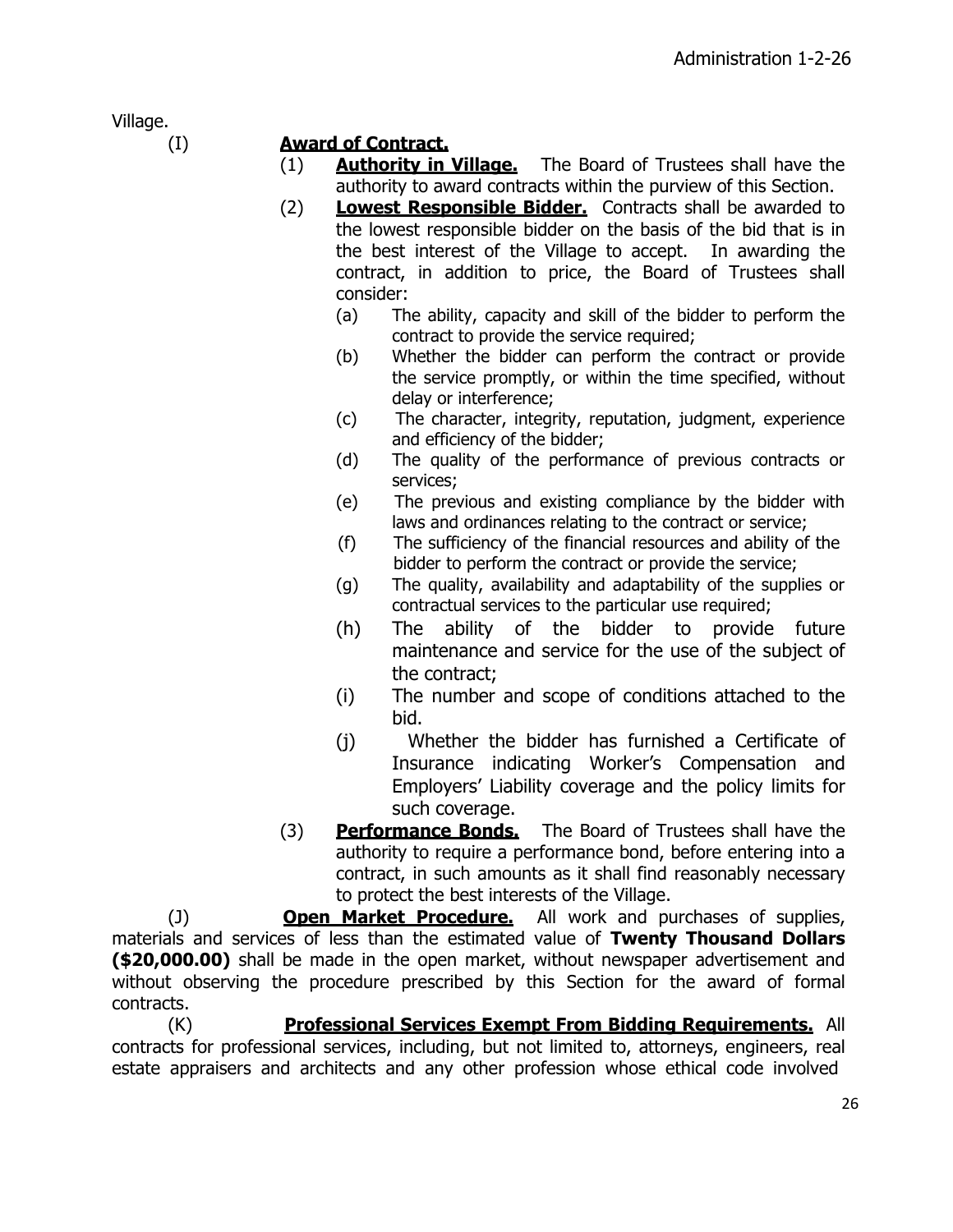prohibits or discourages involvement in normal bidding procedures, may be entered into by the Village without observing the bidding procedures prescribed by this Section for the award of formal contracts.

(L) **Emergency Purchases.** In case of an apparent emergency which requires immediate work or purchase of supplies, materials or services, the Board of Trustees shall be empowered to secure by open market procedure as herein set forth, at the lowest obtainable price, any work, supplies, materials or services regardless of the amount of the expenditure.

(M) **Cooperative Purchasing.** The Village shall have the authority to join with other units of government in cooperative purchasing plans when the best interests of the Village would be served thereby. **(See 65 ILCS Sec. 5/2-2-12, 8-9-1 and 8-9-2)**

# **1-2-27 PECUNIARY INTEREST IN CONTRACTS -- PROHIBITION.**

(A) No municipal officer shall be interested, directly or indirectly, in his own name or in the name of any other person, association, trust or corporation, in any contract, work or business of the Municipality, or in the sale of any article, whenever the expense, price and consideration of the contract, work, business or sale is paid either from the treasury or by any assessment levied by any statute or ordinance. No municipal officer shall be interested, directly or indirectly, in the purchase of any property which:

- (1) belongs to the municipality, or
- (2) is sold for taxes or assessments, or
- (3) is sold by virtue of legal process at the suit of the Municipality.

(B) However, any elected or appointed member of the governing body and any person serving on a municipal advisory panel or commission may provide materials, merchandise, property, services or labor, if:

- (1) the contract is with a person, firm, partnership, association, corporation or cooperative association in which such interested member of the governing body of the Municipality or advisory panel or commission member has less than a **seven and onehalf percent (7 1/2%)** share in the ownership; and
- (2) in the case of an elected or appointed member of the governing body, such interested member publicly discloses the nature and extent of his interest prior to or during deliberations concerning the proposed award of the contract; and
- (3) in the case of an elected or appointed member of the governing body, such interested member abstains from voting on the award of the contract, though he shall be considered present for the purposes of establishing a quorum; and
- (4) such contract is approved by a majority vote of those members presently holding office; and
- (5) the contract is awarded after sealed bids to the lowest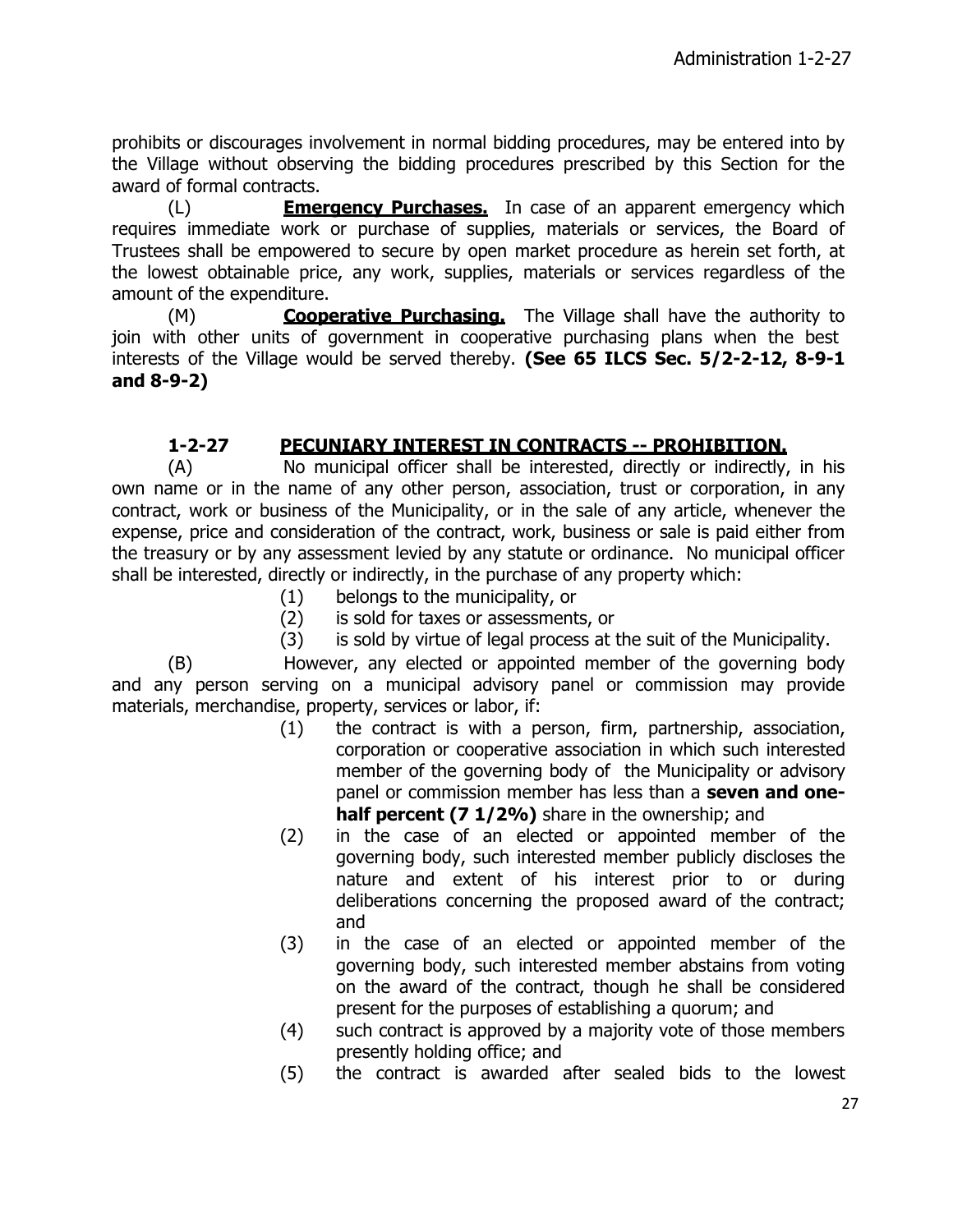responsible bidder if the amount of the contract exceeds **One Thousand Five Hundred Dollars (\$1,500.00),** but the contract may be awarded without bidding if the amount is less than **One Thousand Five Hundred Dollars (\$1,500.00);**  and

(6) the award of the contract would not cause the aggregate amount of all such contracts so awarded to the same person, firm, association, partnership, corporation, or cooperative association in the same fiscal year to exceed **Twenty-Five Thousand Dollars (\$25,000.00).**

(C) In addition to the above exemption, any elected or appointed member of the governing body and any person serving on a municipal advisory panel or commission may provide materials, merchandise, property, services or labor if:

- (1) the award of the contract is approved by a majority vote of the governing body of the Municipality provided that, in the case of an elected or appointed member of the governing body, any such interested member shall abstain from voting; and
- (2) the amount of the contract does not exceed **Two Thousand Dollars (\$2,000.00);** and
- (3) the award of the contract would not cause the aggregate amount of all such contracts so awarded to the same person, firm, association, partnership, corporation, or cooperative association in the same fiscal year to exceed **Four Thousand Dollars (\$4,000.00);** and
- (4) in the case of an elected or appointed member of the governing body, such interested member publicly discloses the nature and extent of his interest before or during deliberations concerning the proposed award of the contract; and
- (5) in the case of an elected or appointed member of the governing body, the interested member abstains from voting on the award of the contract (though the member shall be considered present for the purposes of establishing a quorum).

(D) A contract for the procurement of public utility services by a municipality with a public utility company is not barred by this Section by **one (1)** or more members of the governing body being an officer or employee of the public utility company or holding interest if no more than **seven and one-half percent (7 1/2%)** in the public utility company, or holding an ownership interest of any if the Municipality has a population of less than **seven thousand five hundred (7,500)** and the public utility's rates are approved by the Illinois Commerce Commission. An elected or appointed member of the governing body having such an interest shall be deemed not to have a prohibited interest under this Section.

(E) Any officer who violates this Section is guilty of a violation of this Code and in addition thereto any office held by such person so convicted shall become vacant and shall be so declared as part of the judgment of the court.

(F) Nothing contained in this Section, including the restrictions set forth in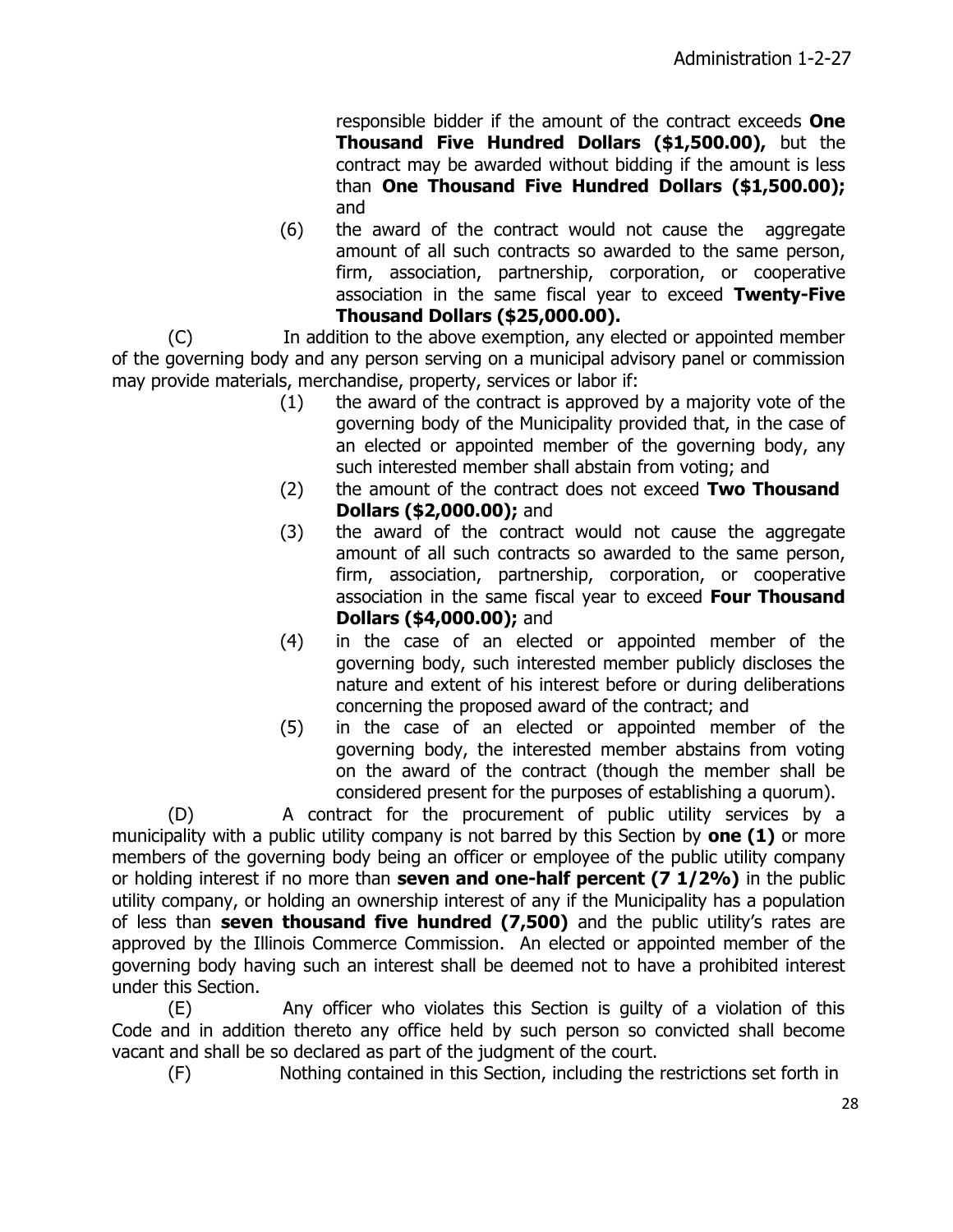subsections (B), (C) and (D), shall preclude a contract or deposit of monies, loans or other financial services by a municipality with a local bank or local savings and loan association, regardless of whether a member or members of the governing body of the Municipality are interested in such bank or savings and loan association as an officer or employee or as a holder of less than **seven and one-half percent (7 1/2%)** of the total ownership interest. A member or members holding such an interest in such a contract shall not be deemed to be holding a prohibited interest for purposes of this Act. Such interested member or members of the governing body must publicly state the nature and extent of their interest during deliberations concerning the proposed award of such a contract, but shall not participate in any further deliberations concerning the proposed award. Such interested member or members shall not vote on such a proposed award. Any member or members abstaining from participation in deliberations and voting under this Section may be considered present for purposes of establishing a quorum. Award of such a contract shall require approval by a majority vote of those members presently holding office. Consideration and award of any such contract in which a member or members are interested may only be made at a regularly scheduled public meeting of the governing body of the Municipality. **(See 65 ILCS Sec. 5/3.1-55-10)**

# **1-2-28 SALARIES REGULATION.**

(A) **Elected.** No salary or compensation of any elected municipal officer who is elected for a definite term of office shall be increased or diminished during such term.

(B) **Appointed.** No salary or compensation of any appointed official who is appointed for a definite term of office shall be decreased during such term, but may be increased.

## **(See 65 ILCS Sec. 5/3.1-50-5 and 5/3.1-50-10)**

**EDITOR'S NOTE:** The salary of appointed officials and employees may be established in the appropriation ordinance or annual budget. The salary of elected officials must be established in an ordinance other than the appropriation ordinance at least **one hundred eighty (180) days** before the beginning of the terms of the officers whose compensation is to be filed.

# **1-2-29 CLAIMS.**

(A) **Presentation.** All claims against the Village for goods purchased, damaged, or originating in any other way, except for claims for salaries and other allowances that are fixed by ordinance shall be presented on or before the last Monday of each month to the Village Clerk. All such claims must be in writing and items shall be specified.

(B) **Exception.** This does not prohibit the Village Board from passing on any claims not previously presented to the Village Clerk if, in the opinion of the Board, justice to the claimant requires it.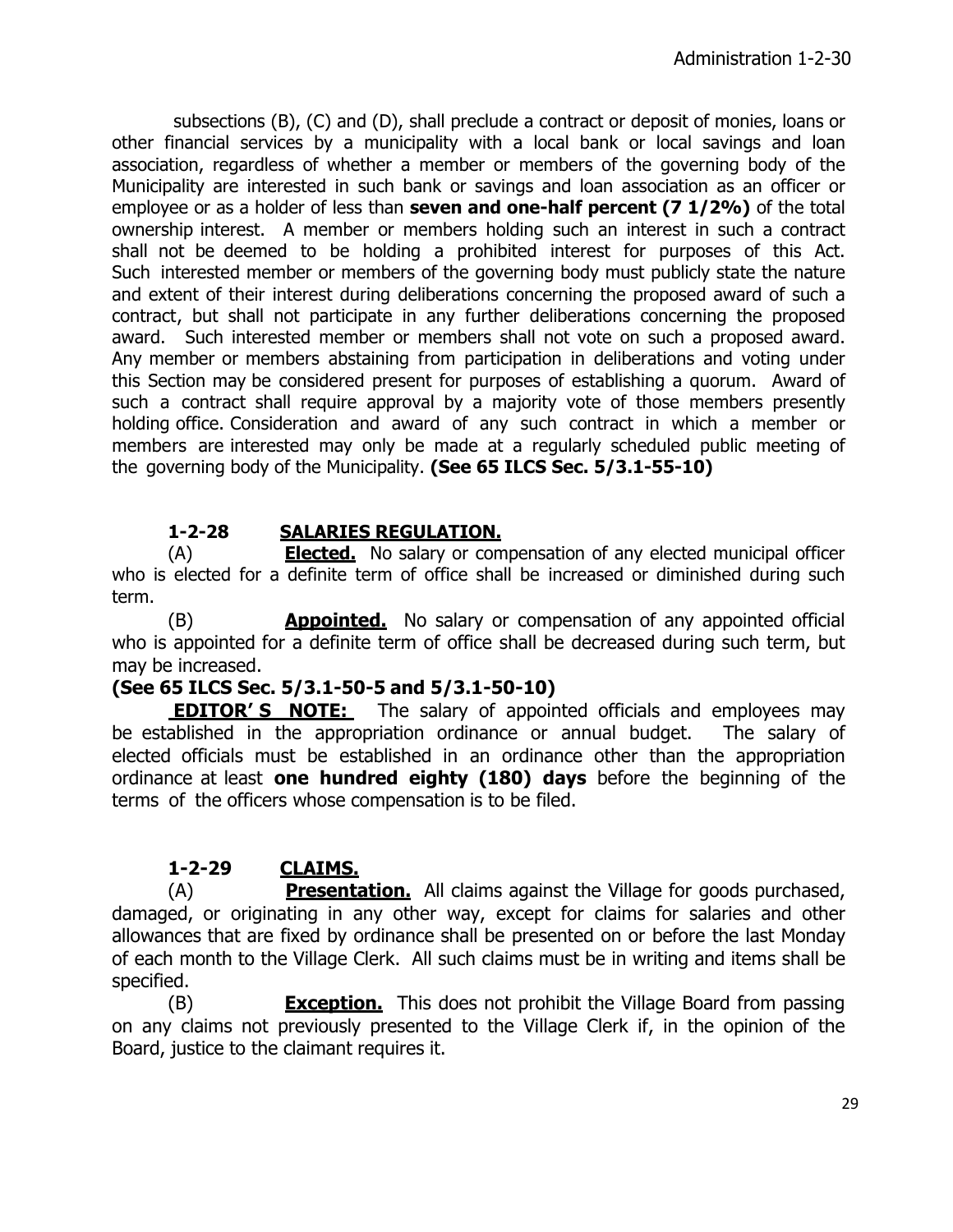**1-2-30 MUNICIPAL YEAR.** The municipal year shall commence on **May** 1<sup>st</sup> and shall end on the following April 30<sup>th</sup>. No appointments shall be made during the last month of the municipal year in the year of a mayoral election.

**1-2-31 EXPENSES - REIMBURSEMENT.** Each member of the corporate authorities may receive reimbursement from the Municipality for expenses incurred by the member in attending committee meetings of the corporate authorities or for other expenses incurred by the member in the course of performing official duties. **(See 65 ILCS Sec. 5/3.1-50-15(B))**

**1-2-32 <b>OFFICIAL RECORDS.** All official records, including the Corporate Seal, shall be kept in the Village Hall.

## **1-2-33 FEDERAL OLD AGE AND SURVIVOR'S INSURANCE SYSTEM.**

(A) **Eligible employees** shall mean all employees of the Village, eligible under the Federal Act, except persons elected to office by popular election and also the Village Treasurer and Village Attorney.

 (B) **Withholdings** from salaries or wages of employees for the purpose provided in sections hereof are hereby authorized to be made in the amounts and at such times as may be required by applicable State or Federal laws or regulations, and shall be paid quarterly.

**1-2-34 CERTIFICATES OF INSURANCE.** All contractors and subcontractors doing work for the Village shall first provide a Certificate of Insurance indicating Worker's Compensation and Employers' Liability coverage and the policy limits for such coverage.

# **1-2-35 - 1-2-36 RESERVED.**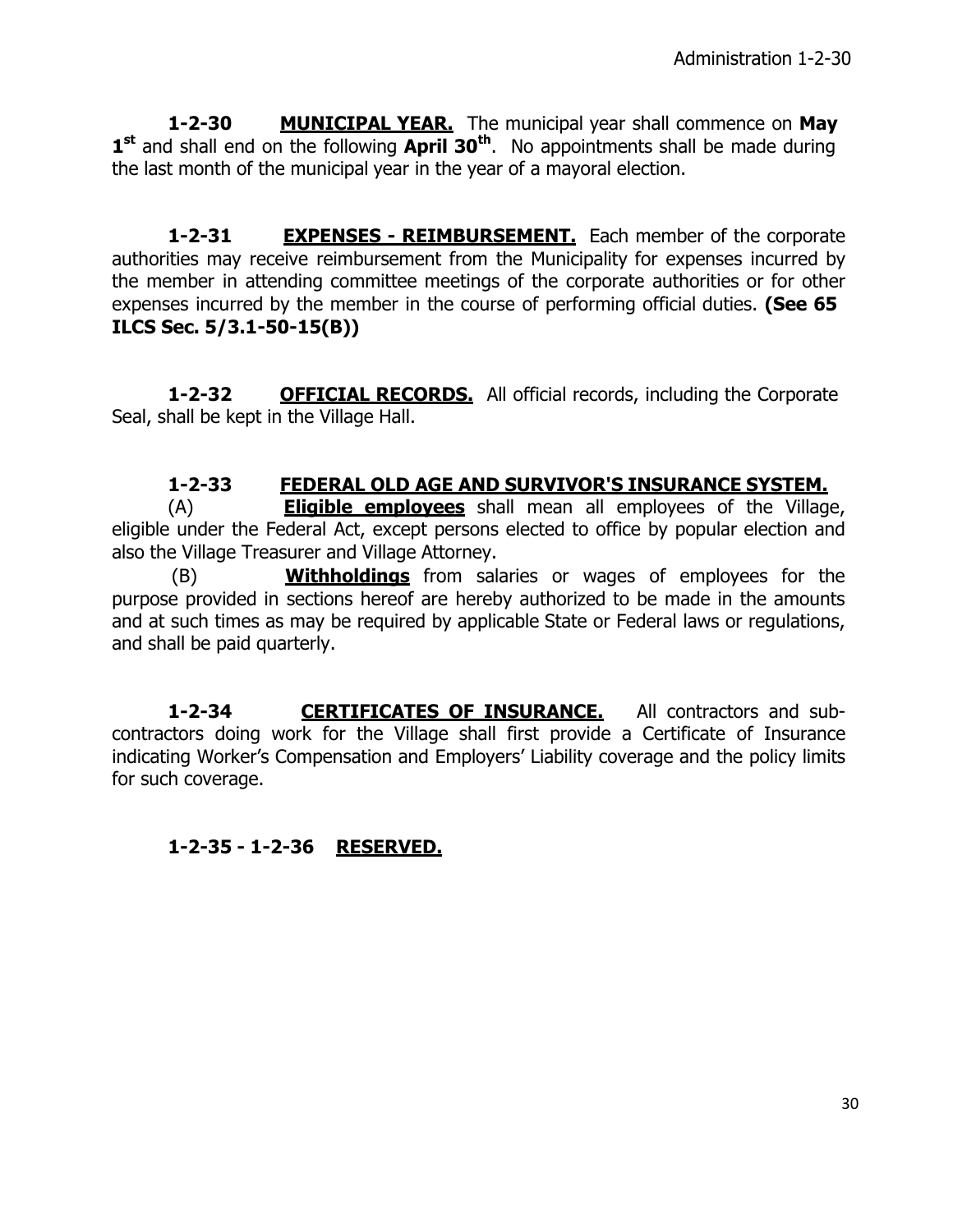### **DIVISION V - VACANCIES**

**1-2-37 VACANCY BY RESIGNATION.** A resignation is not effective unless it is in writing, signed by the person holding the elective office, and notarized.

(A) **Unconditional Resignation.** An unconditional resignation by a person holding the elective office may specify a future date, not later than **sixty (60) days** after the date the resignation is received by the officer authorized to fill the vacancy, at which time it becomes operative, but the resignation may not be withdrawn after it is received by the officer authorized to fill the vacancy. The effective date of a resignation that does not specify a future date at which it becomes operative is the date the resignation is received by the officer authorized to fill the vacancy. The effective date of a resignation that has a specified future effective date is that specified future date or the date the resignation is received by the officer authorized to fill the vacancy, whichever date occurs later.

(B) **Conditional Resignation.** A resignation that does not become effective unless a specified event occurs can be withdrawn at any time prior to the occurrence of the specified event, but if not withdrawn, the effective date of the resignation is the date of the occurrence of the specified event or the date the resignation is received by the officer authorized to fill the vacancy, whichever date occurs later.

(C) **Vacancy Upon the Effective Date.** For the purpose of determining the time period that would require an election to fill the vacancy by resignation or the commencement of the **sixty (60) day** time period referred to in **Section 1-2-41**, the resignation of an elected officer is deemed to have created a vacancy as of the effective date of the resignation.

(D) **Duty of the Clerk.** If a resignation is delivered to the Clerk of the Municipality, the Clerk shall forward a certified copy of the written resignation to the official who is authorized to fill the vacancy within **seven (7) business days** after receipt of the resignation.

**1-2-38 VACANCY BY DEATH OR DISABILITY.** A vacancy occurs in an office by reason of the death of the incumbent. The date of the death may be established by the date shown on the death certificate. A vacancy occurs in an office by permanent physical or mental disability rendering the person incapable of performing the duties of the office. The corporate authorities have the authority to make the determination whether an officer is incapable of performing the duties of the office because of a permanent physical or mental disability. A finding of mental disability shall not be made prior to the appointment by a court of a guardian ad litem for the officer or until a duly licensed doctor certifies, in writing, that the officer is mentally impaired to the extent that the officer is unable to effectively perform the duties of the office. If the corporate authorities find that an officer is incapable of performing the duties of the office due to permanent physical or mental disability, that person is removed from the office and the vacancy of the office occurs on the date of the determination.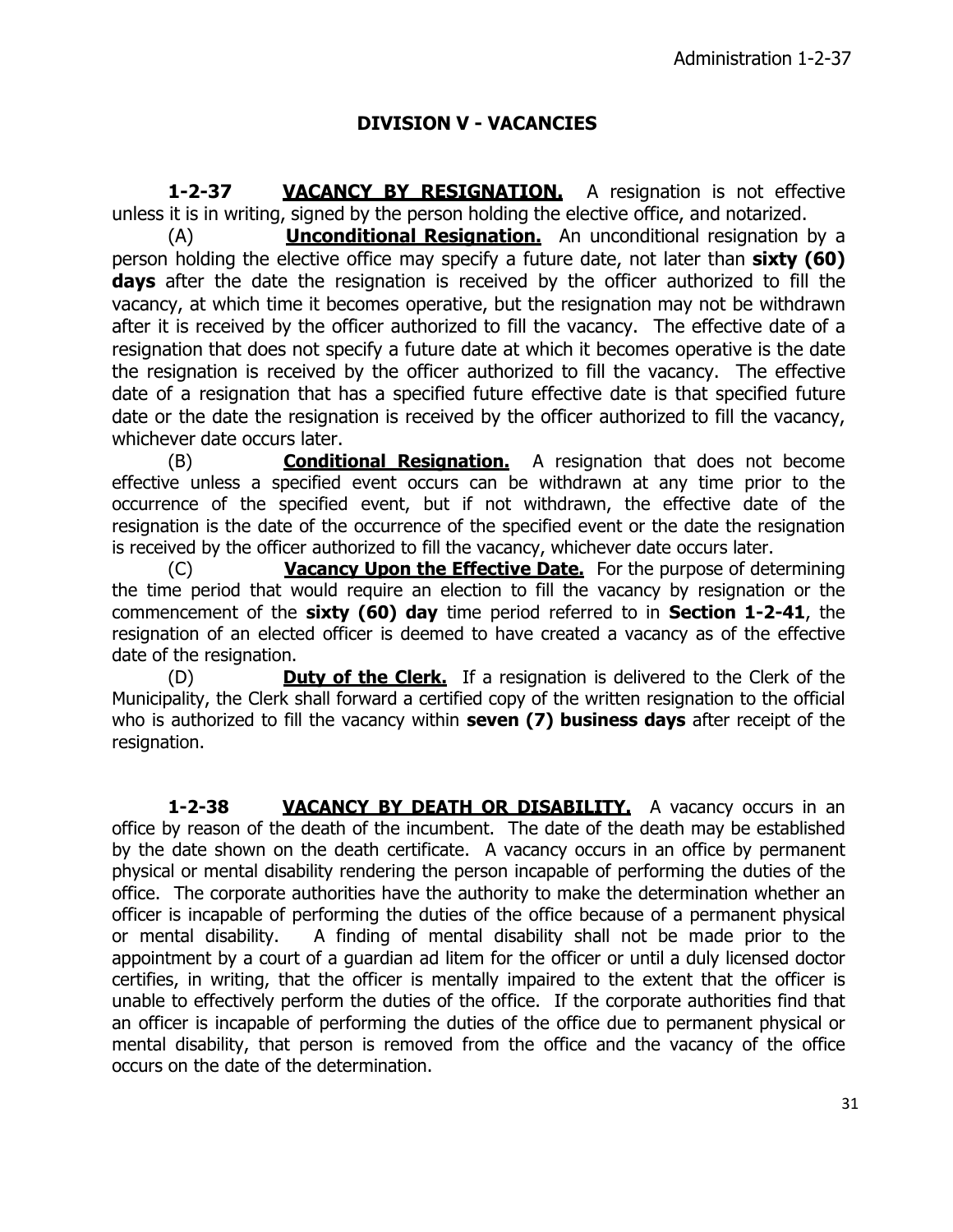# **1-2-39 VACANCY BY OTHER CAUSES.**

(A) (1) **Abandonment and Other Causes.** A vacancy occurs in an office by reason of abandonment of office; removal from office; or failure to qualify; or more than temporary removal of residence from the Municipality, as the case may be. The corporate authorities have the authority to determine whether a vacancy under this Section has occurred. If the corporate authorities determine that a vacancy exists, the office is deemed vacant as of the date of that determination for all purposes including the calculation under **Sections 1-2-41 or 1-2-42**.

(2) **Procedure for Determining Abandonment of Office.** Failure of an elected municipal officer, to include a Trustee, the Village Clerk, and the Village Mayor, to attend three (3) consecutive, regular meetings, or six (6) regular meetings with a calendar year, shall create the presumption of abandonment of office occurs, the Mayor and Village Board shall conduct a hearing at either a regular or special meeting of the Village Board of Trustees on the question of abandonment and shall make findings of fact supporting abandonment before declaring the office vacant. The Village Clerk, pursuant to the directions of the Village Mayor, shall notify by certified and regular mail forwarded to the individual's last known address, or personally delivered to the individual who is under consideration for possible abandonment of office of the time and place of the hearing before the Mayor and Village Board of Trustees, where such individual shall have an opportunity to explain his or her failure to attend meetings which have caused the presumption of abandonment and why he or she should not be considered as having abandoned his/her office. Following the hearing, the Village Board of Trustees shall make a final determination of the individual's abandonment of office, and if abandonment is found, require the minutes of such meeting to list the findings of the fact by the Village Board of Trustees supporting of abandonment and declaring the office vacant. **(Revised 12/02/13)**

(B) **Guilty of a Criminal Offense.** An admission of guilt of a criminal offense that upon conviction would disqualify the municipal officer from holding the office, in the form of a written agreement with State or federal prosecutors to plead guilty to a felony, bribery, perjury, or other infamous crime under State or federal law, constitutes a resignation from that office, effective on the date the plea agreement is made. For purposes of this Section, a conviction for an offense that disqualifies a municipal officer from holding that office occurs on the date of the return of a guilty verdict or, in the case of a trial by the court, on the entry of a finding of guilt.

(C) **Election Declared Void.** A vacancy occurs on the date of the decision of a competent tribunal declaring the election of the officer void.

**1-2-40 ELECTION OF AN ACTING MAYOR.** The election of an acting Mayor pursuant to **Section 1-2-42 or 1-2-43** does not create a vacancy in the original office of the person on the Village Board, unless the person resigns from the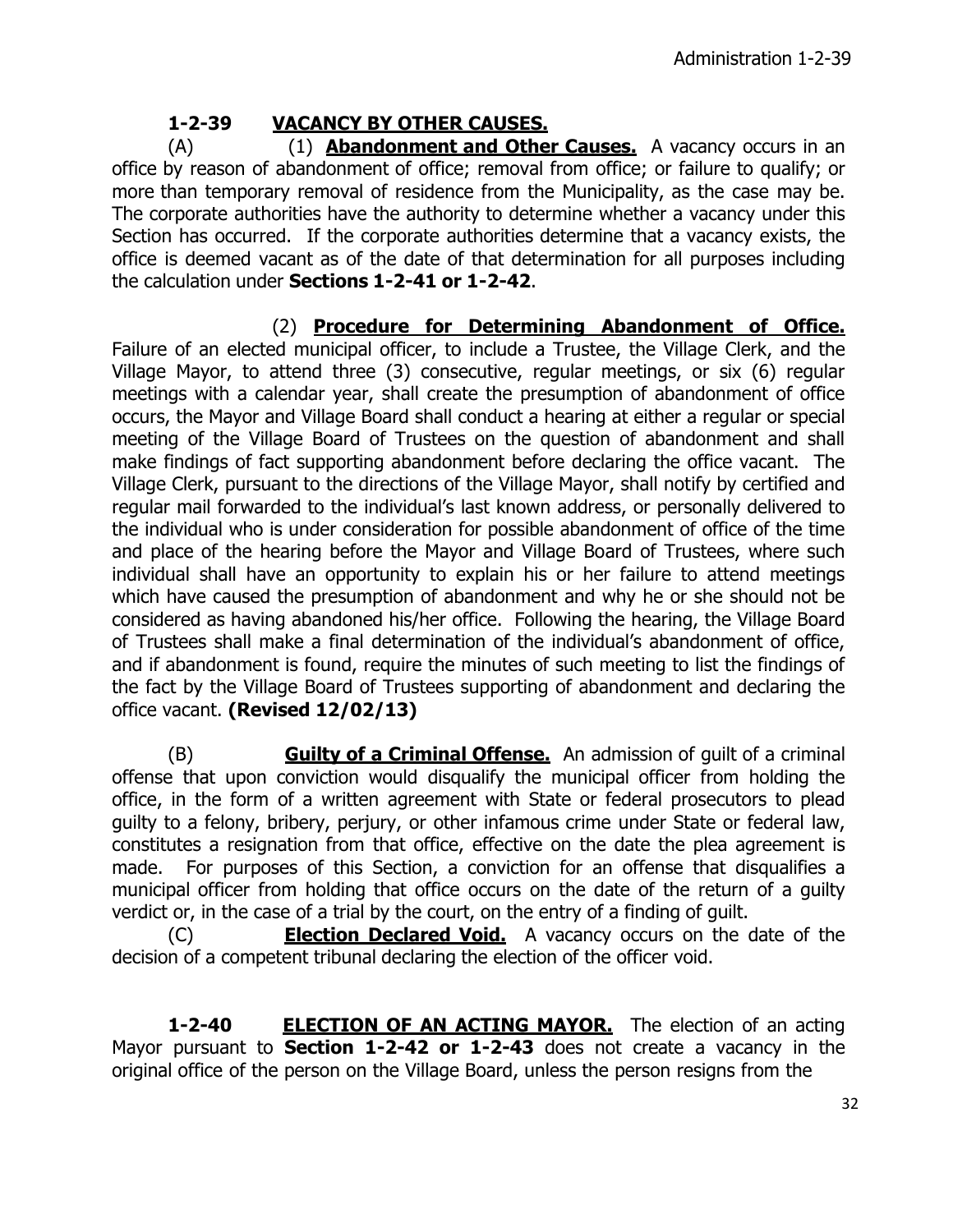original office following election as acting Mayor. If the person resigns from the original office following election as acting Mayor, then the original office must be filled pursuant to the terms of this Section and the acting Mayor shall exercise the powers of the Mayor and shall vote and have veto power in the manner provided by law for a Mayor. If the person does not resign from the original office following election as acting Mayor, then the acting Mayor shall exercise the powers of the Mayor but shall be entitled to vote only in the manner provided for as the holder of the original office and shall not have the power to veto. If the person does not resign from the original office following election as acting Mayor, and if that person's original term of office has not expired when a Mayor is elected and has qualified for office, the acting Mayor shall return to the original office for the remainder of the term thereof.

**1-2-41 APPOINTMENT TO FILL TRUSTEE VACANCY.** An appointment by the Mayor or acting Mayor, as the case may be, of a qualified person as described in **Section 1-2-23** of this Code to fill a vacancy in the office of Trustee must be made within **sixty (60) days** after the vacancy occurs. Once the appointment of the qualified person has been forwarded to the corporate authorities, the corporate authorities shall act upon the appointment within **thirty (30) days**. If the appointment fails to receive the advice and consent of the corporate authorities within **thirty (30) days**, the Mayor or acting Mayor shall appoint and forward to the corporate authorities a second qualified person as described in **Section 1-2-23**. Once the appointment of the second qualified person has been forwarded to the corporate authorities, the corporate authorities shall act upon the appointment within **thirty (30) days**. If the appointment of the second qualified person also fails to receive the advice and consent of the corporate authorities, then the Mayor or acting Mayor, without the advice and consent of the corporate authorities, may make a temporary appointment from those persons who were appointed but whose appointments failed to receive the advice and consent of the corporate authorities. The person receiving the temporary appointment shall serve until an appointment has received the advice and consent and the appointee has qualified or until a person has been elected and has qualified, whichever first occurs.

**1-2-42 ELECTION TO FILL VACANCIES IN MUNICIPAL OFFICES WITH FOUR (4) YEAR TERMS.** If a vacancy occurs in an elective municipal office with a **four (4) year term** and there remains an unexpired portion of the term of at least **twenty-eight (28) months**, and the vacancy occurs at least **one hundred thirty (130) days** before the general municipal election next scheduled under the general election law, then the vacancy shall be filled for the remainder of the term at that general municipal election. Whenever an election is held for this purpose, the Village Clerk shall certify the office to be filled and the candidates for the office to the proper election authorities as provided in the general election law. If a vacancy occurs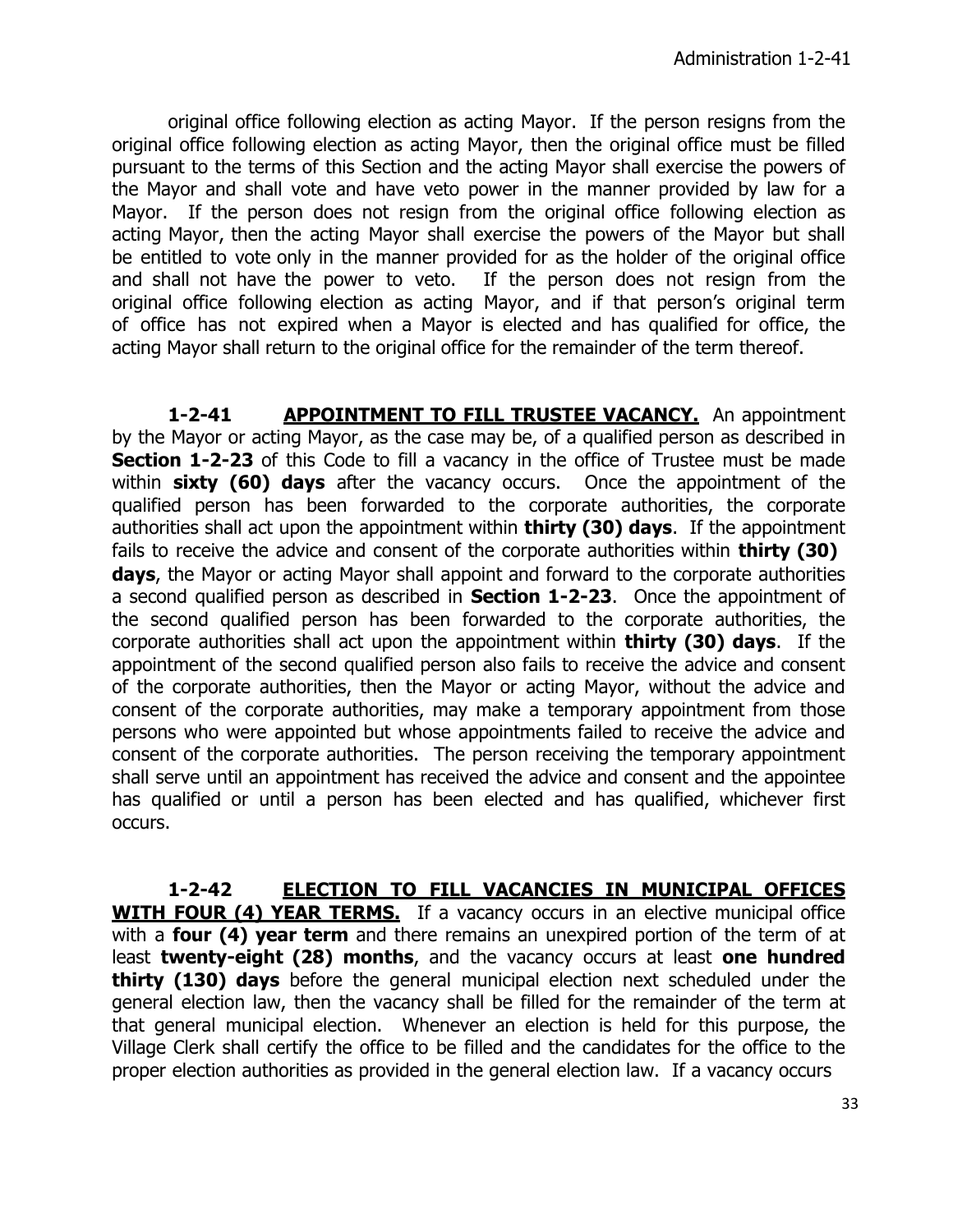with less than **twenty-eight (28) months** remaining in the unexpired portion of the term or less than **one hundred thirty (130) days** before the general municipal election, then:

(A) **Mayor.** If the vacancy is in the office of Mayor, the vacancy must be filled by the corporate authorities electing one of their members as acting Mayor. Except as set forth in **Section 1-2-40**, the acting Mayor shall perform the duties and possess all the rights and powers of the Mayor until a Mayor is elected at the next general municipal election and has qualified. However, in villages with a population of less than **five thousand (5,000)**, if each of the trustees either declines the election as acting Mayor or is not elected by a majority vote of the trustees presently holding office, then the trustees may elect, as acting Mayor, any other Village resident who is qualified to hold municipal office, and the acting Mayor shall exercise the powers of the Mayor and shall vote and have veto power in the manner provided by law for a Mayor.

(B) **Trustee.** If the vacancy is in the office of Trustee, the vacancy must be filled by the Mayor or acting Mayor, as the case may be, in accordance with **Section 1-2-41**.

(C) **Other Elective Office.** If the vacancy is in any elective municipal office other than Mayor or Trustee, the Mayor or acting Mayor, as the case may be, must appoint a qualified person to hold the office until the office is filled by election, subject to the advice and consent of the Board of Trustees, as the case may be.

**1-2-43 VACANCIES DUE TO ELECTION BEING DECLARED VOID.** In cases of vacancies arising by reason of an election being declared void pursuant to **Section 1-2-39(C)**, persons holding elective office prior thereto shall hold office until their successors are elected and qualified or appointed and confirmed by advice and consent, as the case may be.

# **(See 65 ILCS 5/3.1-10-50)**

## **1-2-44 - 1-2-49 RESERVED.**

## **DIVISION VI - MAYOR**

**1-2-50 ELECTION.** The Mayor shall be elected for a **four (4) year** term and shall serve until a successor is elected and has qualified. **(See 65 ILCS Sec. 5/3.1-15-5 and 5/3.1-25-15)**

#### **1-2-51 MAYOR PRO-TEM; TEMPORARY CHAIRMAN.**

(A) If the Mayor is temporarily absent because of an incapacity to perform official duties, but the incapacity does not create a vacancy in the office, the corporate authorities shall elect one of their members to act as Mayor pro tem. The Mayor pro tem, during this absence or disability, shall perform the duties and possess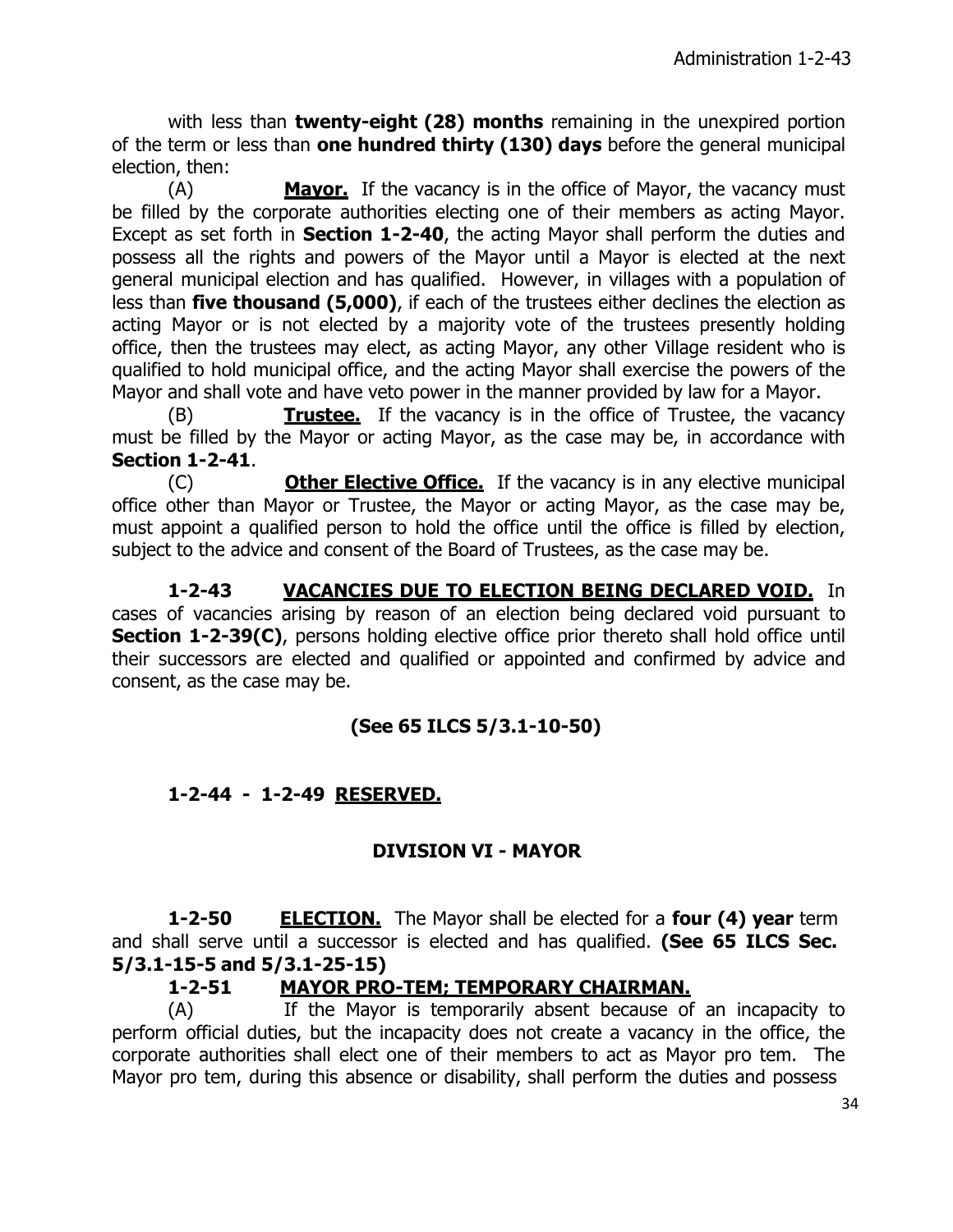all the rights and powers of the Mayor but shall not be entitled to vote both as Mayor pro tem and as a trustee.

(B) In the absence of the Mayor, or Mayor pro tem, the corporate authorities may elect one of their members to act as a temporary Chairman. The temporary Chairman shall have only the powers of a presiding officer and a right to vote only in the capacity as trustee on any ordinance, resolution, or motion. **(See 65 ILCS Sec. 5/3.1-35-35)**

**1-2-52** CHIEF EXECUTIVE OFFICER. The Mayor shall be the chief executive officer of the Village and shall see to the enforcement of all laws and ordinances. The Mayor shall preside over the meetings of the Board of Trustees and perform such duties as may be required of him by statute or law. The Mayor shall have supervision over all of the executive officers and Village employees; provided, however, his or her control is subject to the power of the Village Board to prescribe the duties of various officers and employees. The Mayor shall have the power and authority at any reasonable time to inspect all books, papers and records pertaining to Village affairs and kept by any officer of the Village. **(See 65 ILCS Sec. 5/3.1-15-10 and 3.1-35-20)**

**1-2-53** MAYOR 'S SIGNATURE . The Mayor shall sign all Village warrants, commissions, permits and licenses granted by authority of the Village Board, except as otherwise provided, and such other acts and deeds as law or ordinance may require his or her official signature.

The Mayor may designate another to affix his or her signature to any written instrument that requires the Mayor's signature. The Mayor must send written notice of this designation to the Village Board stating: (1) the name of the person whom he or she has selected, and (2) what instrument the person will have authority to sign.

notice. The notice with the signature attached shall be recorded in the journal of the Village Board and then filed with the Village Clerk. When the signature of the Mayor is placed on a written instrument at the direction of the Mayor in the specified manner, the instrument, in all respects, shall be as binding on the Village as if signed by the Mayor in person. **(See 65 ILCS Sec. 5/3.1-35-30)**

# **1-2-54 APPOINTMENT OF OFFICERS.**

(A) **Appointed.** At the first annual meeting in May, the Mayor shall appoint, by and with the advice and consent of the Village Board, all officers of the Village whose election or appointment is not otherwise provided for, and said officers shall hold their offices for the ensuing month or year, and until their respective successors are appointed and qualified. Any vacancy occurring in an appointive office shall be filled in the same manner. The Mayor shall issue a commission or certificate of appointment to all persons appointed to office in the municipality. **(See 65 ILCS (See**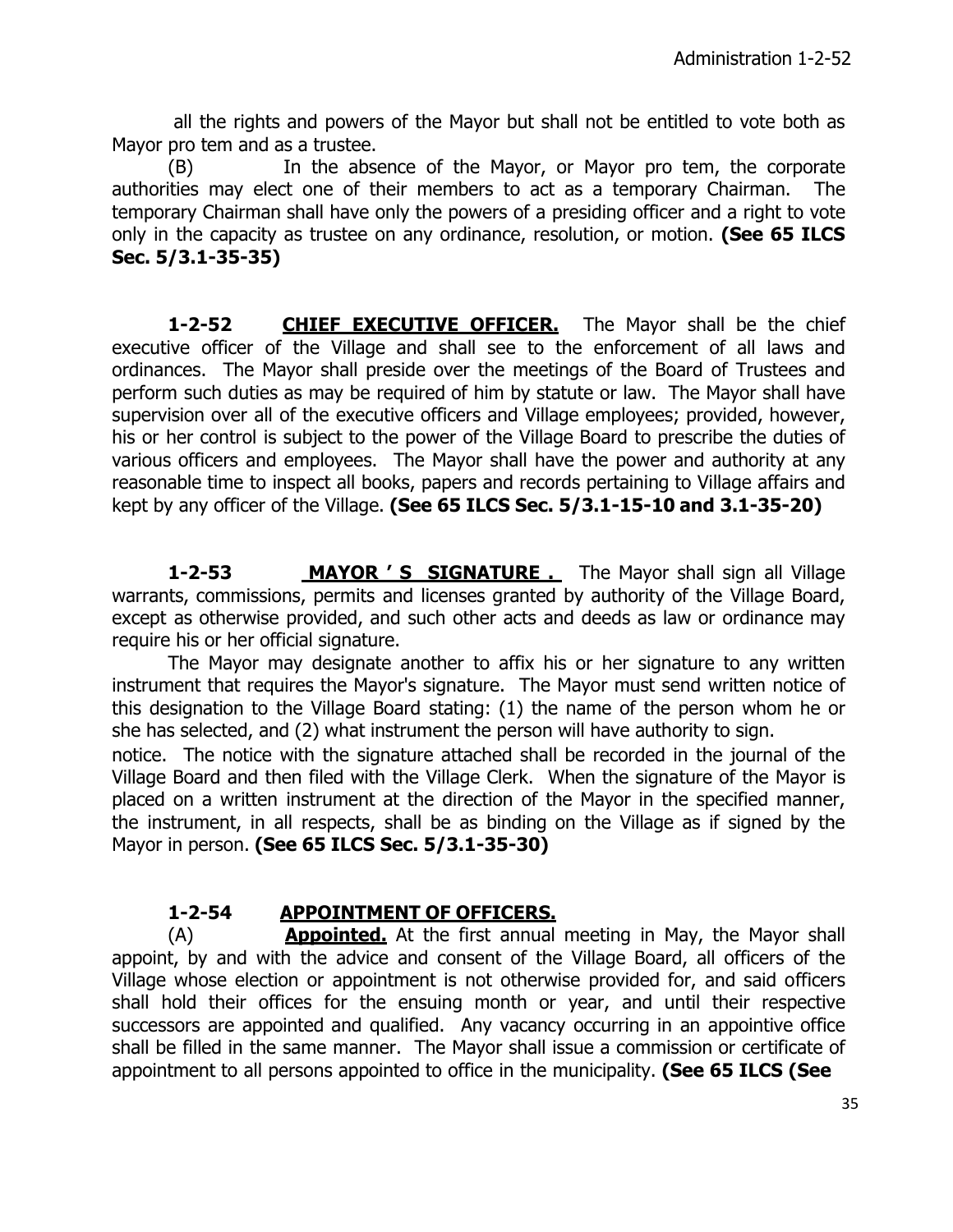# **Sec.5/3.1-30-5)**

(B) **Filling Vacancies.** The Mayor shall appoint, by and with the advice and consent of the Village Board, all officers of the Village whose appointment will not otherwise be provided for by law; and whenever a vacancy shall occur in any office, which by law or ordinance the Mayor is empowered and required to fill, the Mayor shall, at the next regular meeting of the Village Board, communicate to it the name of the appointee to such office and pending the concurrence of the Village Board in such appointment, the Mayor may designate some suitable person to discharge the functions of such office. **(See 50 ILCS Sec. 105/2)**

**1-2-55 SUPERVISE CONDUCT OF OFFICERS; REMOVAL OF OFFICERS.** The Mayor shall supervise the conduct of all officers of the Village and see that they faithfully and efficiently discharge the duties of their respective offices. Except where otherwise provided by statute, the Mayor may remove any officer appointed by the Mayor under this Code, on any written charge, whenever the Mayor is of the opinion that the interests of the municipality demand removal. The Mayor shall report the reasons for the removal to the corporate authorities at a meeting to be held not less than **five (5) days** nor more than **ten (10) days** after the removal. If the Mayor fails or refuses to report to the corporate authorities the reasons for the removal, or if the corporate authorities by a **two-thirds (2/3) vote** of all members authorized by law to be elected disapprove of the removal, the officer thereupon shall be restored to the office from which the officer was removed. The vote shall be by yeas and nays, which shall be entered upon the journal of the corporate authorities. Upon restoration, the officer shall give a new bond and take a new oath of office. No officer shall be removed a second time for the same offense. **(See 65 ILCS Sec. 5/3.1-35-10)**

**1-2-56 DESIGNATION OF OFFICERS' DUTIES.** Whenever there is a dispute as to the respective duties or powers of any appointed officer of the Village, this dispute shall be settled by the Mayor, after consultation with the Village Attorney; and the Mayor shall have the power to delegate to any appointive officer, any duty which is to be performed when no specific officer has been directed to perform that duty.

**1-2-57 FORMAL OCCASIONS.** The Mayor shall act for and on behalf of the Village on formal occasions and receptions, but in the absence or inability to attend any such function, the Mayor may select any other Village officer to so act.

**1-2-58 GENERAL DUTIES.** The Mayor shall perform all the duties which are prescribed by law and shall take care that the laws and ordinances are faithfully executed.

The Mayor from time to time, may and annually shall give the Village Board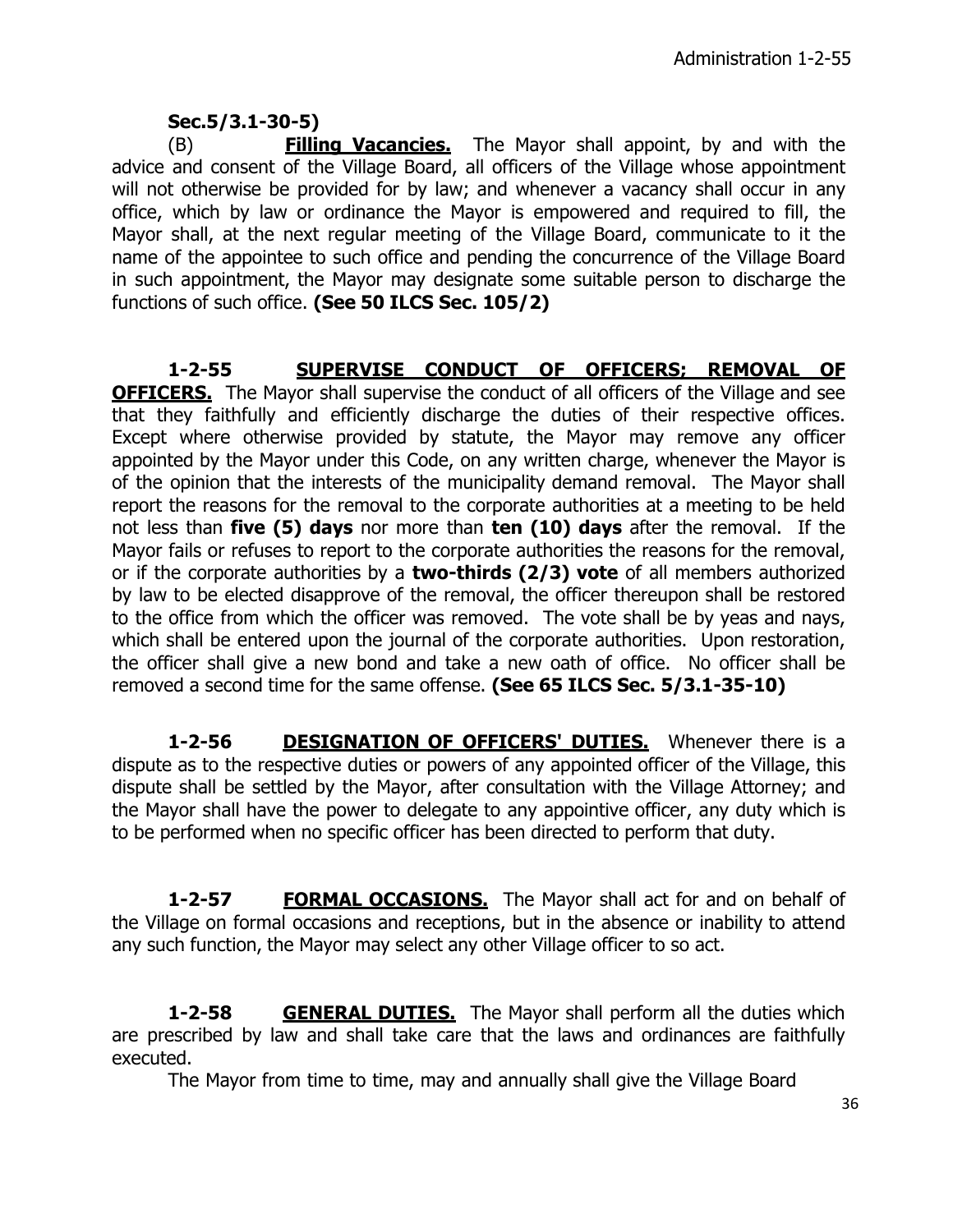information relative to the affairs of the Village, and may recommend for their consideration such measures as he or she believes expedient. **(See 65 ILCS Sec. 5/3.1-35-5)**

**1-2-59 BUSINESS LICENSE COMMISSIONER.** The Mayor is hereby designated as License Commissioner to issue and revoke any and all business licenses as prescribed by law, with the advice and consent of the Village Board.

1-2-60 **LOCAL LIOUOR COMMISSIONER.** The Mayor is hereby designated as Local Liquor Commissioner with all the powers to license and/or revoke any Village liquor license according to State and Village laws. (See 235 ILCS Sec. 5/4-2)

**1-2-61 HEALTH COMMISSIONER.** The Mayor is hereby declared to be Health Commissioner with all powers to abate and remove all nuisances or health hazards within the jurisdictional boundaries of the Village authority as prescribed by law.

**1-2-62 DECIDING VOTE - MAYOR.** The Mayor shall preside at all meetings of the Village Board. The Mayor shall not vote on any ordinance, resolution or motion, except:

(A) Where the vote of the Trustees has resulted in a tie; or

(B) Where one-half (1/2) of the Trustees elected have voted in favor of an ordinance, resolution or motion, even though there is no tie; or

(C) Where a vote greater than a majority of the corporate authorities is required by the Illinois Compiled Statutes to adopt an ordinance, resolution or motion.

In each instance specified, the Mayor shall vote. Nothing in this Section shall deprive an Acting Mayor or Mayor Pro-tem from voting in his or her capacity as Trustee, but he or she shall not be entitled to another vote in his or her capacity as Acting Mayor or Mayor Pro-tem. **(See 65 ILCS Sec. 5/3.1-45-5)**

# **1-2-63 - 1-2-64 RESERVED.**

# **DIVISION VII - VILLAGE CLERK**

**1-2-65 ELECTED.** The Village Clerk shall be elected at the same election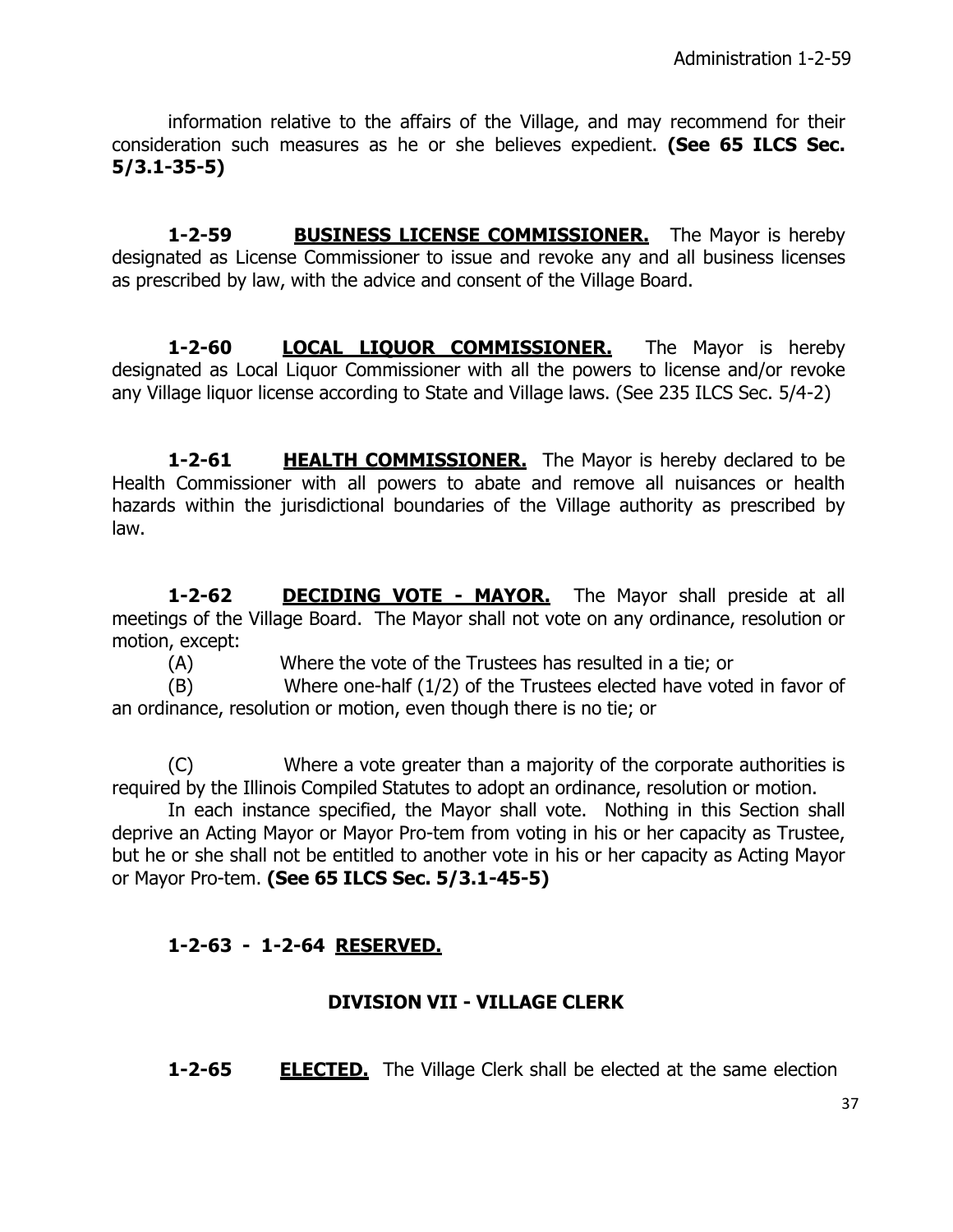as the Mayor for a **four (4) year term** and shall serve until a successor is elected and has qualified. **(See 65 ILCS Sec. 5/3.1-25-90 and 5/3.1-30-5)**

# **1-2-66 PUBLICATION OF ORDINANCES; BOARD MINUTES; RECORDS.**

(A) **Ordinances.** The Village Clerk shall cause all ordinances passed by the Village Board and approved by the Mayor, imposing any fine, penalty, imprisonment or forfeiture, or making any appropriation to be published or printed in book or pamphlet form, published by authority of the corporate authorities, or be published at least once within **thirty (30) days** after passage, in **one (1)** or more newspapers published in the Village. **(See 65 ILCS Sec. 5/1-2-5)**

(B) **Minutes; Records.** The Village Clerk shall attend all meetings of the Village Board and shall keep in a suitable book to be styled **"The Journal of the Village Board",** a full and faithful record of its proceedings. The Village Clerk shall record and properly index in a book kept for that purpose, all ordinances passed by the Village Board, and at the foot of the record of each ordinance so recorded, the Clerk shall make a memorandum of the date of the passage, when published, and a memorandum of the publication of such ordinance. **(See 65 ILCS Sec. 5/3.1-35-90)** 

(C) **Bonds.** The Clerk shall also record in proper books for the purpose, all official bonds and note upon each bond so recorded when the same was entered of record and the book and pages where recorded. **(See 65 ILCS Sec. 5/3.1- 35-110)**

(D) **Issue Notices.** The Clerk shall issue and cause to be served upon all Trustees, notices of all special meetings of the Village Board; also notices to the members of the different committees of that body and all persons whose attendance may be required before any such committee, when so directed by the Chairman thereof. **(See 65 ILCS Sec. 5/1-2-4, 5/1-2-5 and 5/3.1-35-90)**

**1-2-67 DELIVERY OF PAPERS TO OFFICERS.** The Clerk shall deliver to the several committees of the Village Board and to the officers of this Village, all petitions, communications, reports and resolutions, orders, claims and other papers referred to those committees or officers by the Board on demand therefor. The Clerk shall also, without delay, deliver to the Mayor, all ordinances or resolutions, orders and claims in his or her charge which may require to be approved or otherwise acted upon by the Mayor. **(See 65 ILCS Sec. 5/3.1-35-90)**

**1-2-68 PREPARATION OF DOCUMENTS, COMMISSIONS AND LICENSES.** The Clerk shall prepare all commissions, licenses, permits and other official documents required to be issued by him or her under this Code and shall attest the same with the corporate seal, and the Clerk shall, in like manner, attest all deeds for the sale of real estate owned and conveyed by this Village.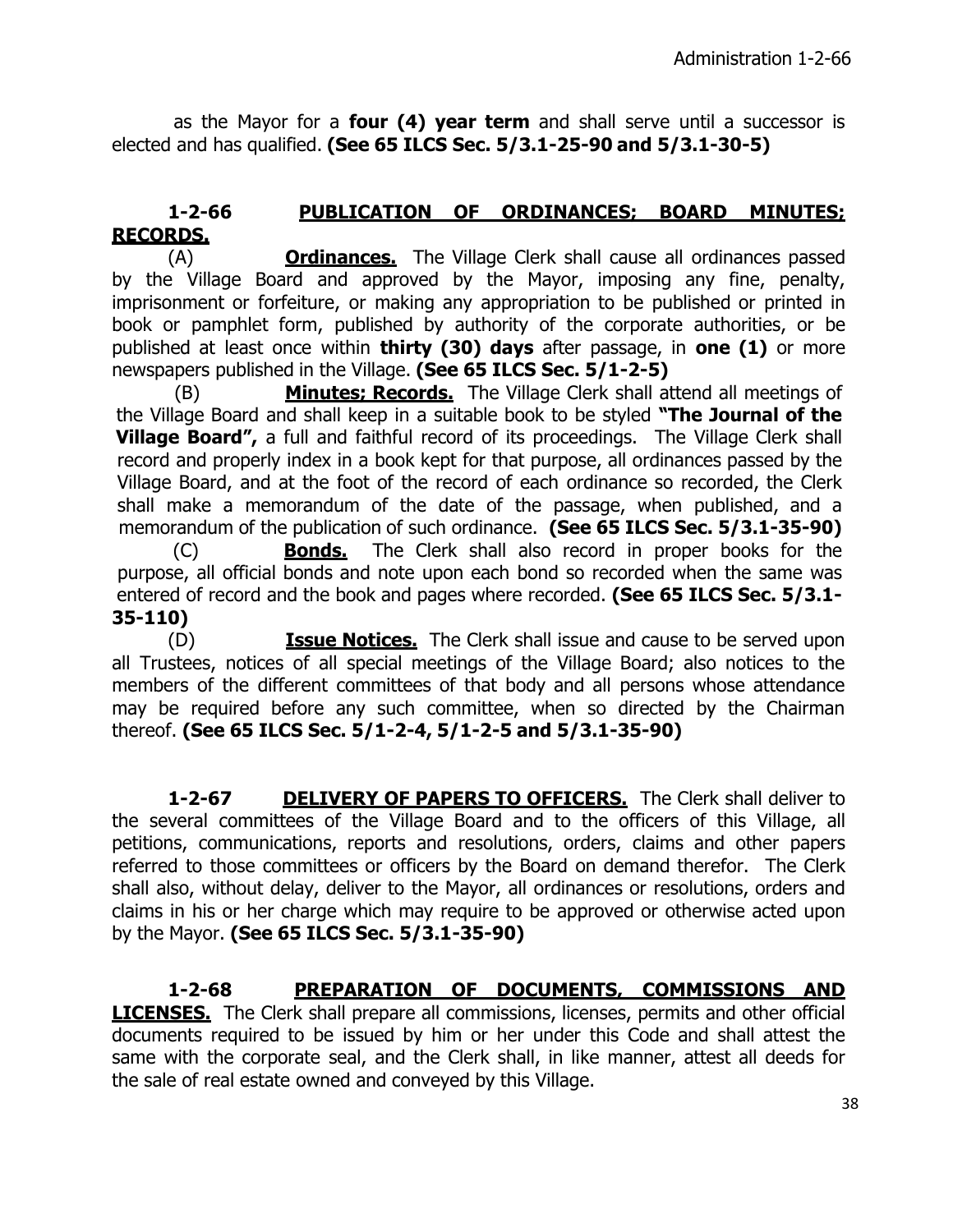**1-2-69 REPORT OF LICENSES.** The Clerk shall report to the Village Board at its regular meeting each month and more often if the Board so requires the data contained in the license register with respect to licenses issued during the previous month.

**1-2-70 DELIVERY OF LICENSES.** In all cases where the Village requires a license to be obtained for the purpose of engaging in or carrying on any business or occupation, and the licensee is required to obtain plates, tags or stickers from the Clerk, it shall be the duty of the Clerk to deliver such plates, tags, or stickers to the person paying the license fee.

**1-2-71 ADMINISTRATION OF OATHS.** The Clerk shall have the power to administer oaths or affirmations for all lawful purposes. **(See 65 ILCS Sec. 5/3.1- 15-20)**

**1-2-72 OUTSTANDING BONDS.** The Clerk shall keep in his office in a book or books kept expressly for that purpose a correct list of all the outstanding bonds of the Village, showing the number and amount of each, for and to whom the bonds are issued; and when the Village bonds are issued, or purchased, or paid, or cancelled, the book or books shall show that fact; [and in the annual report, the Clerk shall describe particularly the bonds sold during the year and the terms of sale with each and every item of expense thereof]. **(See 65 ILCS Sec. 5/3.1-35-110)**

**1-2-73 REPORTS.** The Clerk shall, on or before the regular meeting in each month, make out and submit to the Village Board a statement or report in writing of all the monies received and warrants drawn during the preceding month, showing therein from or what sources and on what account monies were received, and for what purposes and on what account the warrants were drawn or paid.

**1-2-74 SUCCESSOR.** The Village Clerk shall carefully preserve all books, records, papers, maps and effects of every detail and description belonging to the Village or pertaining to the office, and not in actual use and possession of other Village officers; and upon the expiration of his or her official term, the Clerk shall deliver all such books, records, papers and effects to the successor in office. **(See 65 ILCS Sec. 3.1-10-5)**

**1-2-75 PAYMENTS.** The Clerk shall prepare daily an itemized list of all monies received and shall deliver a copy of the same to the Village Treasurer and shall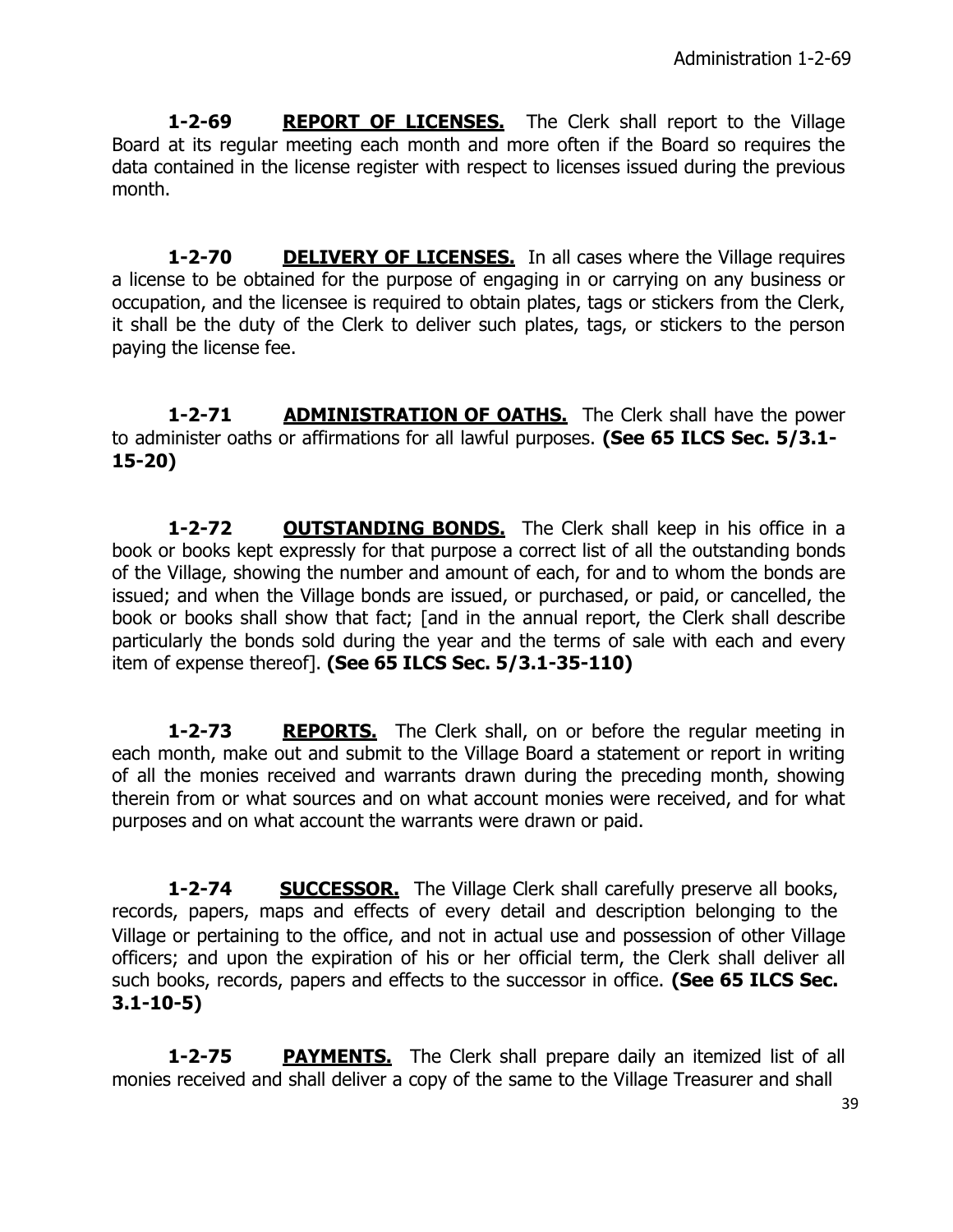also pay over to the Treasurer all monies received in the office and take a receipt therefor.

**1-2-76 NOTIFICATION TO PERSONS APPOINTED TO OFFICE.** Within **five (5) days** after an appointment is made, the Clerk shall notify all persons appointed to office of their appointment. The office becomes vacant unless the person appointed qualifies within **ten (10) days** after such notice.

**1-2-77 OTHER DUTIES.** In addition to the foregoing duties, the Clerk shall perform all such other duties pertaining to the office as are or may be imposed upon the office by law or resolution or ordinance of the Village Board. **(See 65 ILCS Sec. 5/3.1-10-40)**

**1-2-78 DEPUTY CLERK.** The Village Clerk, when authorized by the Village Board, may appoint the Deputy Clerk who shall have the power and duty to execute all documents required by any law to be executed by the Clerk and affix the seal of the Village thereto whenever required. In signing any documents, the Deputy Clerk shall sign the name of the Village Clerk followed with the word, **"By"** and the Deputy Clerk's name and the words, **"Deputy Clerk".**

The powers and duties herein described shall be executed by such Deputy Clerk only in the absence of the Village Clerk from the Village Clerk's office in the Village Hall, and only when either written direction has been given by the Village Clerk to such Deputy Clerk to exercise such power or the Village Board has determined by resolution that the Village Clerk is temporarily or permanently incapacitated to perform such functions. **(See 65 ILCS Sec. 5/3.1-30-10 and 5/3.1-10-45 and 5/3.1-35-95)**

# **1-2-79 RESERVED.**

## **DIVISION VIII - VILLAGE TREASURER**

**1-2-80 DEPARTMENT ESTABLISHED.** There is hereby established a department of the municipal government of the Village which shall be known as the **"Finance Department".** It shall embrace the Finance Committee and the Treasurer.

**1-2-81 FINANCE COMMITTEE.** The standing committee on Finance shall exercise a general supervision over the affairs of the Finance Department. It shall ascertain the condition and needs thereof; shall, from time to time, report the same to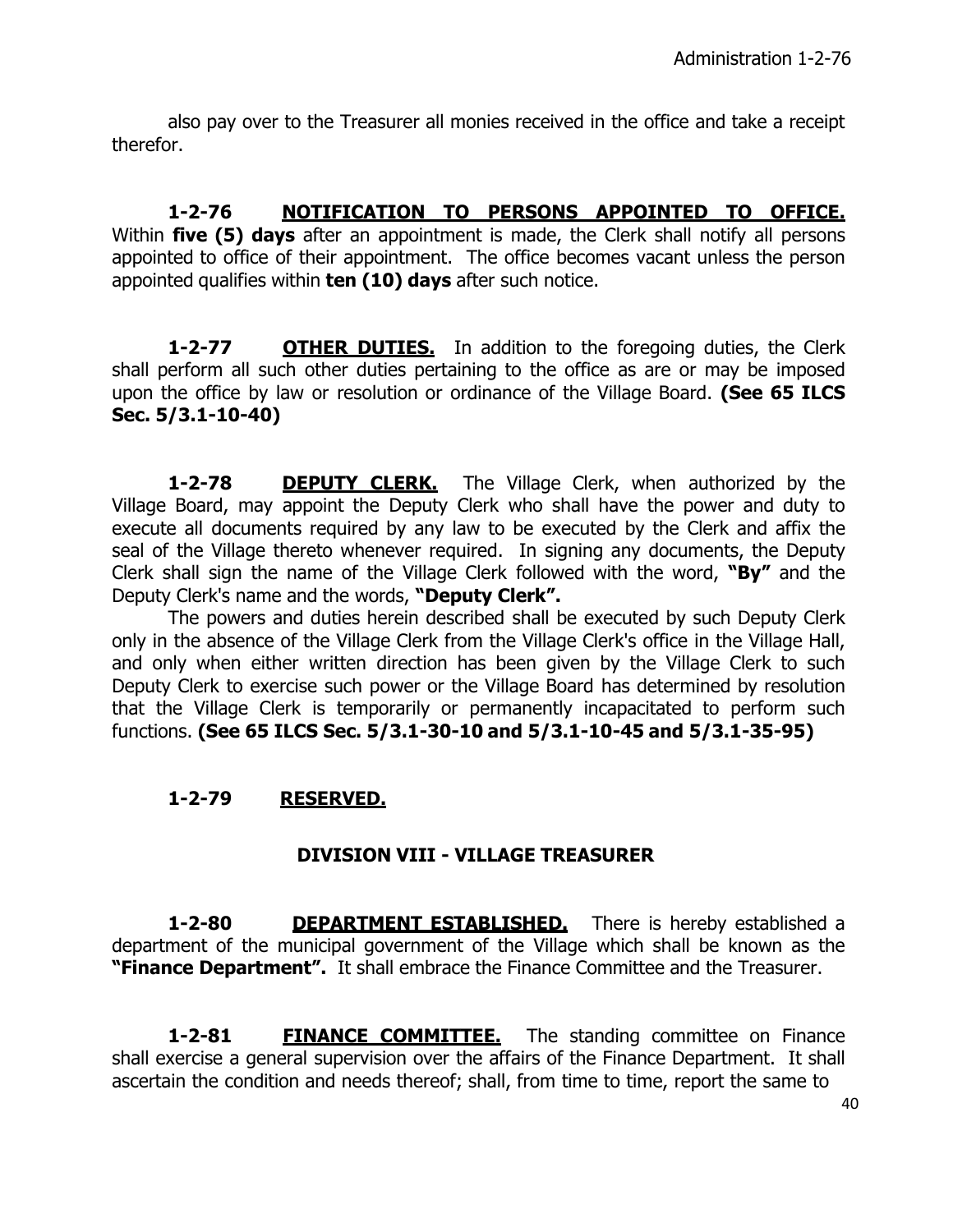the Mayor and Village Board so that a full understanding thereof shall be had and generally, shall do all the acts necessary to promote the efficiency of the Department.

**1-2-82 TREASURER APPOINTED.** The Treasurer shall be appointed for a **four (4) year term** by the Mayor with the advice and consent of the Village Board and shall serve until a successor is appointed and has qualified. **(See 65 ILCS Sec. 5/3.1-30-5)**

**1-2-83 MONEY; WARRANTS; ACCOUNTS; PAYMENTS.** The Village Treasurer shall receive all monies belonging to this Village and shall pay all warrants signed by the Mayor and countersigned by the Village Clerk and not otherwise; and shall keep a separate account of each fund or appropriation and the debits and credits belonging thereto. The Treasurer shall give to every person paying money into the Village Treasury a receipt therefor, specifying the date of payment, and upon what account paid, and shall file copies of such receipts with the Clerk with the monthly reports. **(See 65 ILCS Sec. 5/3.1-35-40)**

**1-2-84 WARRANT REGISTER.** The Treasurer shall keep a register of all warrants redeemed and paid, showing the number, date, and amount of each, the fund from which paid, and the name of the person to whom and when paid; and the Treasurer shall cancel all warrants as soon as they are redeemed. **(See 65 ILCS Sec. 5/3.1-35-40 and 5/3.1-35-45)**

**1-2-85** PERSONAL USE OF FUNDS. The Village Treasurer shall keep all money belonging to the Municipality and in the Treasurer's custody separate and distinct from the Treasurer's own money and shall not use, either directly or indirectly, the Municipality's monies or warrants for the personal use and benefit of the Treasurer or of any other person. Any violation of this provision shall subject the Treasurer to immediate removal from office by the corporate authorities, who may declare the Treasurer's office vacant. **(See 65 ILCS Sec. 5/3.1-35-55)**

**1-2-86 BOND.** The Treasurer shall give bond conditioned upon the faithful performance of his duties and to indemnify the Village for any loss due to neglect of duty or wrongful act on his part; and the amount of such bond shall not be less than **ten percent (10%)** of the highest amount of taxes and special assessments received by the Treasurer during any fiscal year in the preceding **five (5) fiscal years,**  nor less than one and one-half times the largest amount which the Board estimates will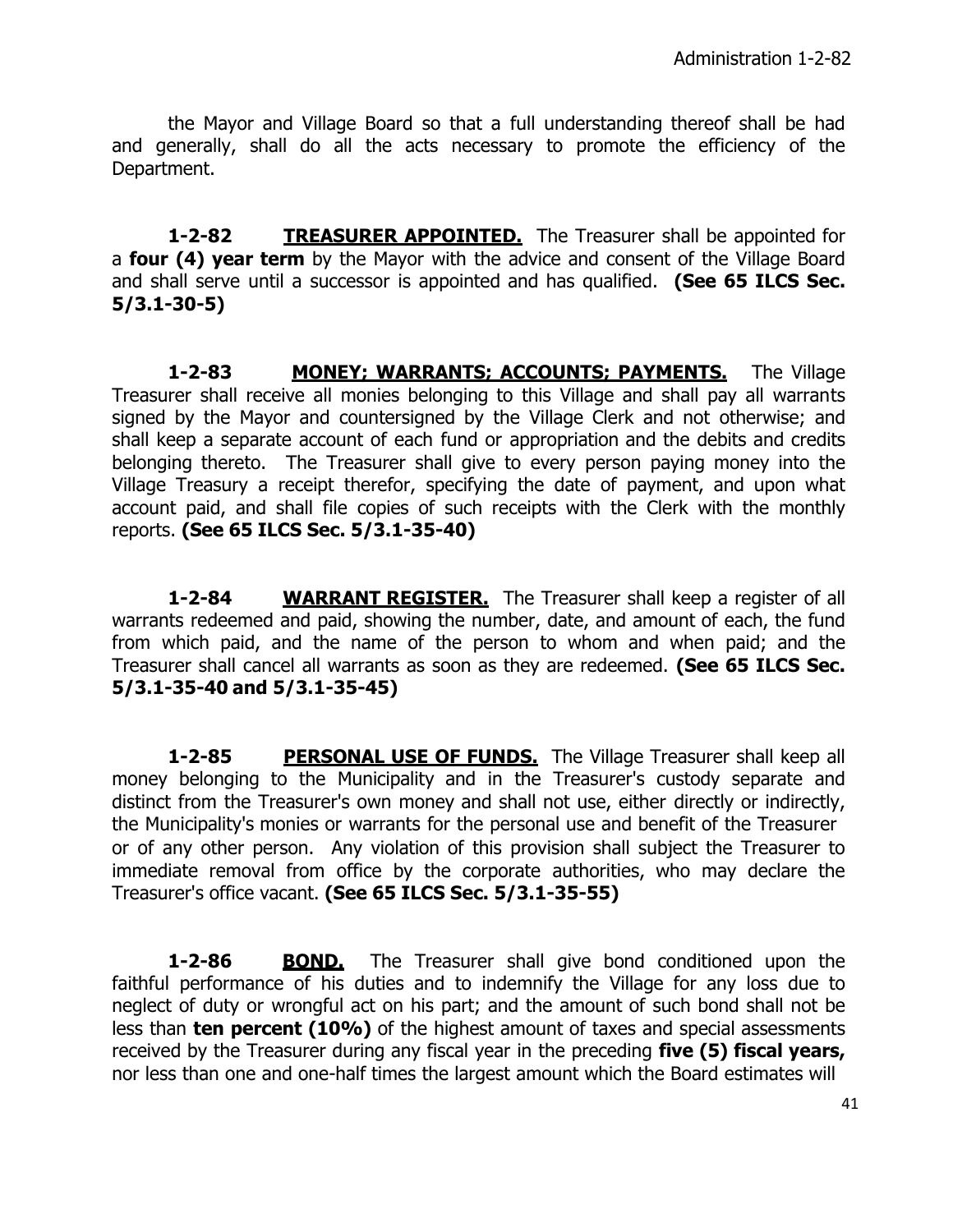be in his custody at any one time, nor less than **three** (3) **times** the number of residents of the Village, as determined by the last Federal Census. Such bond shall be filed with the Clerk as required by statute. **(See 65 ILCS Sec. 5/3.1-10-45)**

1-2-87 **SPECIAL ASSESSMENTS.** The Treasurer shall collect all payments on special assessments and shall see to it that the same are properly recorded and credited to the particular account entitled thereto. **(See 65 ILCS Sec. 5/3.1-35-85)**

**1-2-88 BOOKKEEPING.** The Treasurer shall keep the books and accounts in such a manner as to show with accuracy, all monies received and disbursed for the Village, stating from whom and on what account received, and to whom and on what account paid out, and in such a way that the books and accounts may be readily investigated and understood, and the books and accounts and all files and papers of the office shall be, at all times, open to examination by the Mayor or the Finance Committee of the Board. **(See 65 ILCS Sec. 5/3.1-35-40)**

**1-2-89 STATEMENTS.** The Treasurer shall report to the corporate authorities at the regular monthly meeting, a full and detailed account of all receipts and expenditures of the municipality as shown by his books up to the time of the report. **(See 65 ILCS Sec. 5/3.1-35-45)**

**1-2-90 REPORT DELINQUENT OFFICERS.** It shall be the duty of the Treasurer to report to the Village Clerk any officer of the Village authorized to receive money for the use of the Village who may fail to make a return of the monies received by the Treasurer at the time required by law or by ordinances of the Village.

**1-2-91 YEAR-END REPORT.** Within **six (6) months** after the end of each fiscal year, the Treasurer shall prepare and file annually with the Village Clerk an account of monies received and expenditures incurred during the preceding fiscal year as specified in this Section. The Treasurer shall show the following in such account:

(A) All monies received by the Village, indicating the total amounts in the aggregate received in each account of the Village, with a general statement concerning the source of such receipts; provided, however, for the purposes of this paragraph, the term **"account"** shall not be construed to mean each individual taxpayer, householder, licensee, utility user, or such other persons whose payments to the Village are credited to the general account; and

(B) Except as provided in paragraph (C) of this Section all monies paid out by the Village where the total amount paid during the fiscal year exceeds **Two**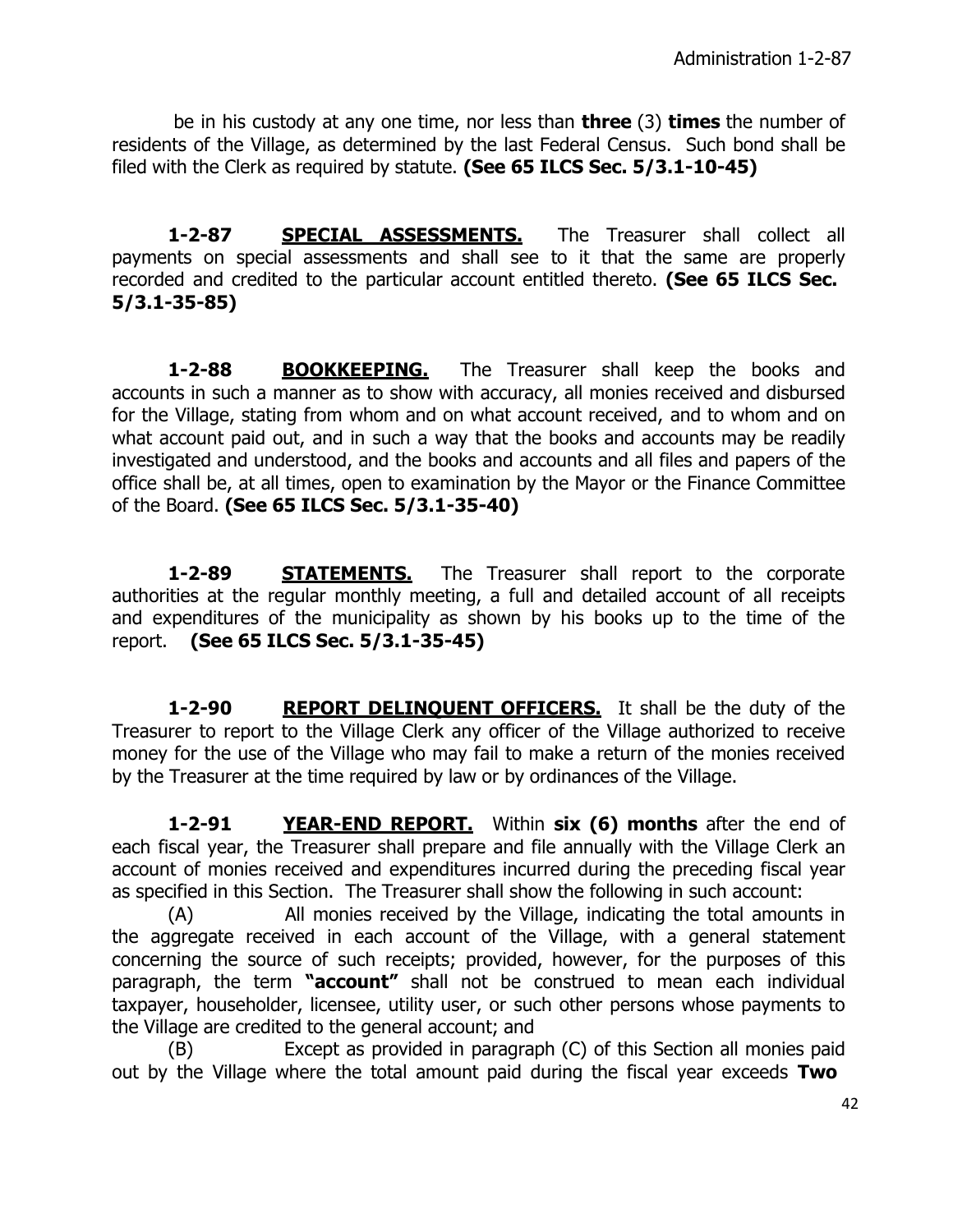**Thousand Five Hundred Dollars (\$2,500.00),** giving the name of each person to whom paid, on what account paid, and the total amount in the aggregate paid to each person from each account; and

(C) All monies paid out by the Village as compensation for personal services, giving the name of each person to whom paid, on what account paid, and the total amount in the aggregate paid to each person from each account; and

(D) A summary statement of operations for all funds and account groups of the Village as excerpted from the annual financial report, as filed with the appropriate state agency of the State of Illinois.

**Upon receipt of such account from the Village Treasurer, the Village Clerk shall publish the account at least once in one or more newspapers published in the Village. (See 65 ILCS Sec. 5/3.1-35-65)**

**[NOTE: The Treasurer shall file a copy of the report with the County Treasurer as provided in Sec. 5/3.1-35-70 of Chapter 65 of the Illinois Compiled Statutes.]**

**1-2-92 SUBMIT APPROPRIATION TO VILLAGE BOARD.** The Treasurer shall on or before the **fifteenth (15th) day of May in each year,** and before the annual appropriations to be made by the Village Board, submit to the Village Board a report of the estimates as nearly as may be of monies necessary to defray the expenses of the corporation during the current fiscal year. The Treasurer shall, in said report, classify the different objects and branches of expenditures, giving as nearly as may be the amount required for each; and for the purpose of making such a report, the Treasurer is hereby authorized to require of all officers their statement of the condition and expenses of their respective offices or departments with any proposed improvements, and the probable expense thereof, all contracts made and unfinished and the amount of any and all unexpended appropriations of the preceding year.

The Treasurer shall, in such report, show the aggregate income of the preceding fiscal year, from all sources, the amount of liabilities outstanding upon which interest is to be paid, the bonds and debts payable during the year, when due and when payable; and in such report, shall give such other information to the Village Board as he or she may deem necessary to the end that the Village Board may fully understand the money exigencies and demands upon the corporation for the current year. **(See 65 ILCS Sec. 5/3.1-35-115)**

# **1-2-93 DEPOSIT OF FUNDS.**

(A) **Designation by Board.** The Treasurer is hereby required to keep all funds and monies in his or her custody belonging to the Village in such places of deposit as have been designated by **Section 1-2-93(F).** When requested by the Treasurer, the corporate authorities shall designate a bank or banks in which may be kept the funds and monies of the Village in the custody of the Treasurer. When a bank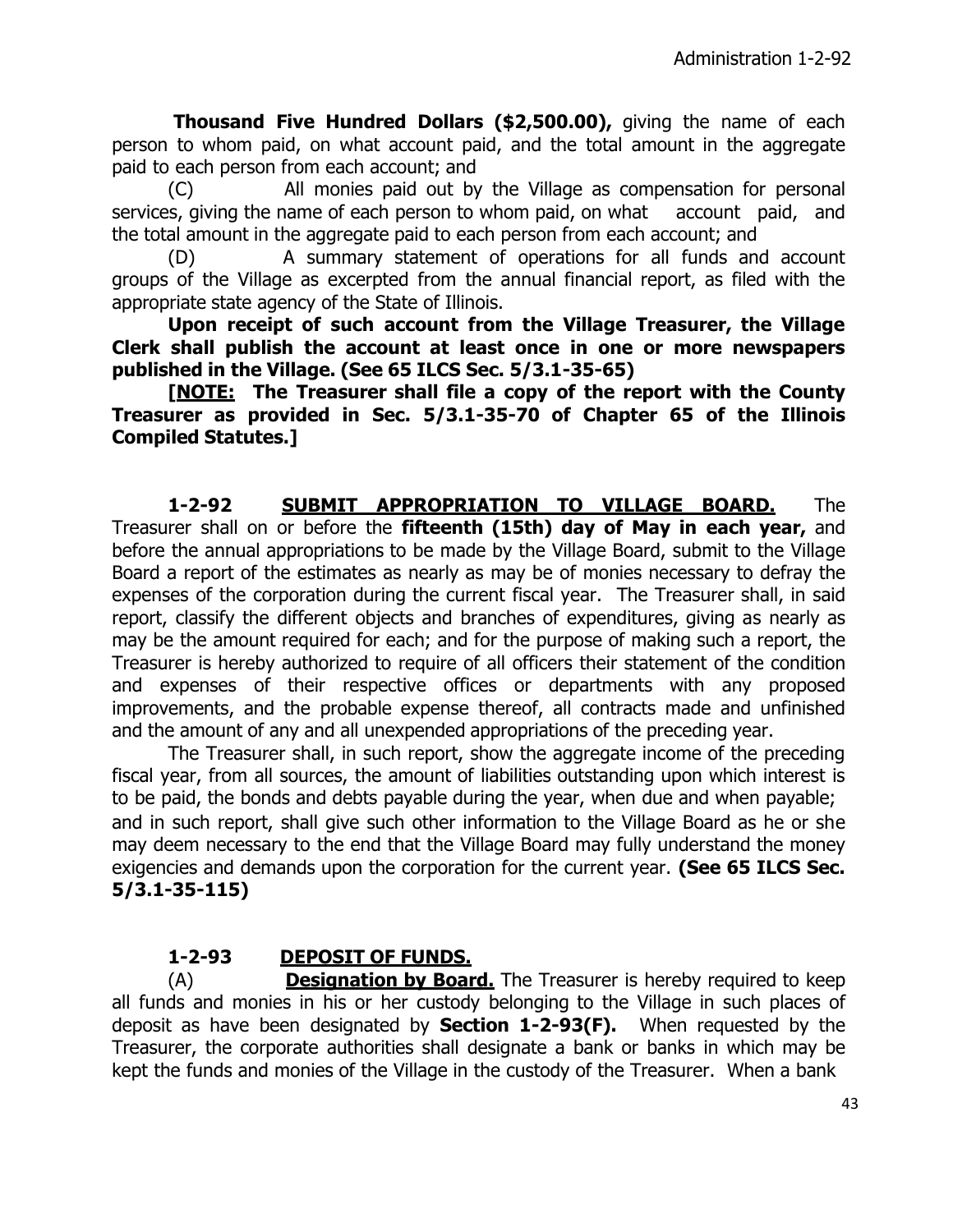or savings and loan association has been designated as a depository, it shall continue as such depository until **ten (10) days** have elapsed after a new depository is designated and has qualified by furnishing the statements of resources and liabilities as required by this Section. When a new depository is designated, the corporate authorities shall notify the sureties of the Village Treasurer of that fact in writing at least **five (5) days** before the transfer of funds. The Treasurer shall be discharged from responsibility for all funds or money that the Treasurer deposits in a designated bank or savings and loan association while the funds and money are so deposited.

(B) The Village Treasurer may require any bank or savings and loan association to deposit with the Treasurer securities or mortgages that have a market value at least equal to the amount of the funds or monies of the municipality deposited with the bank or savings and loan association that exceeds the insurance limitation provided by the Federal Deposit Insurance Corporation or the Federal Savings and Loan Insurance Corporation.

(C) The Village Treasurer may enter into agreements of any definite or indefinite term regarding the deposit, redeposit, investment, reinvestment, or withdrawal of municipal funds.

- (D) Each Village Treasurer may:
	- (1) combine monies from more than one fund of a single municipality for the purpose of investing those funds and;
	- (2) join with other municipal treasurers or municipalities for the purpose of investing the municipal funds of which the Treasurer has custody.

Joint investments shall be made only in investments authorized by law for the investment of municipal funds. When monies of more than one fund of a single municipality or monies of more than one municipality are combined for investment purposes, the monies combined for that purpose shall be accounted for separately in all respects and the earnings from investments shall be separately and individually computed, recorded, and credited to the fund or municipality, as the case may be, for which the investment was acquired.

(E) No bank or savings and loan association shall receive public funds as permitted by this Section unless it has complied with the requirements established by Section 6 of the Public Funds Investment Act. **(See 65 ILCS Sec. 5/3.1-35-50 and 30 ILCS Sec. 235/6)**

(F) The following bank(s) are herewith designated as places of deposit where the Treasurer of the Village is required to keep all funds and monies in his custody belonging to this municipality:

- (1) Farmer's State Bank of Buffalo, Buffalo, Illinois
- (2) Illini Bank

# **1-2-94 RESERVED.**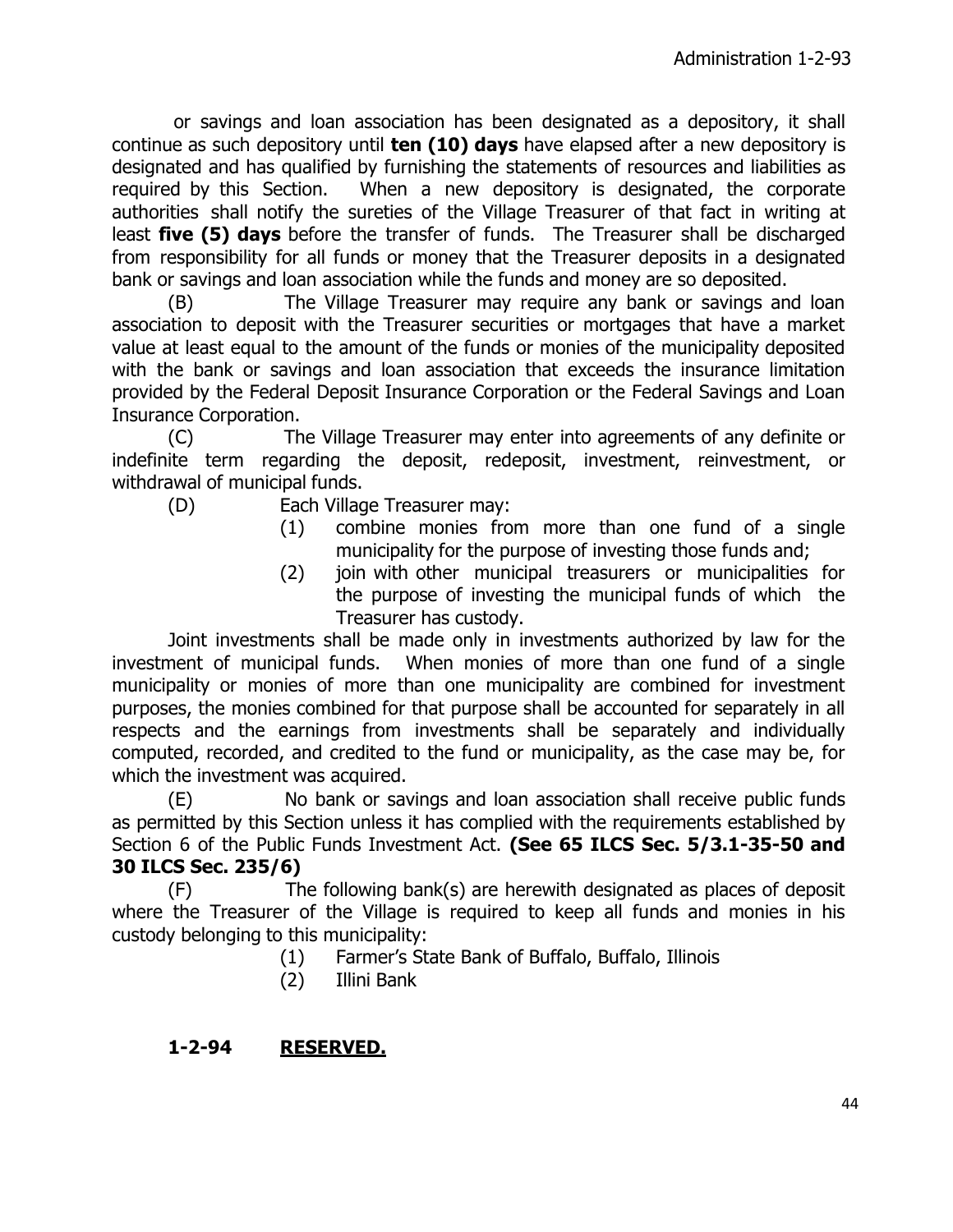# **DIVISION IX - JUDICIARY**

**1-2-95 APPOINTMENT OF ATTORNEY.** The Attorney shall be appointed by the Mayor, by and with the advise and consent of the Village Board for the term of **one (1) year,** unless sooner removed for cause, and until a successor shall have been appointed and qualified. The Attorney shall have full charge of the law affairs of the Village and shall be known as the Village Attorney and shall receive an annual salary as determined by the appropriation ordinance, compensation for office services and advice, and shall receive reasonable fees for other services rendered when, in his or her judgment, or in the judgment of the Mayor or Village Board, the same are necessary or are for the best interests of the Village. **(See 65 ILCS Sec. 5/3.1-30-5)**

#### **1-2-96 DUTIES.**

(A) **Prosecute for Village.** The Village Attorney shall prosecute or defend on behalf of the Village in all cases in which the interests of the corporation or any officer thereof are involved; and the Village Clerk shall furnish him or her with certified copies of any ordinance, bond or paper in keeping necessary to be filed or used in any suit or proceedings.

(B) **Preparation of Ordinances.** The Attorney shall, when required, advise the Village Board or any officer in all matters of law in which the interests of the corporation are involved, and shall draw such ordinances, bonds, forms and contracts, or examine and pass upon the same, as may be required by the Mayor, the Village Board, or any committee thereof.

(C) **Judgments.** The Attorney shall direct executions to be issued upon all judgments recovered in favor of the Village, and shall direct their prompt service. The Attorney shall examine all the bills of the officers of courts, and of other officers of the law, and shall certify to their correctness and the liability of the Village therefore.

(D) **Violations of Ordinances.** The Attorney shall institute and prosecute an action in every case of violation of a Village ordinance when instructed to do so by the Mayor or the Village Board.

(E) **Prosecution of Suits.** The Attorney shall not be required to prosecute any suit or action arising under the ordinances of the Village when, upon investigation of the same, the Attorney shall become satisfied that the complaint was instituted maliciously, vexatiously, or without just cause; and shall dismiss or discontinue any such suit or proceeding upon such terms as he or she may deem just or equitable.

(F) **Collection of Taxes.** The Attorney is hereby authorized and instructed to enforce the collection of any and all taxes and special assessments in the collection of which the Village is interested and to attend all sales of real or personal property made to enforce the collection of such taxes or special assessments and to bid thereat on behalf of the Village.

(G) **Commissions.** The Village Attorney shall act as the legal advisory for the Utilities Systems, for the Plan Commission, for the Zoning Board of Appeals and for all other boards and commissions hereafter established by the Village Board. The Attorney shall perform all legal services as may be required for those boards and commissions.

#### **1-2-97 - 1-2-99 RESERVED.**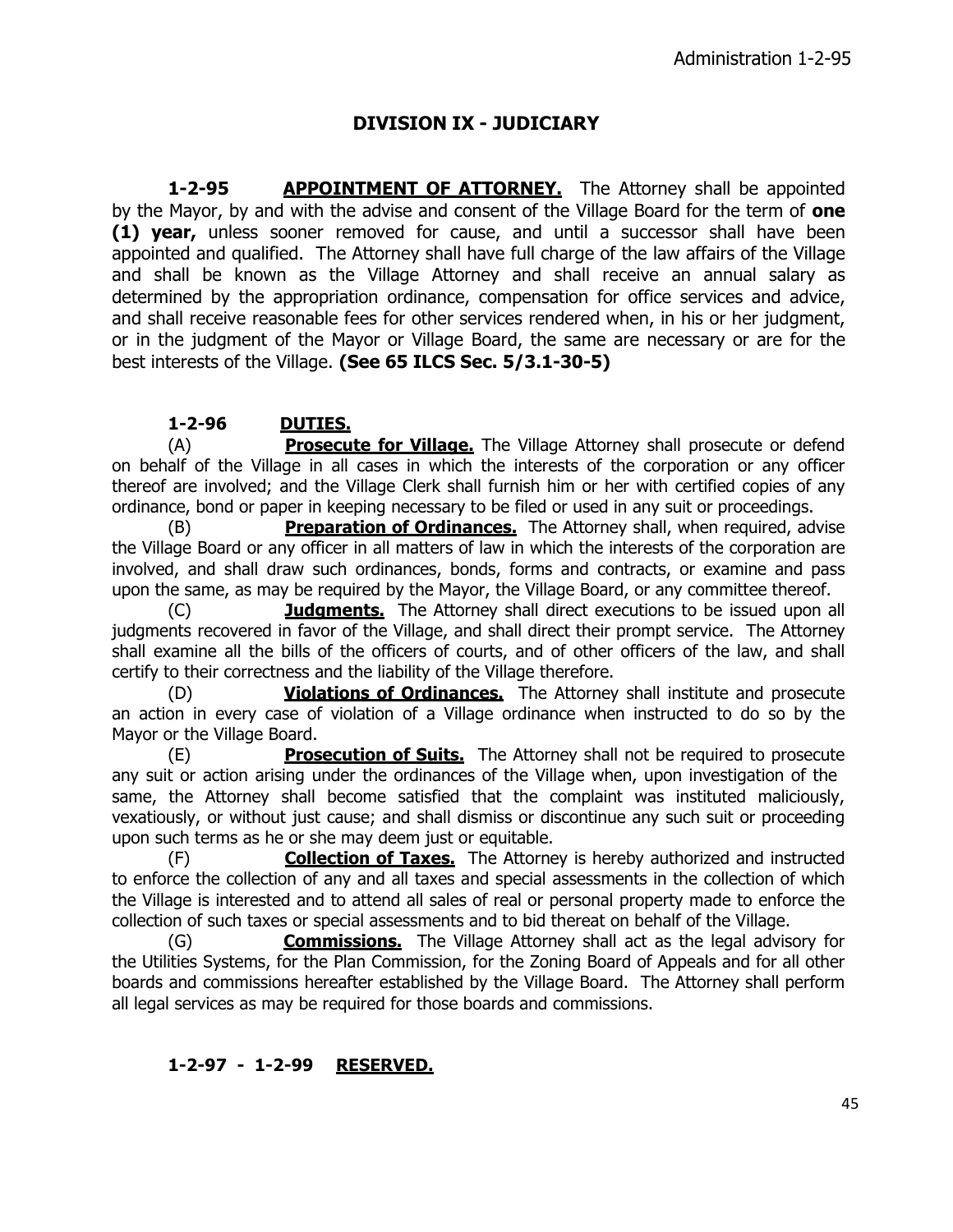# **DIVISION X**

#### **CODE ENFORCEMENT OFFICER--ZONING ADMINISTRATOR**

**1-2-100 CREATION OF POSITION.** There is hereby created the position of Zoning Administrator. The Zoning Administrator shall be hired under the provisions of Section 1-2-46 of the Revised Code. The Zoning Administrator shall also serve as the building inspector, flood plain inspector, and as the code enforcement officer. Additional duties shall be outlined in the zoning administrator's job description and may be amended from time to time by the Village Administrator.

**1-2-101 DUTIES.** The Zoning Administrator or his authorized representative shall administer and enforce the Zoning Code, as amended from time to time and is in effect, in accordance with the powers and duties therein set forth, and in furtherance of such authority shall:

(A) Issue all Building Permits and Zoning Certificates, and make and maintain records thereof.

(B) Issue all Certificates of Occupancy, and make and maintain records thereof.

(C) Issue Building and Zoning Occupancy Permits as authorized by the Zoning Code.

(D) Conduct inspections of buildings, structures, and land to determine compliance with the Zoning Code and to notify in writing the person responsible for any violation found, indicating the nature of the violation and ordering the action necessary to correct it.

(E) Order the discontinuance of illegal use of land, buildings or structures; removal of illegal buildings or structures or of illegal additions, alterations, or structural changes, discontinuance of any illegal work being done; or shall take any other action authorized by statute or by the Zoning Code to ensure compliance with or to prevent violation of the provisions.

(F) Prepare and cause to be published on or before **March 31st of each year**, a map showing the existing zoning uses, divisions, restrictions, regulations, and classifications in effect on the preceding **December 31st.**

(G) Maintain permanent and current records of the Zoning Code, including, but not limited to, all maps, amendments, special-use permits, planned building developments, variances, appeals, and applications therefor.

(H) Provide and maintain a source of public information relative to all matters arising out of the Zoning Code.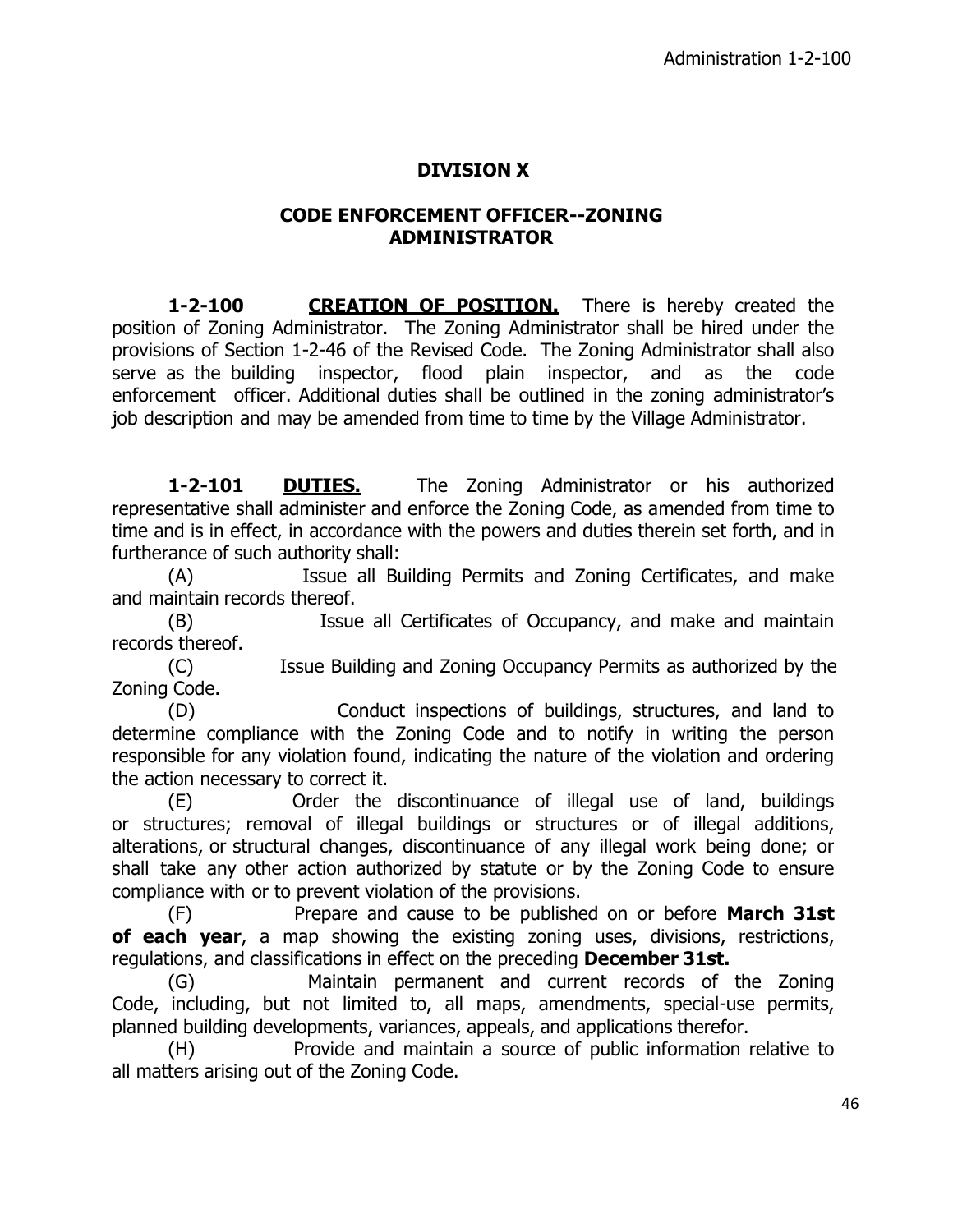(I) Receive, file, and forward to the Plan Commission, all applications for amendments, use variances and special permits, and other matters upon which the Plan Commission is required to act under the Zoning Code.

(J) Receive, file, and forward to the Zoning Board of Appeals all applications for variance, appeals, and other matters upon which the Zoning Board of Appeals is required to act under the Zoning Code.

(K) Keep the Mayor and Village Board advised of zoning activities by written report once each month, including statements of permits and certificates issued and orders promulgated.

(L) The Zoning Administrator may request and shall receive so far as may be necessary in the discharge of his duties, the assistance and cooperation of the Chief of Police in enforcing orders, of the Village Attorney in prosecuting violators, and of other Village officials and officers.

(M) The Zoning Administrator shall perform other duties as a Code Enforcement Officer as prescribed by Laws and the Village Code and as may be specifically assigned to him or her by the Village Board. Such Laws and Code may include, but not be limited to, the Mobile Home Code, Subdivision Code, and the Building Code, as adopted and amended from time to time by the Village Board.

# **1-2-102 RESERVED.**

## **DIVISION XI - VILLAGE ENGINEER**

**1-2-103 APPOINTMENT.** The Mayor, with the advice and consent of the Village Board may appoint an engineer for the Village, who shall serve for the term of the Mayor or for such period not exceeding the term of the Mayor, as may be designated by the Mayor and Village Board.

**1-2-104 DUTIES - SALARY.** The Engineer for the Village shall make and submit plans, estimates and specifications for any public work which may be proposed or ordered by the Village Board. He shall also examine all public works under his charge and see that the plans, estimates and specifications for the same are properly executed. He shall also receive a salary as established in the annual budget.

## **1-2-105 - 1-2-109 RESERVED.**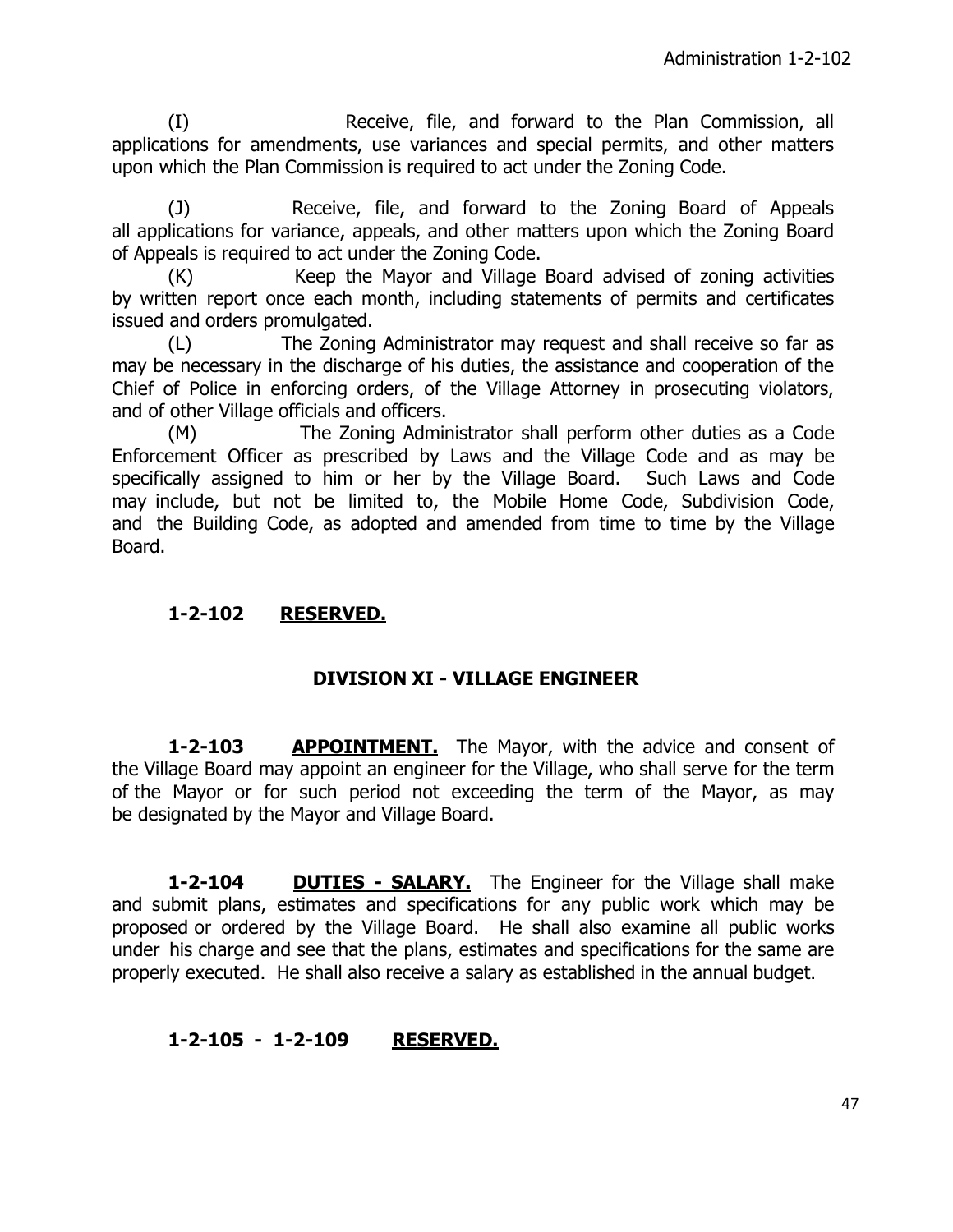## **DIVISION XII – WATER CLERK**

**1-2-110 ESTABLISHED.** There is hereby established an executive office in the Village known as the Water Systems Clerk.

**1-2-111 APPOINTMENT.** The Village Water Clerk shall be appointed by the Mayor, with the advice and consent of the Village Board at the annual meeting in May for a term of **one (1) year**.

**1-2-112 DUTIES.** The Village Water Clerk shall prepare monthly utility bills, send out statements and receive collections for the same, and perform any similar functions necessary for the proper execution of said office; including monthly delinquent utility lists, and an annual report. Each monthly report shall consist of expenditures from each fund, plus balance left from each fund per month.

#### **1-2-113 - 1-2-114 RESERVED.**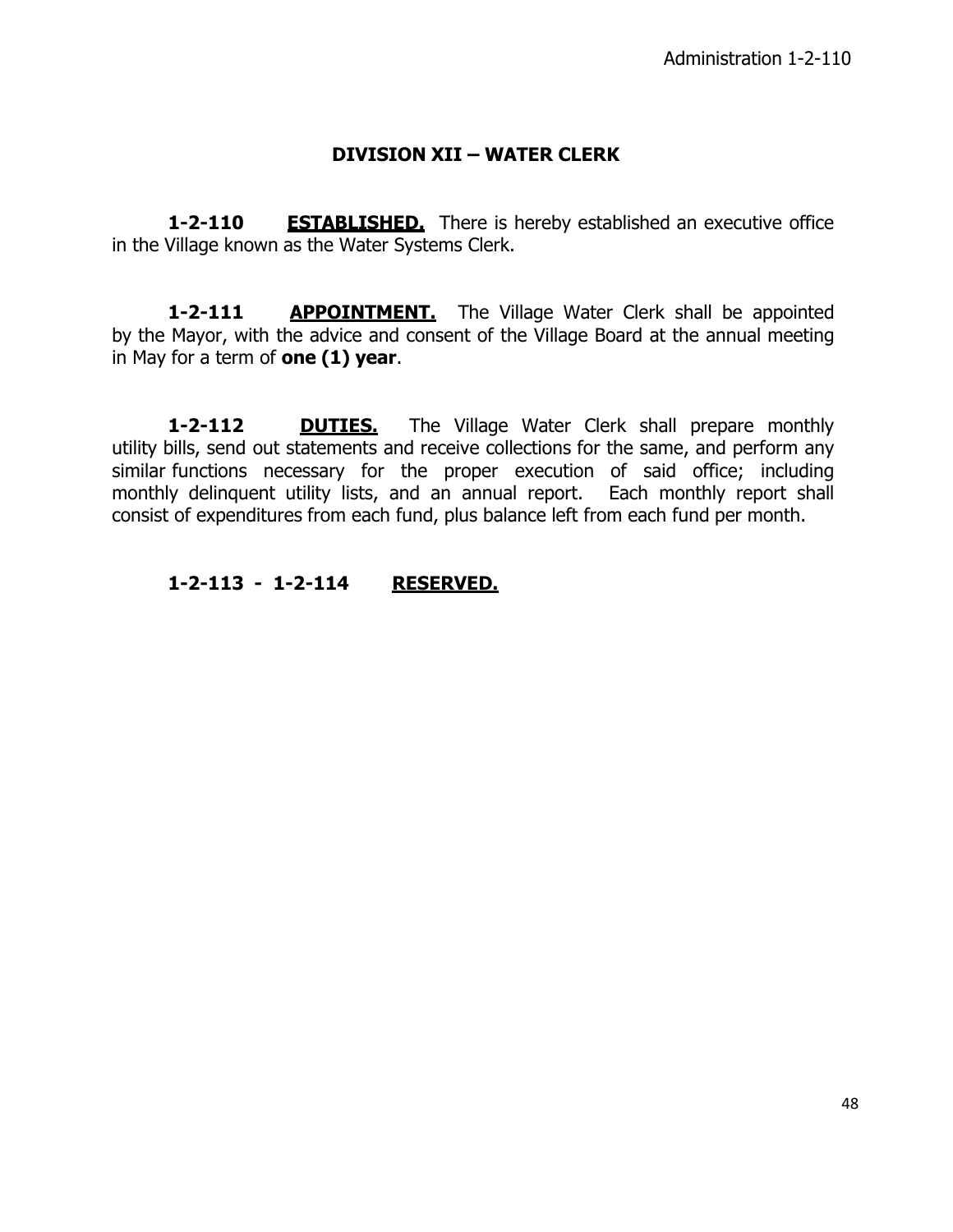# **ARTICLE III - SALARIES**

**1-3-1 SALARIES OF OFFICIALS.** The Village Officials shall receive compensation as follows:

(A) **Mayor' s Salary .** The elected Mayor shall receive a salary equivalent to **Three Hundred Dollars (\$300.00)** per regular or special Board of Trustees meeting attended. **(10-06-08)**

(B) **Village Clerk' s Salary .** The elected Village Clerk shall receive a salary equal to **Three Hundred Dollars (\$300.00)** per regular or special Village Board of Trustees meeting attended. **(10-06-08)**

(C) **Village Treasurer/Water Clerk' s Salary .** Effective December 1, 2016, the appointed Village Treasurer/Water Clerk shall receive a salary of **One Hundred Ten and 56/100th Dollars (\$110.56)** each week from the General Corporate Fund of the Village of Dawson, Illinois, plus a salary of **Three Hundred Thirty-One and 69/100th Dollars (\$331.69)** each week from the Village of Dawson Water System Operation and Maintenance Account to be paid for services provided to the Village of Dawson and to the Village of Dawson Water System, respectively. The Village Treasurer/Water Clerk shall also be paid **Fifteen and No/100th Dollars (\$15.00)** for each Village Board of Trustees meeting she attend, charged one-half (1/2) to the Village General Fund and onehalf(1/2)to the Village Water System Operations and Maintenance Fund. The Village Treasurer shall also be entitled to participate in any employee retirement or other benefit plans established for Village employees. **(Revised 12/05/16; Ordinance No. 2016-VOD-013)**

(D) **Village Trustee' s Salary .** The elected Village Trustees shall each receive a salary equivalent to **Seventy-Five Dollars (\$75.00)** per regular or special Village Board of Trustees meeting attended. **(10-06-08)**

**(See 65 ILCS Sec. 5/3.1-50-5; 5/3.1-50-10; 5/3.1-50-15)**

**[ED. NOTE: The salaries of elected officials who hold elective office for a definite term shall neither be increased nor diminished during that term and shall be fixed at least one hundred eighty (180) days before the beginning of the terms of the officers whose compensation is to be filed.**

**The ordinance fixing compensation for members of the corporate authorities shall specify whether those members are to be compensated (i) at an annual rate or, (ii) for each meeting of the corporate authorities actually attended if public notice of the meeting was given.]**

## **ARTICLE IV – RESERVED**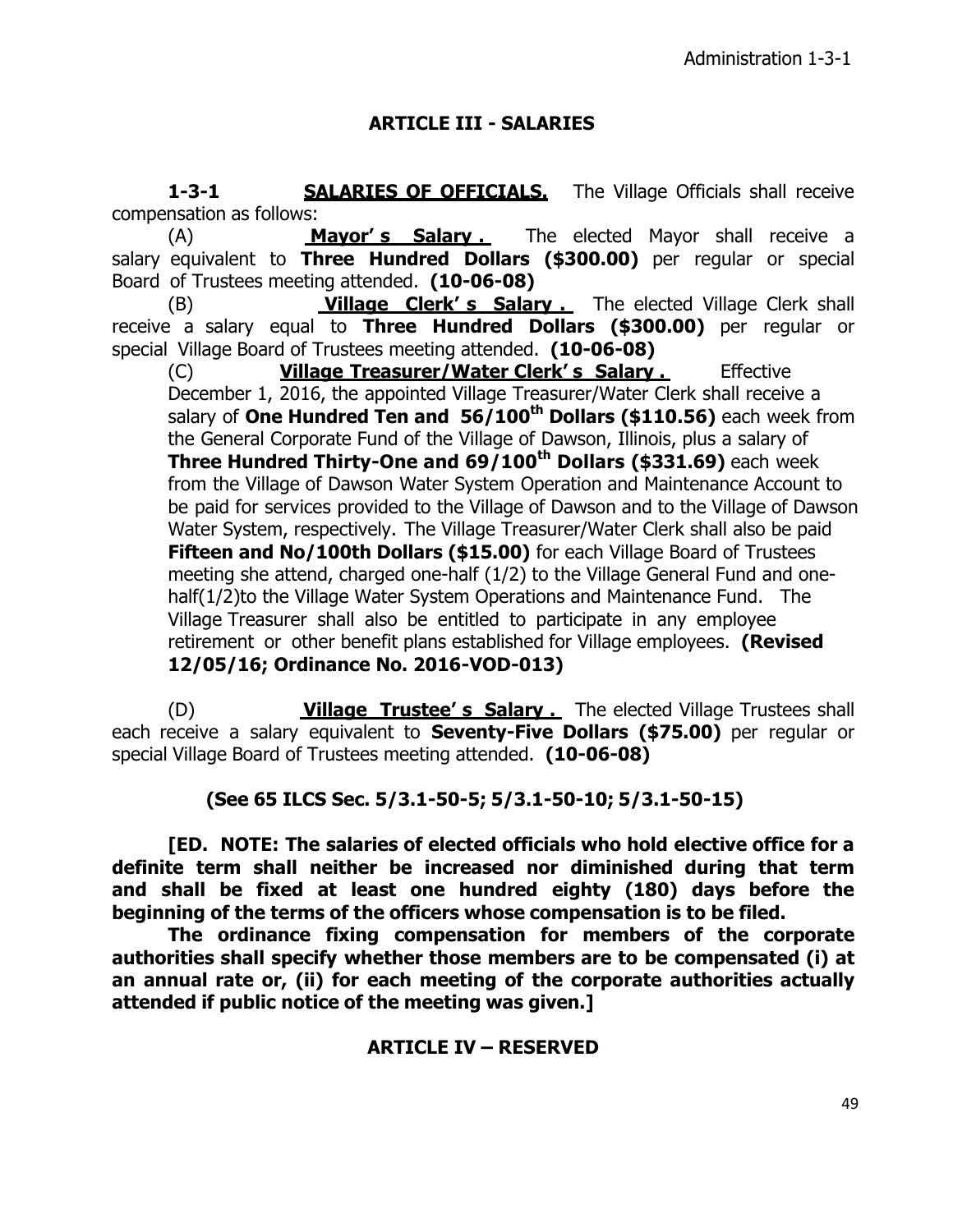# **ARTICLE V – INVESTMENT POLICY**

**1-5-1 POLICY.** It is the policy of the Village of Dawson, Illinois, an Illinois municipal corporation (the Village) to invest public funds in a manner which will provide the highest investment return with the maximum security while meeting the daily cash flow demands of the Village and conforming to all State and local statutes governing the investment of public funds.

**1-5-2 SCOPE.** This policy includes all funds governed by the Board of Trustees.

**1-5-3 PRUDENCE.** Investments shall be made with judgment and care, under circumstances then prevailing, which persons of prudence, discretion and intelligence exercise in the management of their own affairs, not for speculation, but for investment, considering the probable safety of their capital, as well as the probable income to be derived.

The standard of prudence to be used by investment officials shall be the "prudent person" standard and shall be applied in the context of managing an overall portfolio.

**1-5-4 OBJECTIVE.** The primary objective, in order of priority, shall be: (A) **Legality.** Conformance with federal, state and other legal

requirements.

(B) **Safety.** Preservation of capital and protection of investment principal.

(C) **Liquidity.** Maintenance of sufficient liquidity to meet operating requirements.

(D) **Yield.** Attainment of market rates of return.

The portfolio should be reviewed periodically as to its effectiveness in meeting the Village's needs for safety, liquidity, rate of return, diversification and its general performance.

**1-5-5 DELEGATION OF AUTHORITY.** Management and administrative responsibility for the investment program is hereby delegated to the Treasurer who may establish written procedures for the operation of the investment program.

**1-5-6 ETHICS AND CONFLICTS OF INTEREST.** Officers and employees involved in the investment process shall refrain from personal business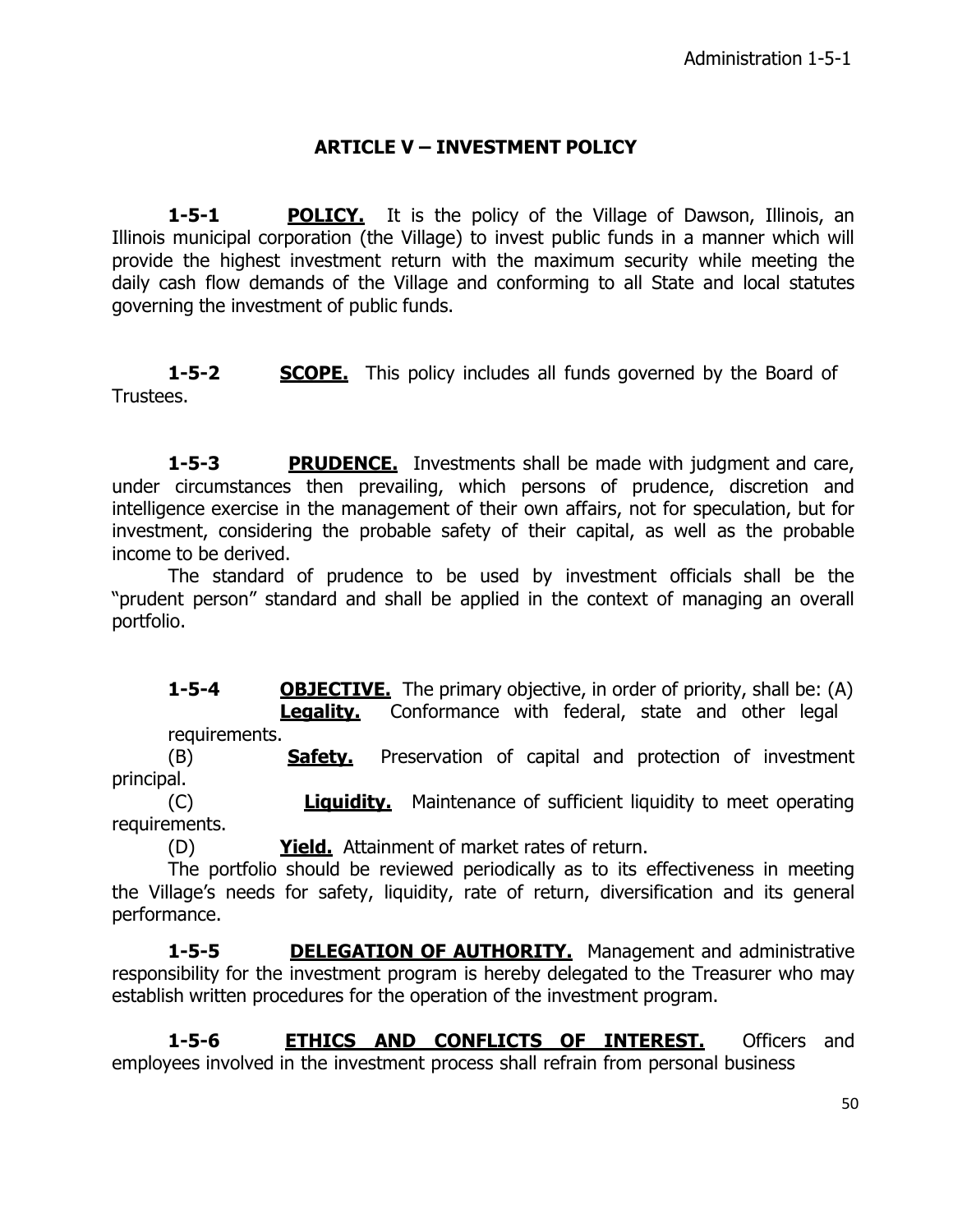activity that could conflict with the proper execution and management of the investment program, or that could impair their ability to make impartial decisions.

**1-5-7 AUTHORIZED FINANCIAL DEALERS AND INSTITUTIONS.** The Treasurer will maintain a list of financial institutions authorized to provide investment services. In addition, a list will also be maintained of approved security brokers/dealers selected by creditworthiness.

**1-5-8 AUTHORIZED AND SUITABLE INVESTMENTS.** Investments may be made in any type of security allowed for in Illinois statutes regarding the investment of public funds. Investments shall be made that reflect the cash flow needs of the fund type being invested.

**1-5-9 COLLATERALIZATION.** Funds on deposit (checking accounts, certificates of deposit, etc.) in excess of FDIC limits must be secured by some form of collateral, witnessed by a written agreement and held at an independent – third party institution in the name of the Village.

1-5-10 **SAFEKEEPING AND CUSTODY.** All security transactions, including collateral for repurchase agreements, entered into by the Village, shall be conducted on a delivery-versus-payment (DVP) basis. Securities will be held by an independent third party custodian designated by the Treasurer and evidenced by safekeeping receipts and a written custodial agreement.

**1-5-11 DIVERSIFICATION.** The Village shall diversify its investments to the best of its ability based on the type of funds invested and the cash flow needs of those funds. Diversification can be by type of investment, number of institutions invested in, and length of maturity.

**1-5-12 MAXIMUM MATURITIES.** To the extent possible, the Village shall attempt to match its investments with anticipated cash flow requirements. Unless matched to a specific cash flow, the Village will not directly invest in securities maturing more than **two (2) years** from the date of purchase.

Reserve funds may be invested in securities exceeding **two (2) years** if the maturity of such investments are made to coincide as nearly as practicable with the expected use of the funds.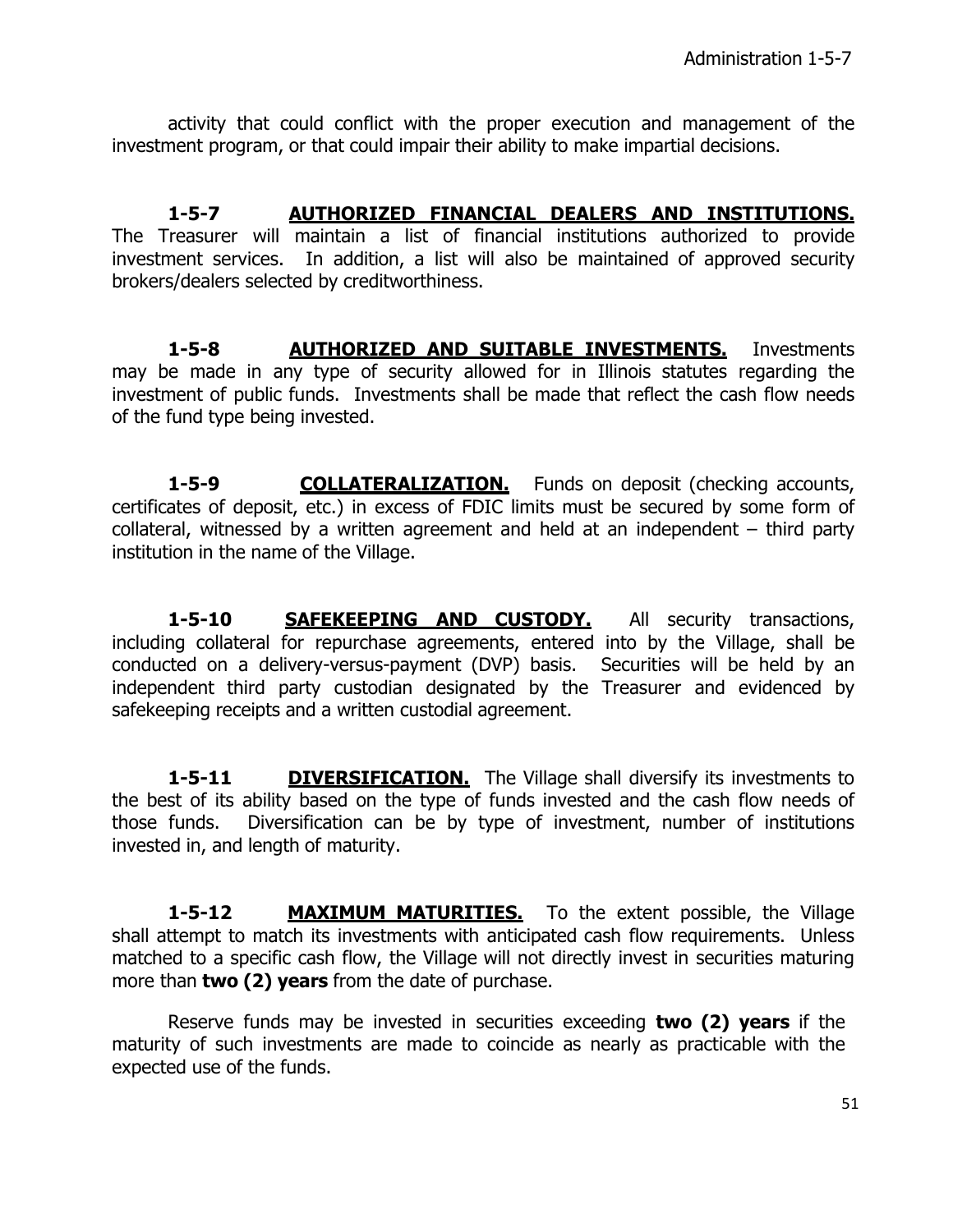**1-5-13 INTERNAL CONTROL.** The Treasurer is responsible for establishing and maintaining an internal control structure designed to insure that the assets of the Village are protected from loss, theft or misuse. The internal control structure shall be designed to provide reasonable assurance that these objectives are met. The internal controls shall address the following points:

- (A) Control of collusion.
- (B) Separation of transaction authority from accounting.
- (C) Custodial safekeeping.

(D) Written confirmation of telephone transactions for investments and wire transfers.

**1-5-14 PERFORMANCE STANDARDS.** The investment portfolio will be managed in accordance with the parameters specified within this policy. The portfolio should obtain a comparable rate of return during a market/economic environment of stable interest rates. Portfolio performance should be compared to benchmarks with similar maturity, liquidity and credit quality as the portfolio maintained by the Illinois Public Treasurer's Investment Pool (IPTIP).

**1-5-15 REPORTING.** The Treasurer shall prepare an investment report at least quarterly. The report should be provided to the Board of Trustees and available upon request. The report should be in a format suitable for review by the general public. An annual report should also be provided to the Board.

**1-5-16 MARKING TO MARKET.** A statement of the market value of the portfolio shall be issued to the Board of Trustees quarterly.

**1-5-17 INVESTMENT POLICY ADOPTION.** The investment policy shall be adopted by the Board of Trustees. The policy shall be reviewed on an annual basis by the Treasurer and any modifications made thereto must be approved by the Board of Trustees.

**(Ord. No. 99-108; 07-19-99)**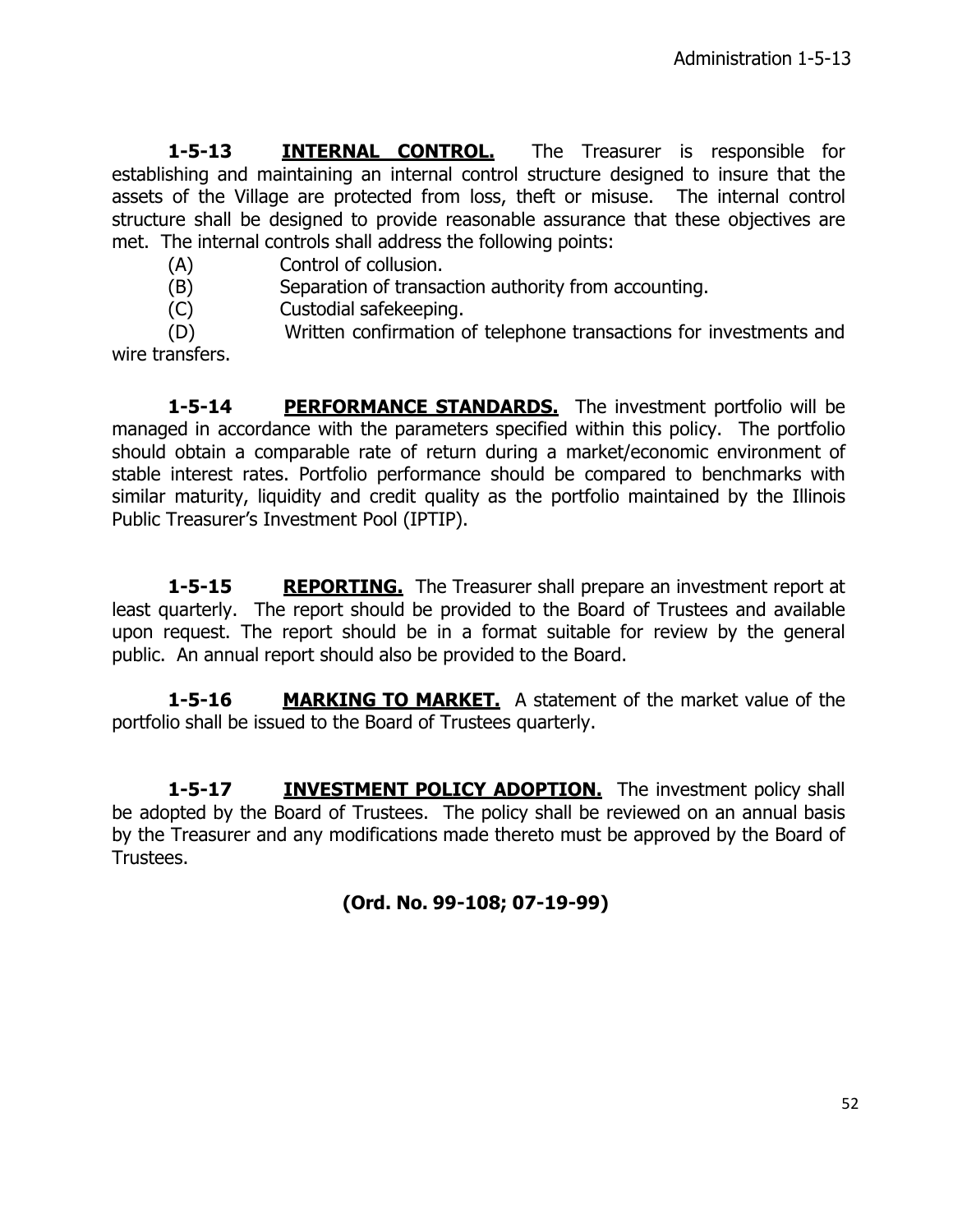# **ARTICLE VI – ETHICS CODE**

# **1-6-1 STATE OFFICIALS AND EMPLOYEES ETHICS ACT.**

(A) The regulations of Sections 5-15 **(5 ILCS 430/5-15)** and Article 10 **(5 ILCS 430/10-10 through 10-40)** of the State Officials and Employees Ethics Act, **5 ILCS 430/1-1 et seq.**, (hereinafter referred to as the "Act" in this Section) are hereby adopted by reference and made applicable to the officers and employees of the Village to the extent required by **5 ILCS 430/70-5**.

(B) The solicitation or acceptance of gifts prohibited to be solicited or accepted under the Act, by any officer or any employee of the Village, is hereby prohibited.

(C) The offering or making of gifts prohibited to be offered or made to an officer or employee of the Village under this Act, is hereby prohibited.

(D) The participation in political activities prohibited under the Act, by any officer or employee of the Village, is hereby prohibited.

(E) For the purposes of this Section, the terms "officer" and "employee" shall be defined as set forth in **5 ILCS 430/70-5(c)**.

(F) The penalties for violations of this Section shall be the same as those penalties set forth in **5 ILCS 430/50-5** for similar violations of the Act.

(G) This Section does not repeal or otherwise amend or modify any existing ordinances or policies which regulate the conduct of Village officers and employees. To the extent that any such existing ordinances or policies are less restrictive than this Section, however, the provisions of this Section shall prevail in accordance with the provisions of **5 ILCS 430/70-5(a)**.

(H) Any amendment to the Act that becomes effective after the effective date of this Section shall be incorporated into this Section by reference and shall be applicable to the solicitation, acceptance, offering and making of gifts and to prohibited political activities. However, any amendment that makes its provisions optional for adoption by municipalities shall not be incorporated into this Section by reference without formal action by the corporate authorities of the Village.

**(I) If the Illinois Supreme Court declares the Act unconstitutional in its entirety, then this Section shall be repealed as of the date that the Illinois Supreme Court's decision becomes final and not subject to any further appeals or rehearings. This Section shall be deemed repealed without further action by the Corporate Authorities of the Village if the Act is found unconstitutional by the Illinois Supreme Court.**

**(J) If the Illinois Supreme Court declares part of the Act unconstitutional but upholds the constitutionality of the remainder of the Act, or does not address the remainder of the Act, then the remainder of the Act as adopted by this Section shall remain in full force and effect; however, that part of this Section relating to the part of the Act found unconstitutional shall be deemed repealed without further action by the Corporate Authorities of the Village.**

**(Ord. No. 2004-VOD-007; 12-06-04)**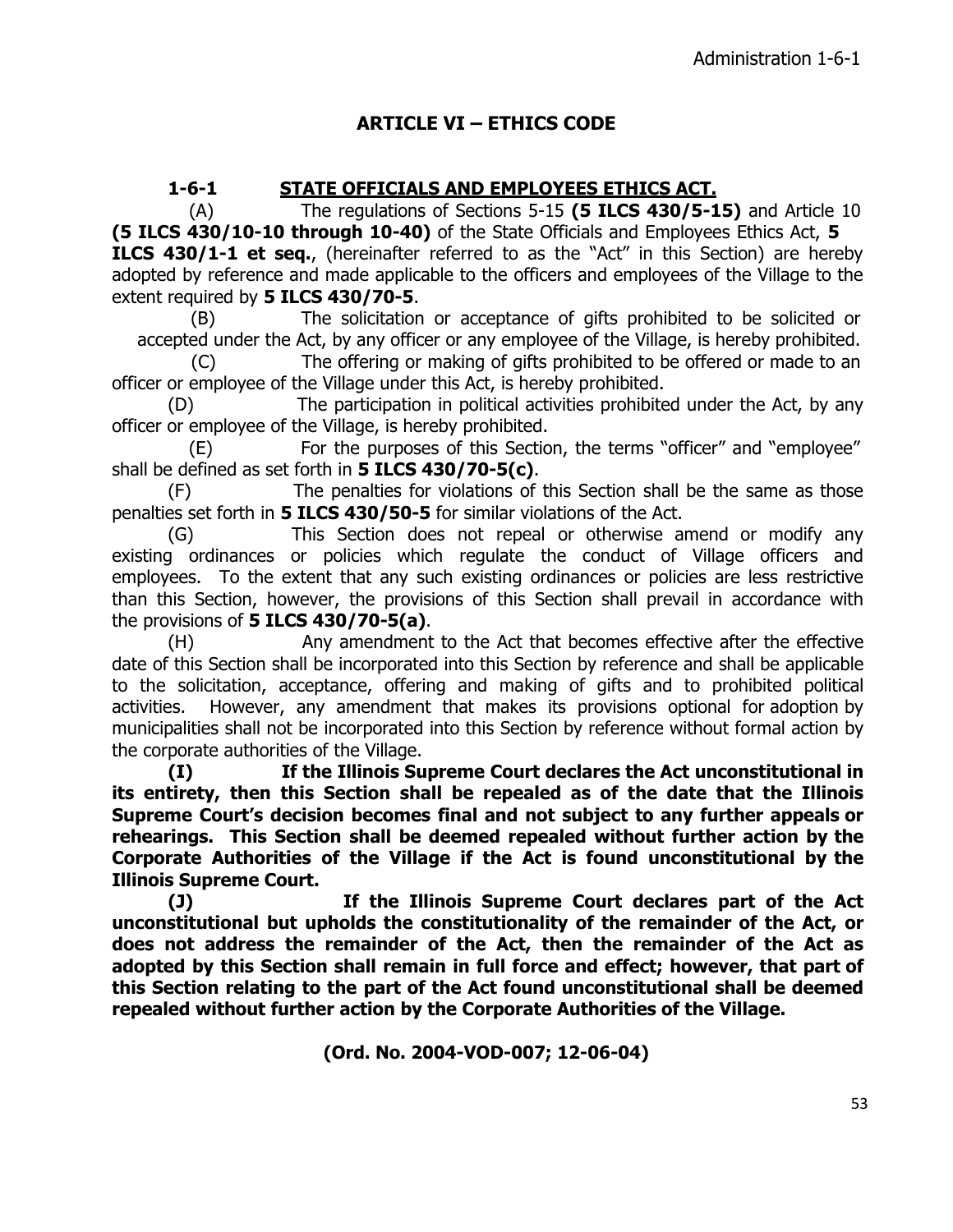# **ARTICLE VII – MEETING PROCEDURES**

### **DIVISION I – RECORDING CLOSED MEETINGS**

1-7-1 **RECORDING CLOSED SESSIONS.** The Village shall keep a verbatim record of all closed or executive session meetings of the corporate authorities of the Village or any subsidiary "public body" as defined by the Illinois Open Meetings Act, **5 ILCS 120/1.** The verbatim record shall be in the form of an audio or video recording as determined by the corporate authorities. **(See 5 ILCS 120/2)**

**1-7-2 RESPONSIBILITY FOR RECORDING CLOSED SESSIONS AND MAINTAINING RECORDINGS.** The Village Clerk or his or her designee shall be responsible for arranging for the recording of such closed or executive sessions. In the absence of the Village Clerk or his or her designee, the meeting Chair will arrange for the audio or video recording of the closed or executive session of the Village Board. Each subsidiary public body of the Village shall designate an individual who will be responsible for the recording of any and all closed or executive sessions of the subsidiary body and for providing the Village Clerk with a copy of such recording. The Village Clerk, or his or her designee, shall securely maintain the verbatim recordings of all closed sessions of the corporate authorities of the Village and all subsidiary public bodies of the Village.

**1-7-3 CLOSED SESSION MINUTES.** In addition to the recordings of the closed and executive session as addressed in this Division, the Village will keep minutes of all closed meetings in accordance with the requirements of the Open Meetings Act, **5 ILCS 120/2.06**.

**1-7-4 PROCEDURE FOR RECORDING.** At the beginning of each closed session, those present shall identify themselves by voice for the audio recording. If the meeting is videotaped, those present shall individually appear on camera and identify themselves by voice at the beginning of the closed session. The meeting Chair shall also announce the times the closed session commences and ends at the appropriate points on the recording.

**1-7-5 BACK-UP EQUIPMENT/PROCEDURE FOR EQUIPMENT MALFUNCTION.** The Village shall maintain sufficient tapes, batteries and equipment for the Village to comply with this Division. The Village Clerk or his/her designee shall periodically check the equipment to confirm that it is functioning. In the event that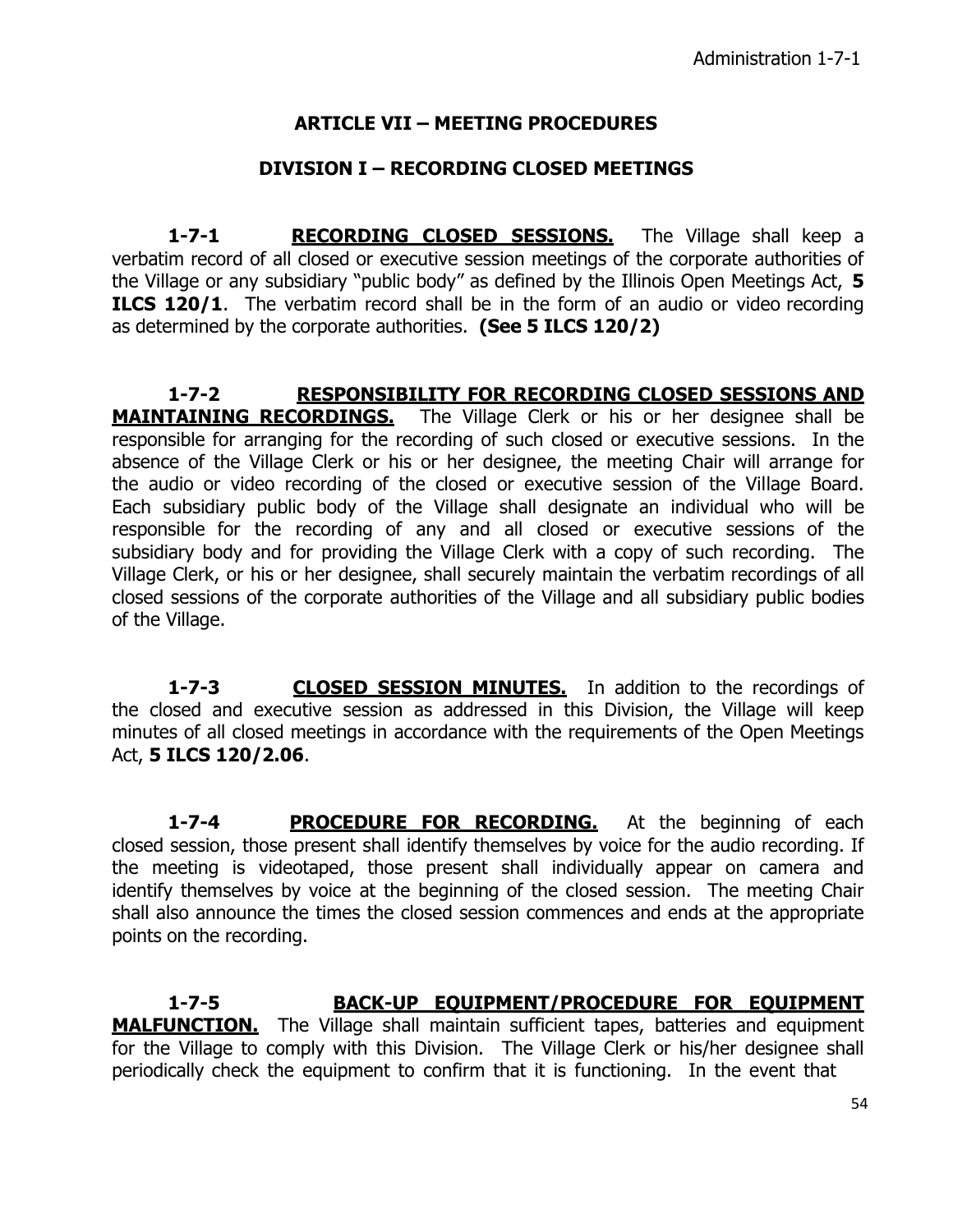anyone present at a closed session determines that the equipment is not functioning properly, the closed session will be temporarily suspended to attempt to correct any malfunction. In the event that an equipment malfunction cannot be corrected immediately, the closed session will terminate until such time as the closed session may proceed with a functioning recording device.

**1-7-6 PROCEDURE FOR REVIEW OF CLOSED SESSION MINUTES AND RECORDINGS.** At one meeting at least every **six (6) months**, the agenda shall include the item: "Review of the minutes and recordings of all closed sessions that have not yet been released for public review, and determination of which minutes, if any, may be released." Minutes shall be reviewed in closed session and shall not be released unless the corporate authorities of the Village find that it is no longer necessary to protect the public interest or the privacy of an individual by keeping them confidential. As to any minutes not released, the corporate authorities shall find that the "need for confidentiality still exists" as to those minutes. Minutes of closed sessions shall be kept indefinitely.

**1-7-7 MAINTENANCE AND PUBLIC RELEASE OF RECORDINGS AND ACCESS TO TAPES.** The audio or video tape recordings of closed sessions shall be maintained for **eighteen (18) months** after the closed session and shall not be released to the public unless such release is required by a court order or specifically authorized for release by a vote of the Village Board. Members of the corporate authorities may listen to the closed session recordings in the presence of the Village clerk or his or her designee. Copies of such tapes will not be made or provided to anyone unless specifically authorized by vote of the Village Board.

**1-7-8 PROCEDURE FOR DESTRUCTION OF RECORDINGS.** The Village Clerk or his or her designee is hereby authorized to destroy the audio and video recordings of those closed sessions for which:

(A) The corporate authorities of the Village have approved the minutes of the closed sessions as to accurate content, regardless of whether the minutes have been released for public review;

(B) More than **eighteen (18) months** have elapsed since the date of the closed session;

(C) There is no court order requiring the preservation of such recording; and

(D) The corporate authorities of the Village have not passed a motion requiring the preservation of the verbatim recording of that meeting.

## **1-7-9 - 1-7-10 RESERVED.**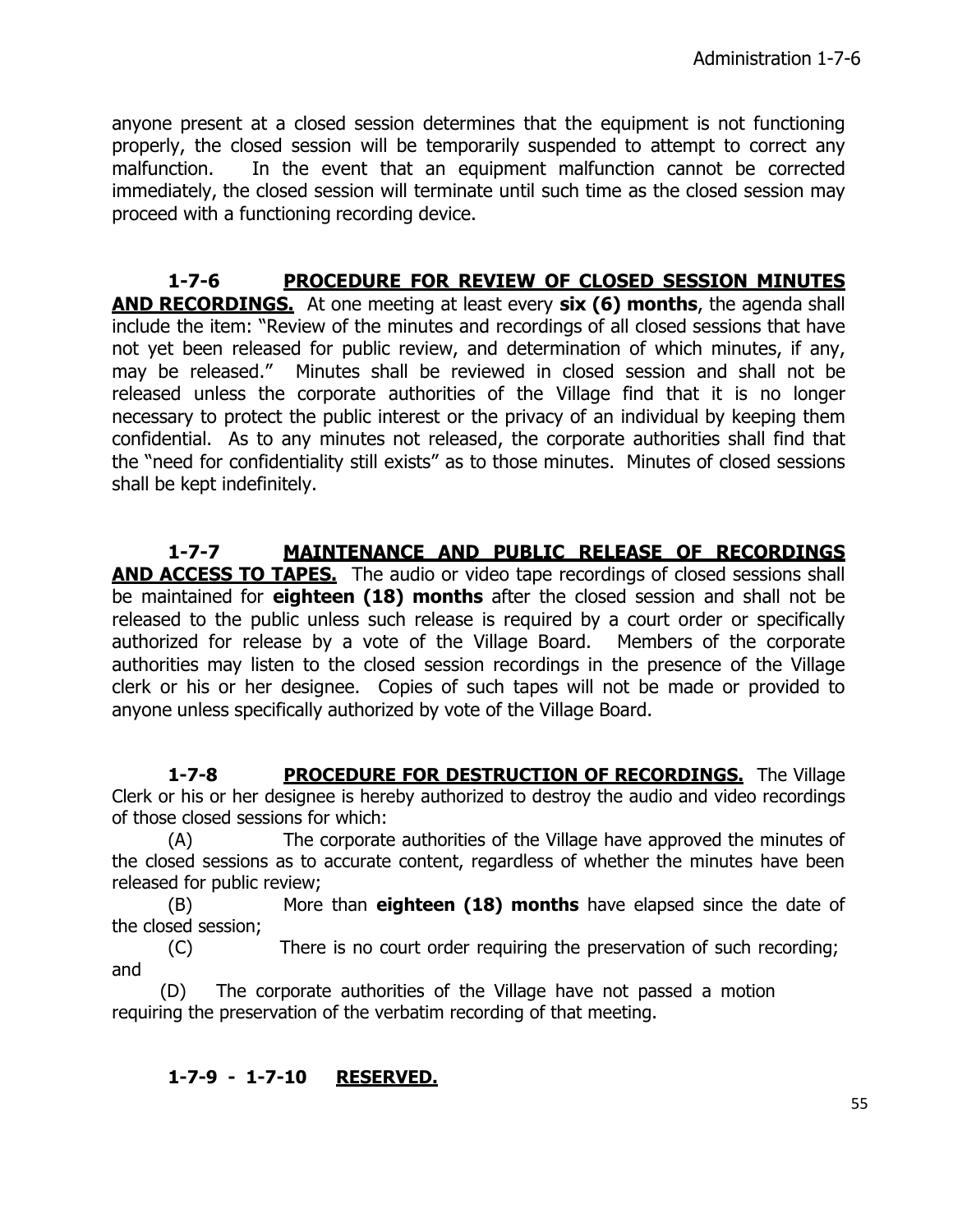# **DIVISION II – REMOTE MEETING PARTICIPATION**

**1-7-11 STATUTORY AUTHORITY FOR PARTICIPATION.** Pursuant to Public Act 94-1058 which amends the Open Meetings Act in **5 ILCS 120/7**, this municipality does hereby establish a policy that permits members of the corporate body to attend meetings by means other than physical presence.

**1-7-12** DEFINITION OF MEETING. The term "meeting" shall mean "any gathering, whether in person or by video or audio conference, telephone calls, electronic means (such as, without limitation, electronic mail, electronic chat and instant messaging), or other means of contemporary interactive communication, of a majority of a quorum of the members of a public body held for the purpose of discussing public business" or such other definition as shall be contained within the state statutes.

**1-7-13 AMENDMENT OF PREVIOUS TERMS.** The definition of "meeting" set forth in **Section 1-7-12** shall supersede and replace any other definition used in any previous or existing ordinance.

**1-7-14 REMOTE PARTICIPATION POLICY.** The Village hereby adopts the Remote Participation Policy, as outlined in Addendum "A", that permits a member of the public body to attend and participate in any meeting of a public body as defined in the Open Meetings Act from a remote location via telephone, video, or internet connection provided that such attendance and participation is in compliance with the policy and any applicable laws.

## **ADDENDUM "A"**

#### **GOVERNMENTAL UNIT REMOTE ATTENDANCE POLICY**

## **(See also Section 1-2-3)**

(A) **Policy Statement.** It is the policy of the Village that a member of any group associated with this unit of government which is subject to the provisions of the Open Meetings Act may attend and participate in any open or closed meeting of that Covered Group from a remote location via telephone, video or internet connection, provided that such attendance and participation is in compliance with this policy and any other applicable laws.

(B) **Prerequisites.** A member of the Covered Group of the Village shall